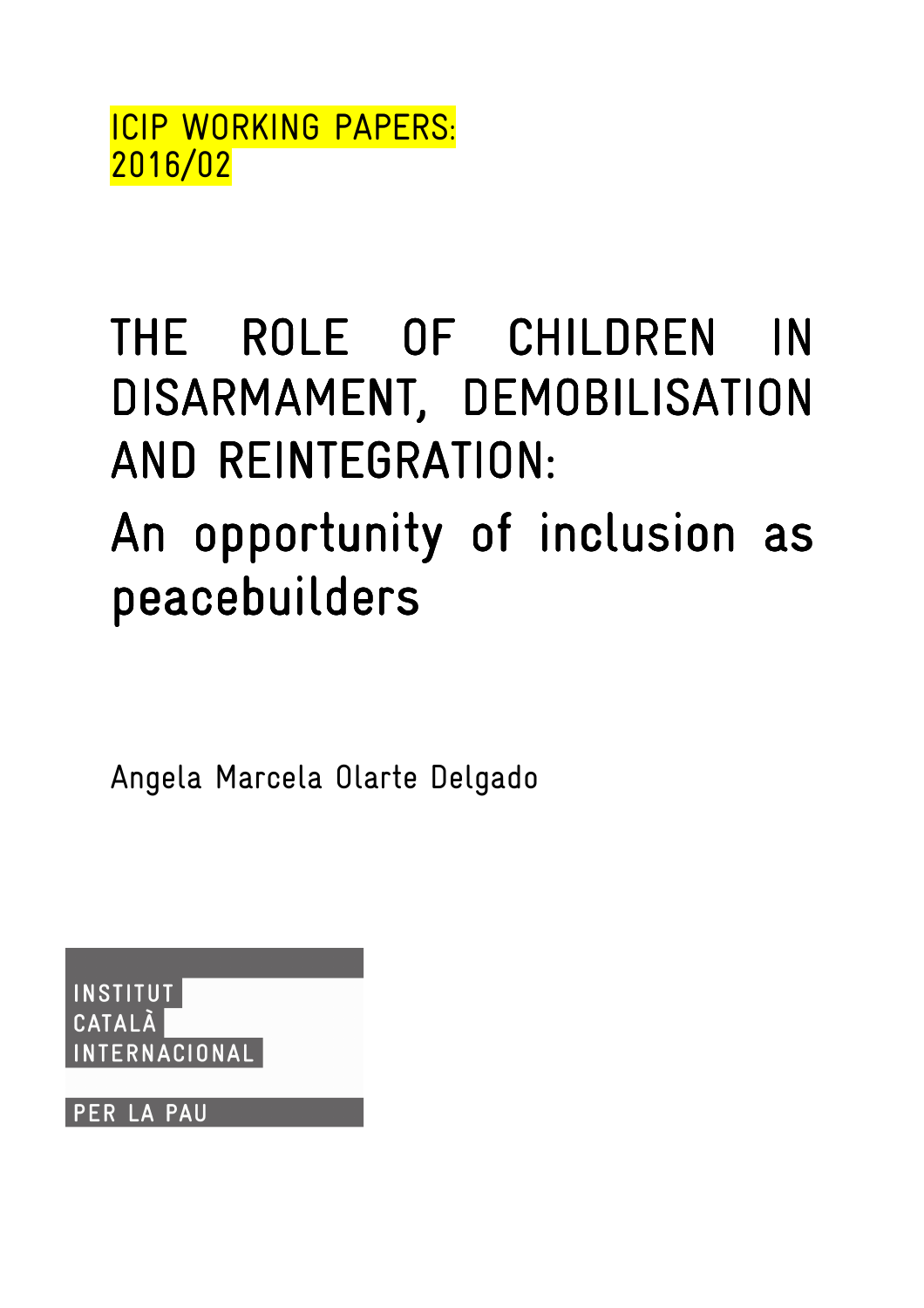# THE ROLE OF CHILDREN IN DISARMAMENT, DEMOBILISATION AND REINTEGRATION:

# An opportunity of inclusion as peacebuilders peacebuilders

Angela Marcela Olarte Delgado

**Institut Català Internacional per la Pau Barcelona, July 2016**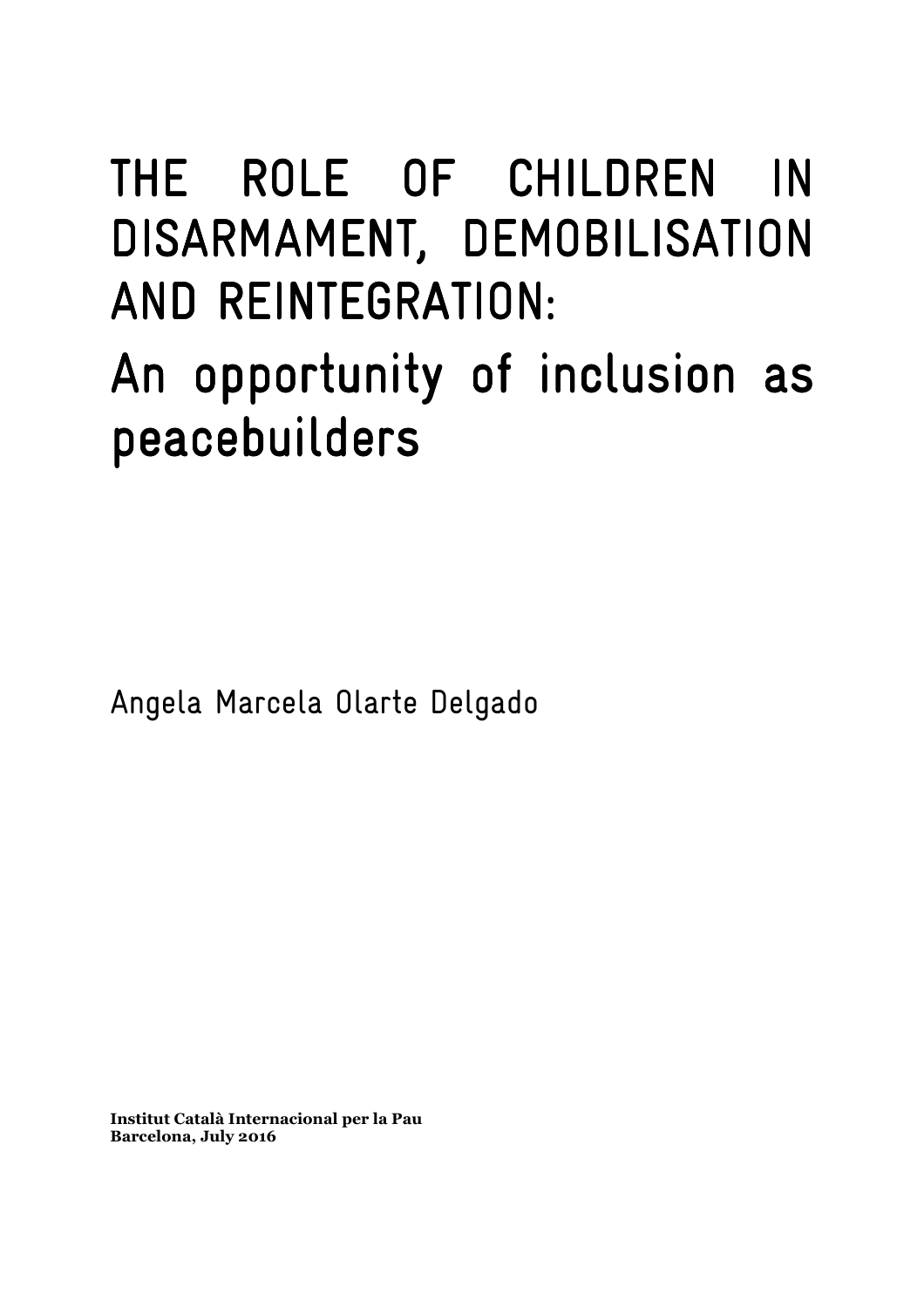#### **Institut Català Internacional per la Pau**

c/ Tapineria 10, 08002 Barcelona T. +34 93 554 42 70 | F. +34 93 554 42 80 *http://www.icip.cat*

**Editors**  Javier Alcalde i Rafael Grasa

#### **Editorial Board**

Pablo Aguiar, Laia Balcells, Alfons Barceló, Gema Collantes-Celador, Caterina Garcia, Abel Escribà, Tica Font, Antoni Pigrau, Xavier Pons, Mònica Sabata, Jaume Saura, Josep Maria Terricabras and Léonie Van Tongeren

**Typesetting**  ICIP

**ISSN**  2013-5793 (online edition)

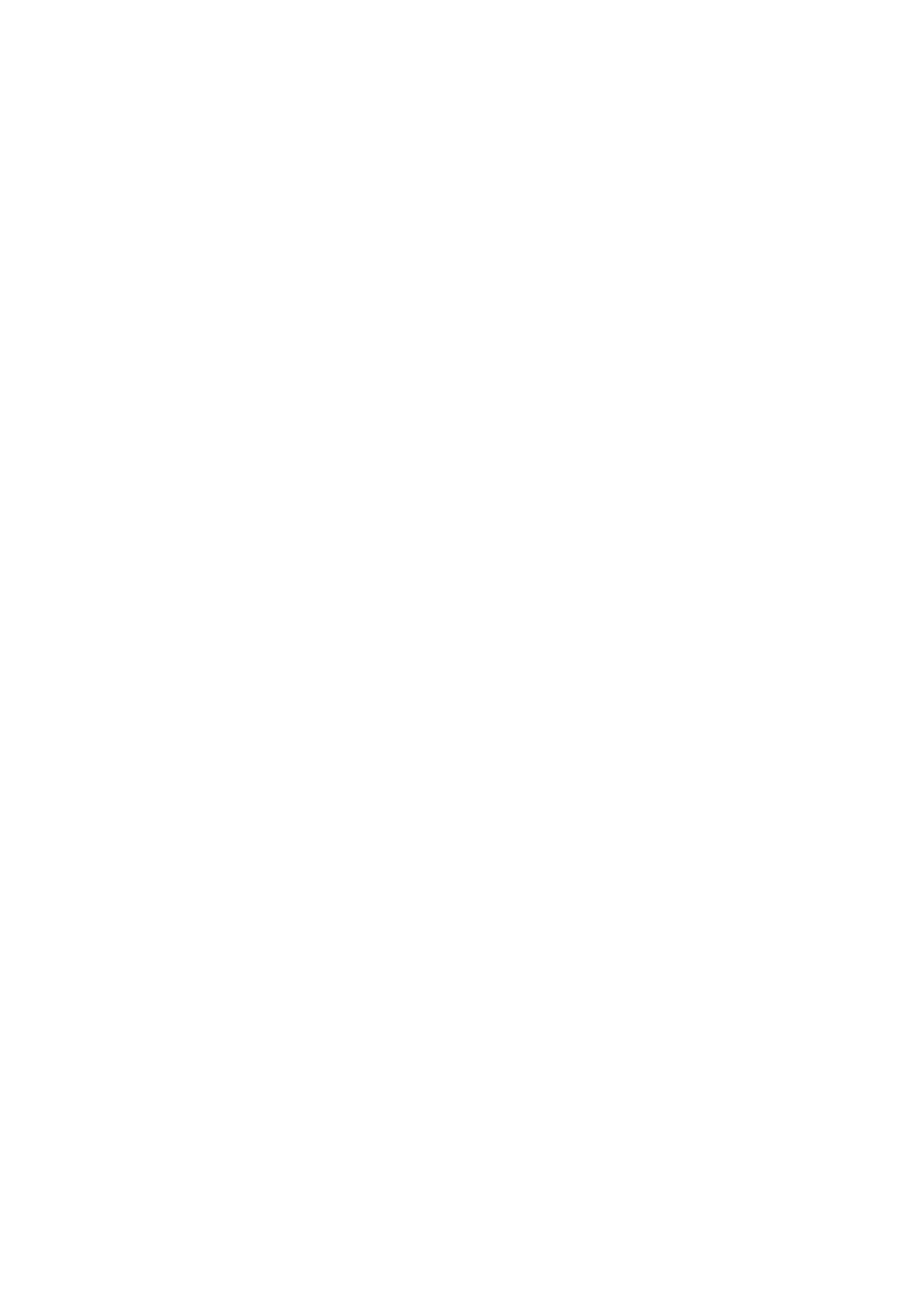#### AUTHOR

Angela Marcela Olarte Delgado, Lawyer of the Externado University of Colombia (Colombia) and Specialist in International Cooperation Projects and Development Project Management of the same University. Also holds a postgraduate in Peace, Conflict and Development Studies at the University of Bradford (England). She has working experience in the public sector contributing to the design and implementation of public policy for the victims of the armed conflict in Colombia.

She has experience in the design of international projects for displaced population to improve their living conditions and welfare. Has worked as a leader and volunteer in programs for building social net, especially among children through the creation of reading spaces and community spaces to strengthen ties with families and communities but especially encouraging the participation of children as citizens. This document is a product of the dissertation prepared for the postgraduate in Peace, Conflict and Development Studies at the University of Bradford (England), and entitled "The role of children in Disarmament Demobilisation and Reintegration: An opportunity of inclusion as Peacebuilders" which examines the role of children and adolescents in the peacebuilding process especially during Disarmament, Demobilization and Reintegration (DDR).

Angela Marcela Olarte Delgado Member of Fundación Democracia Activa Adviser of the Ministry of Trade, Industry and Tourism of Colombia marceolde@gmail.com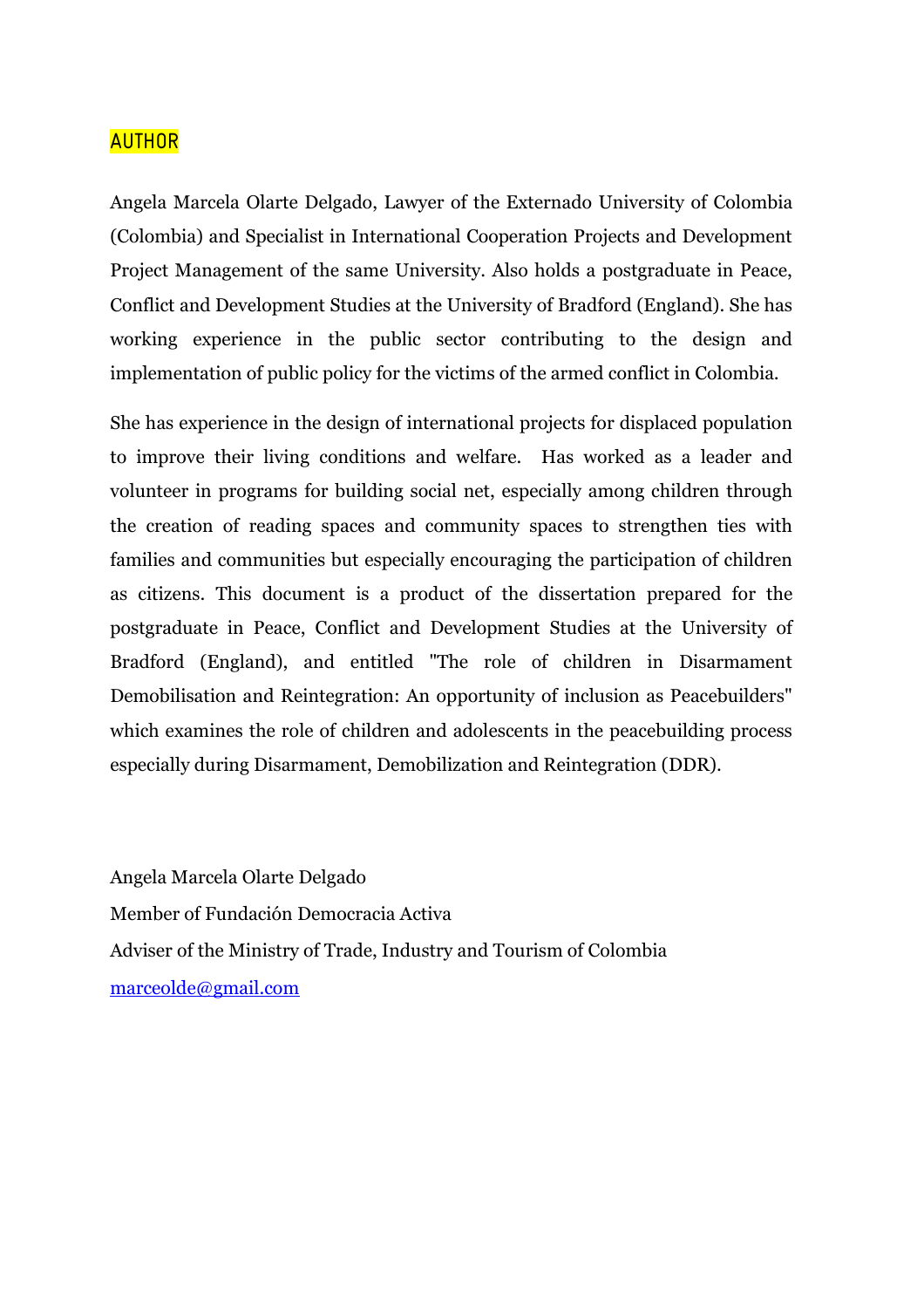#### **ABSTRACT**

There is growing literature about the importance of the role that children have played in armed conflicts and several theories have explained the engagement with armed groups. However, little attention has been paid to the role that children and youth have played during the peacebuilding process.

Based on secondary data, this paper explores this role through the Disarmament Demobilisation and Reintegration (DDR) process as crucial in the post conflict reconstruction in ensuring security and enabling the conditions for recovery.

By studying some experiences of children DDR, It argues that the inclusion or marginalization of children have been shaped by the different approaches and principles that underlie DDR. Much of these principles have been founded in the human rights frameworks and theories that have explained conflicts. In particular, it is observed that these approaches have influenced constructions of childhood that in part have overlooked the experiences that children face during conflicts. Children's agency is marked by the dynamics of conflict which are all different, these dynamics allowed them to acquire new skills to survive, navigate and cope with the adversity. Although the concept and implementation of DDR have evolved over time and many efforts has been done to include the children as a vulnerable population that has been affected by conflict, this participation still remain questionable in the ground.

It is argue that DDR as a precondition of peace building process cannot reinforce the marginalization that children have experienced before and during conflict. Conversely, this study states that DDR is the perfect opportunity to leverage children's agency and catalyse it towards more positive and transformative actions in which they can ensure a real participation.

**Keywords:** Disarmament, demobilisation and reintegration, peace building, marginalization, agency, resilience, human security, peace builders, inclusion.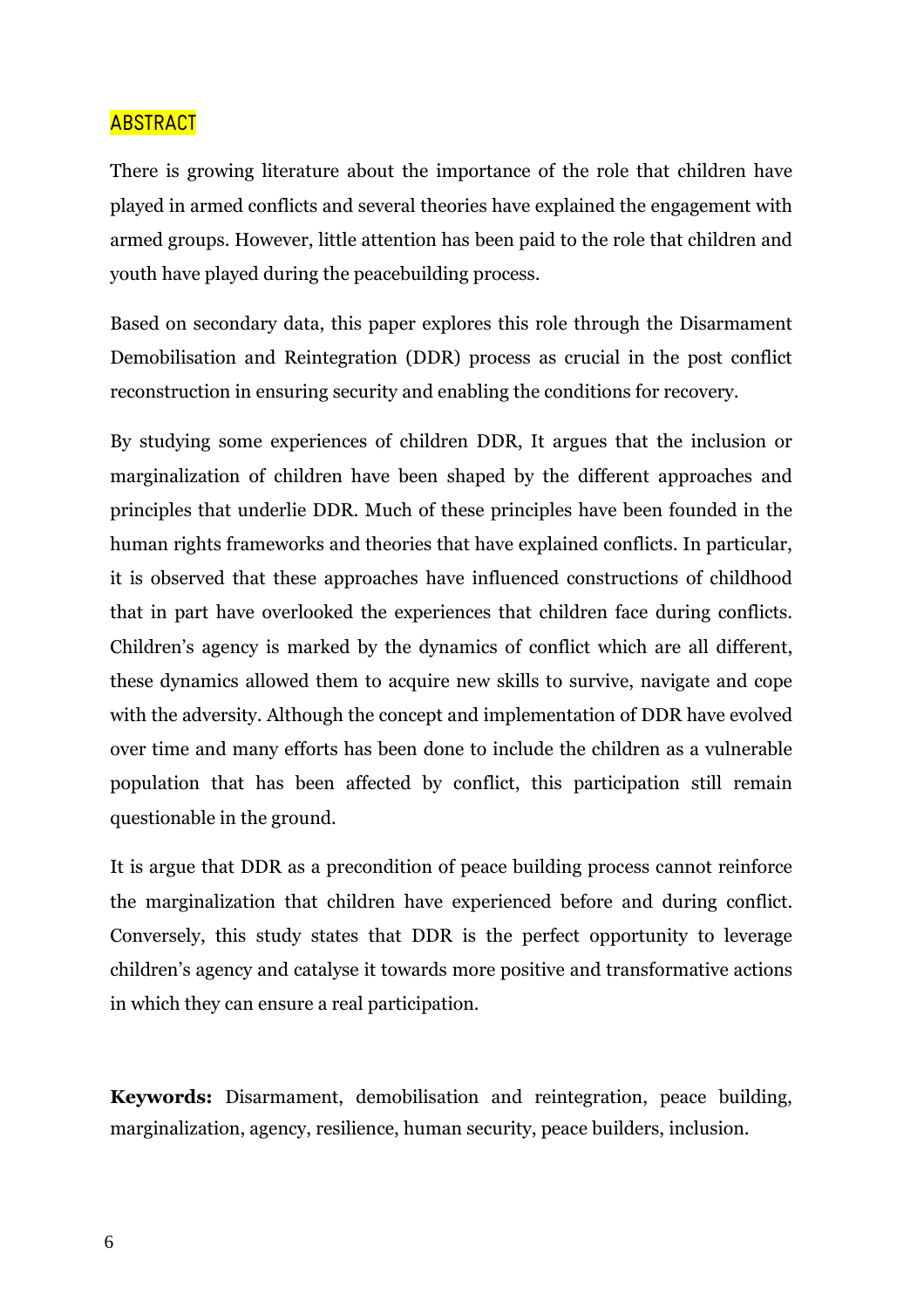#### RESUM

Hi ha una creixent literatura sobre la importància del paper que els nens han jugat en els conflictes armats, i diverses teories han explicat els lligams d'aquests amb els grups armats. Tanmateix, s'ha parat poca atenció al paper que els nens i el jovent han jugat durant el procés de construcció de pau.

Basat en dades secundàries, aquest treball explora el paper crucial que el joves juguen en la reconstrucció post conflicte garantint la seguretat i establint les condicions per la recuperació, tot seguint el procés de Desarmament, Desmobilització i Reintegració (DDR).

A través de l'estudi d'experiències de DDR per a infants, s'argumenta que la inclusió o marginació dels infants han estat marcades pels diferents enfocaments i principis que subjau a la DDR. Molts d'aquests principis s'han fundat en els marcs dels drets humans i en teories que han explicat conflictes. Concretament s'observa que aquestes enfocaments han influït en construccions de la infantesa que en part han passat per alt les experiències què els nens viuen durant els conflictes. L'actuació dels infants ve marcada per les dinàmiques dels conflictes que son molt variades, aquestes dinàmiques els permeten adquirir habilitats noves per sobreviure i enfrontar-se a l'adversitat. Malgrat que el concepte i aplicació de la DDR han evolucionat gradualment i s'estan fent esforços per incloure els nens com a població vulnerable que ha estat afectada pel conflicte, aquesta participació encara es posa en dubte sobre el terreny.

Se sosté que la DDR és una condició prèvia pel procés de construcció de pau i que no ha de reforçar la marginació que els nens han experimentat abans i durant conflicte. Al contrari, aquest estudi exposa que la DDR és una oportunitat perfecta per influenciar l'actuació dels infants i catalitzar-la cap a accions més positives i transformadores en les quals poden assegurar una participació més real.

**Paraules clau**: desarmament, desmobilització i reintegració, construcció de pau, marginació, agencia, resiliència, seguretat humana, constructors de pau, inclusió.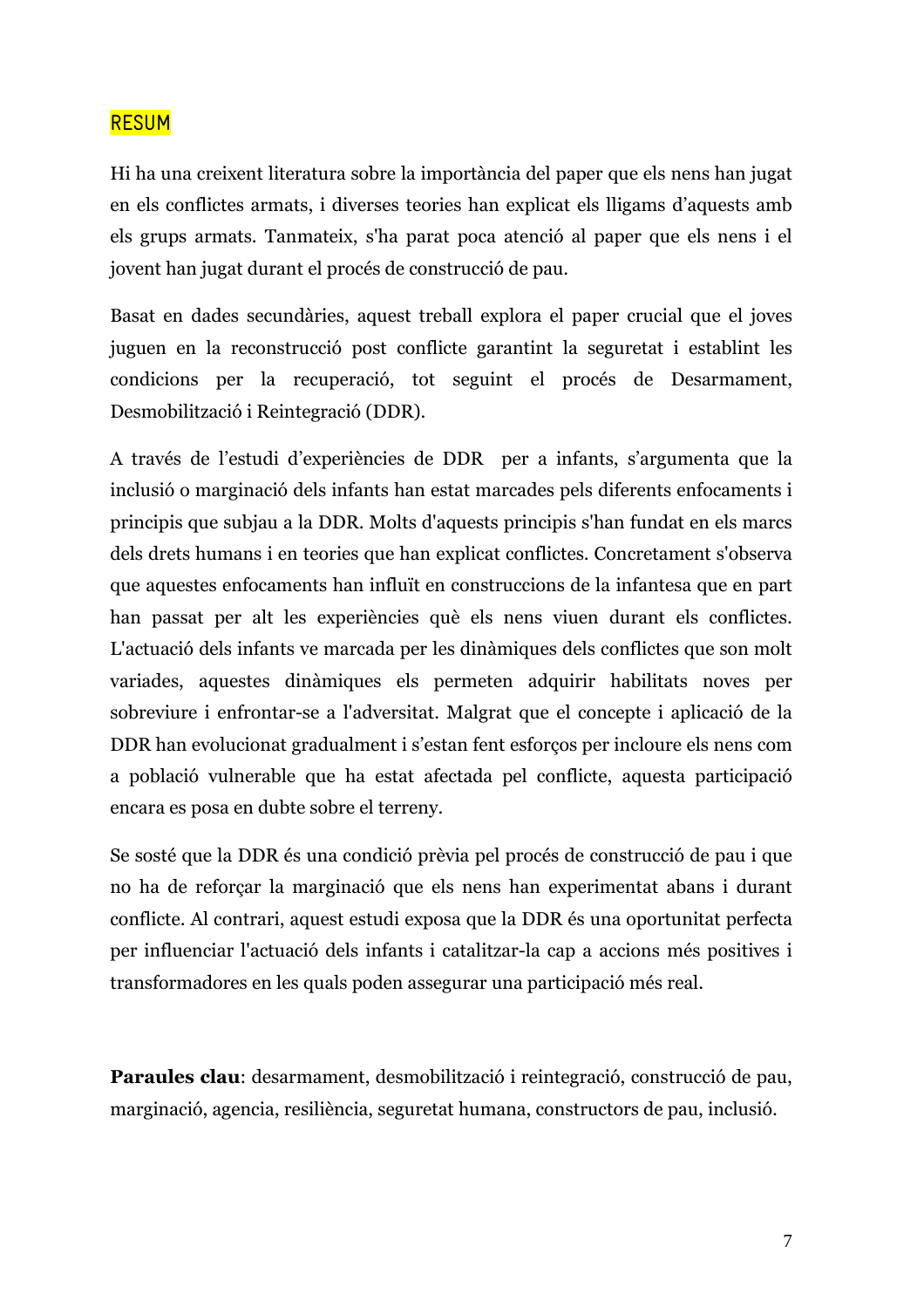#### RESUMEN

Hay una creciente literatura sobre la importancia del papel que los niños han jugado en los conflictos armados, y diversas teorías han explicado los vínculos de estos con los grupos armados. Sin embargo, se ha prestado poca atención al papel que los niños y la juventud han jugado durante el proceso de construcción de paz.

Basado en datos secundarios, este trabajo explora el papel crucial que los jóvenes juegan en la reconstrucción postconflicto garantizando la seguridad y estableciendo las condiciones para la recuperación, siguiendo el proceso de Desarme, Desmovilización y Reintegración (DDR).

A través del estudio de experiencias de DDR para niños, se argumenta que la inclusión o marginación de los niños han estado marcadas por los diferentes enfoques y principios que subyacen a la DDR. Muchos de estos principios se han fundado en los enfoques de derechos humanos y en teorías que han explicado los conflictos armados. Concretamente se observa que estos enfoques han influido en construcciones de la infancia que en parte han pasado por alto las experiencias qué los niños han vivido durante los conflictos. La actuación de los niños viene marcada por las dinámicas de los conflictos que son muy variadas, estas dinámicas los permiten adquirir nuevas habilidades para sobrevivir y enfrentarse a la adversidad. Aunque el concepto y aplicación de la DDR han evolucionado gradualmente y se están haciendo esfuerzos por incluir a los niños como población vulnerable que ha sido afectada por el conflicto, esta participación todavía se pone en duda sobre el terreno.

Se sostiene que la DDR es una condición previa para el proceso de construcción de paz y que no tiene que reforzar la marginación que los niños han experimentado antes y durante conflicto. Al contrario, este estudio expone que la DDR es una oportunidad perfecta para influenciar la actuación de los niños y catalizarla hacia acciones más positivas y transformadoras en las cuales pueden asegurar una participación más real.

**Palabras clave**: desarme, desmovilización y reintegración, construcción de paz, marginación, resiliencia, seguridad humana, constructores de paz, inclusión.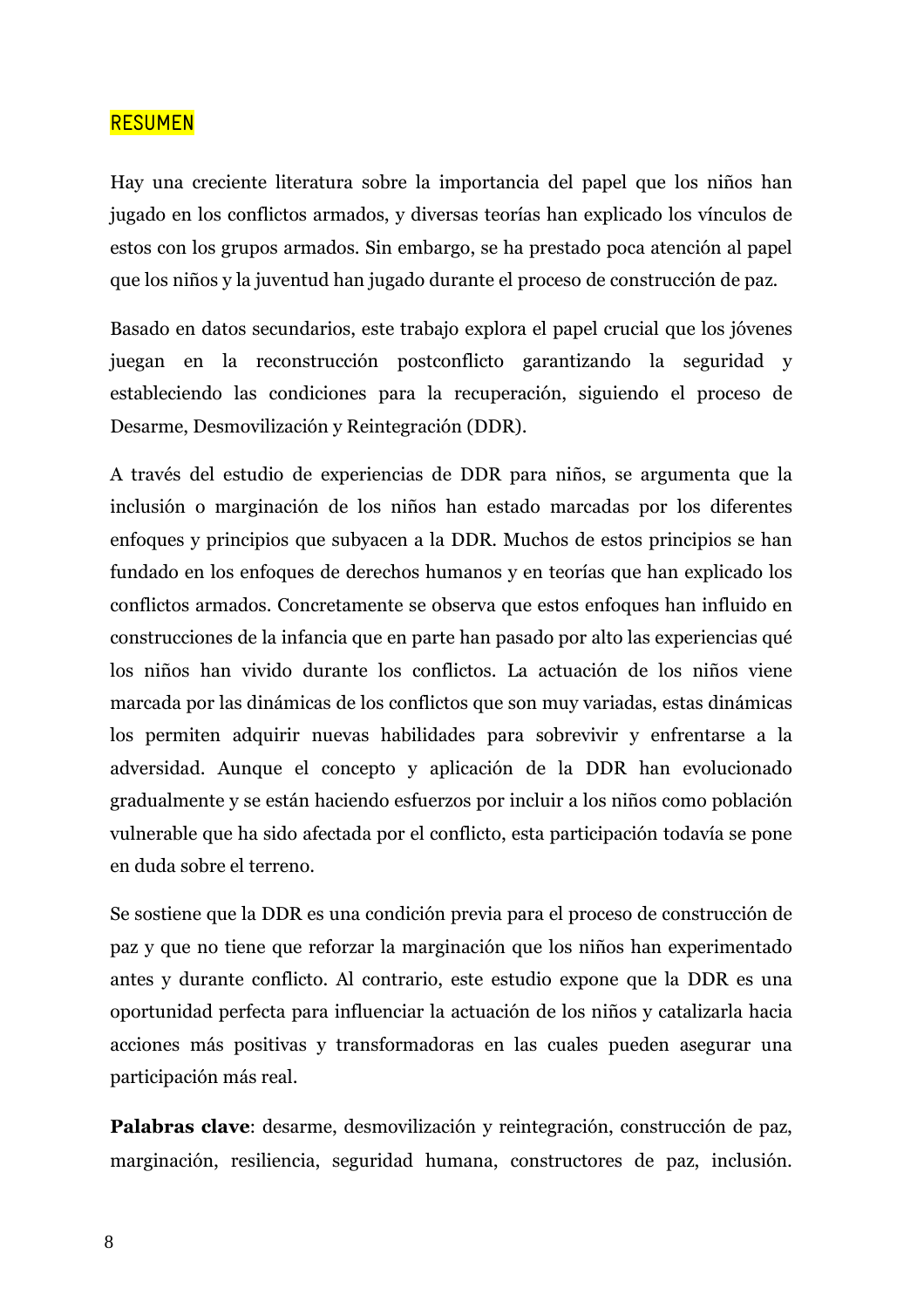# **CONTENTS**

| 12<br>1. INTRODUCTION                                                 |    |  |  |
|-----------------------------------------------------------------------|----|--|--|
| 1.1. Research question                                                | 12 |  |  |
| 1.2. A brief overview of DDR                                          | 13 |  |  |
| 1.3 Methodology                                                       | 16 |  |  |
| 1.4. Structure                                                        | 18 |  |  |
| 2. THEORETICAL APPROACHES                                             |    |  |  |
| 2.1 Recruitment: an unavoidable link between agency and<br>structures | 19 |  |  |
| 2.1.1 Demand-driven factors                                           | 20 |  |  |
| 2.1.2 Supply/based factors                                            | 21 |  |  |
| 2.2. Children DDR Approaches                                          | 23 |  |  |
| 3. CHILDREN DDR                                                       | 24 |  |  |
| 3.1 Children DDR approaches: missing a link with conflict and         |    |  |  |
| reintegration dynamics                                                | 24 |  |  |
| 3.1.1 Economic approach                                               | 24 |  |  |
| 3.2 Children DDR: enhancing resilience, moving further                |    |  |  |
| invisibility?                                                         | 27 |  |  |
| 3.3 Practical case and implications of the economic                   |    |  |  |
| approach                                                              | 30 |  |  |
| 3.3.1 Liberia: An economic approach of DDR                            | 31 |  |  |
| 3.4 Conclusion                                                        | 36 |  |  |
| 4. IDDRS A HOLISTIC AND COMPREHENSIVE FRAME OF CHILDREN DDR?          | 38 |  |  |
| 4.1 Dynamics of children recruitment in Colombia                      | 39 |  |  |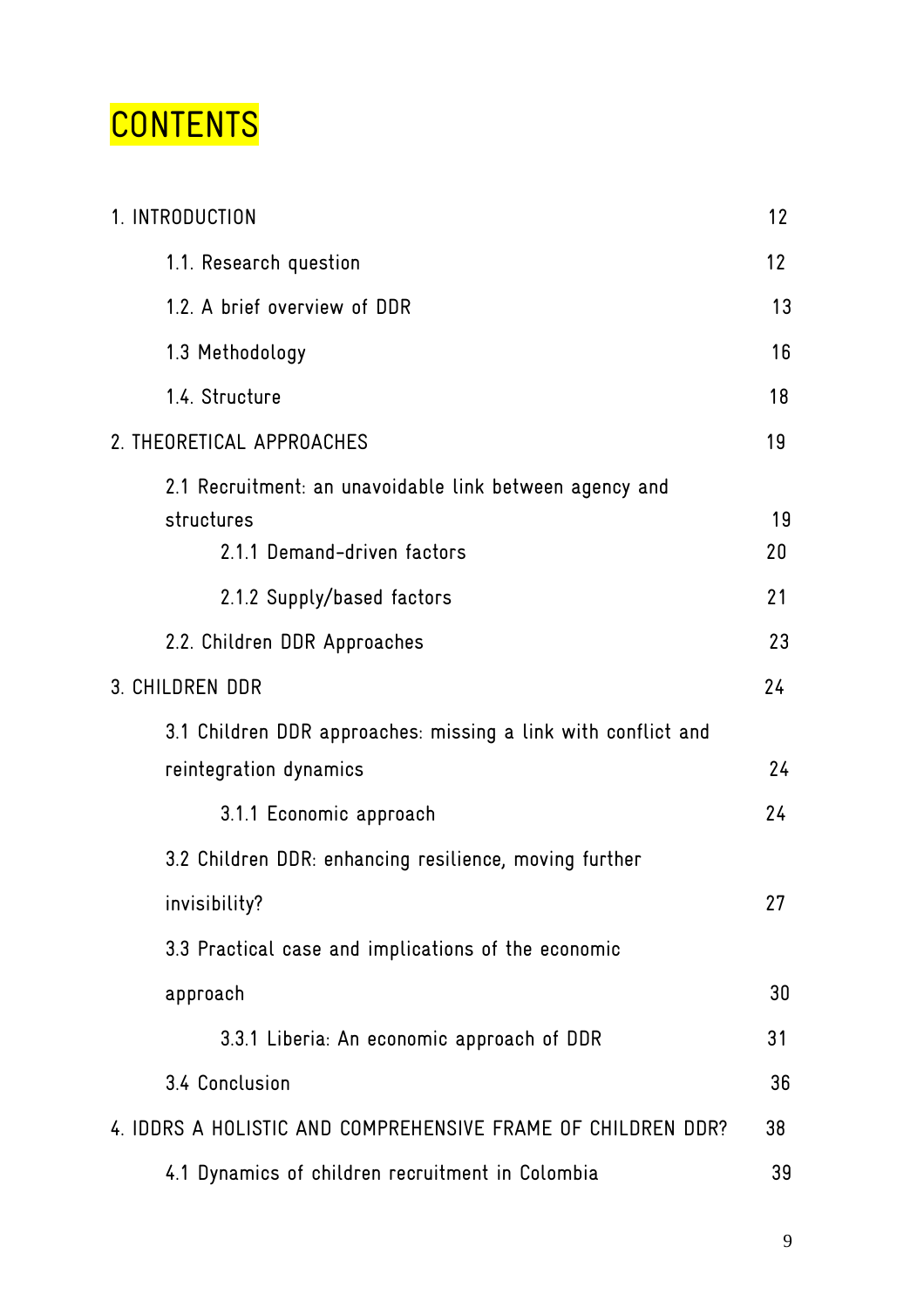| 4.2 Children and youth DD through the IDDRS lens |                          |    |
|--------------------------------------------------|--------------------------|----|
|                                                  | 4.2.1 Underage 18 DDR    | 40 |
|                                                  | 4.2.2 Above 18 years DDR | 43 |
|                                                  | 5. CONCLUSIONS           | 45 |
|                                                  | 6. BIBLIOGRAPHY          | 48 |

## LIST OF GRAPHICS AND TABLES

| Graph 1       | Participation in Types of Reintegration Intervention Programs, by |    |
|---------------|-------------------------------------------------------------------|----|
| Major Faction |                                                                   | 32 |
| Graph 2       | Reasons for joining armed groups                                  | 34 |
| Graph 3       | FARC, ELN and Paramilitaries Patterns of Recruitment              | 40 |
| Graph 4       | Number of voluntary demobilisations versus youth captured         | 41 |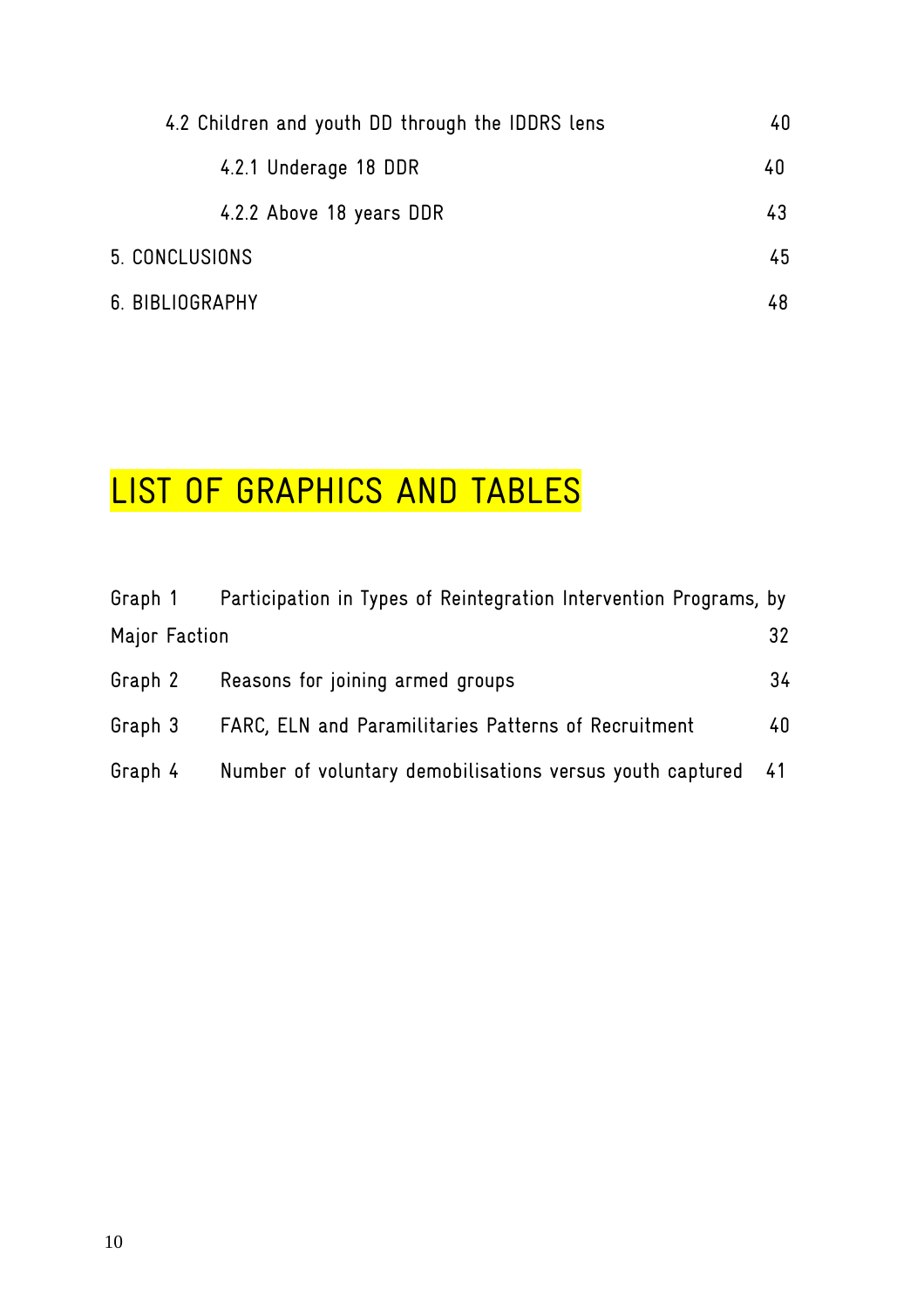### LIST OF ACRONYMS

| <b>ACR</b>      | Agencia Colombiana para la Reintegración                 |  |
|-----------------|----------------------------------------------------------|--|
| <b>AUC</b>      | Autodefensas Unidas de Colombia                          |  |
| <b>BACRIM</b>   | <b>Bandas Criminales</b>                                 |  |
| <b>CAFF</b>     | Children Associated with Fighting Forces                 |  |
| <b>CPA</b>      | Comprehensive Peace Agreement                            |  |
| <b>COALICO</b>  | Coalition to stop the use of child soldiers              |  |
| <b>ICRC</b>     | International Convention on the rights of the Child      |  |
| <b>DDR</b>      | Disarmament Demobilisation and Reintegration             |  |
| <b>DFID</b>     | UK Department for International Development              |  |
| <b>FARC</b>     | Fuerzas Armadas Revolucionarias de Colombia              |  |
| <b>IAWG</b>     | Inter-Agency Working Group on DDR                        |  |
| <b>IDDRS</b>    | International Disarmament Demobilisation and             |  |
|                 | <b>Reintegration Standards</b>                           |  |
| <b>ICBF</b>     | Instituto Colombiano de Bienestar Familiar               |  |
| IL <sub>0</sub> | International Labour Organization                        |  |
| <b>IOM</b>      | International Organization for Migration                 |  |
| <b>LURD</b>     | Liberians United for Reconciliation and Democracy        |  |
| <b>MDRP</b>     | Multi country Demobilization and Reintegration Programme |  |
| <b>MODEL</b>    | Movement for Democracy in Liberia                        |  |
| <b>MOU</b>      | Memorandum of Understanding                              |  |
| <b>UN</b>       | <b>United Nations</b>                                    |  |
| <b>UNDP</b>     | United Nations Development Program                       |  |
| <b>UNMIL</b>    | <b>UN Mission in Liberia</b>                             |  |
| <b>UNPKO</b>    | United Nations Peacekeeping Operations                   |  |
| <b>USAID</b>    | United States Agency for International Development       |  |
|                 |                                                          |  |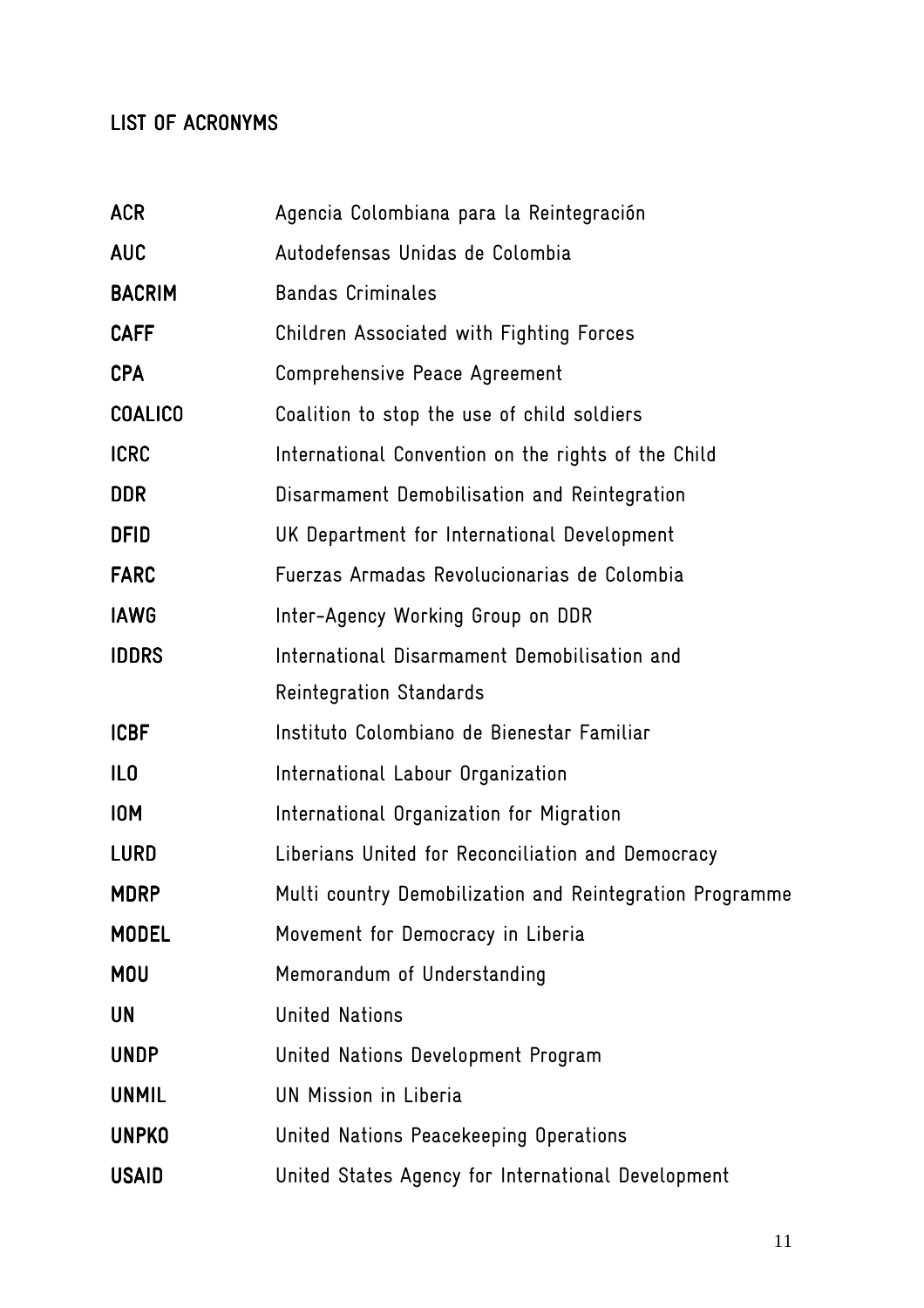## 1. INTRODUCTION

Prolonged armed conflicts change the patterns of warfare and blur the limits between combatants and civilians, making the latter easy targets. Among the war-affected population, children and youth are put into vulnerable situations that render them susceptible to recruitment and other violations such as forced displacement, abduction, sexual abuse and other threats originated by the environment of insecurity and violence. (Singer 2006, Goodwin-Gill 2003, Boothby et al, Machel 1996,Özerdem and Podder 2011, Blattman and Annan 2008). Indeed, according to UNICEF, there are approximate 300.000 children involved in armed conflicts in the world (ACNUR 2012).

There is a growing recognition of the role that children have played in armed groups and consequently the need to include them in the peacebuilding architecture in which Disarmament Demobilisation and Reintegration (DDR) has constitute a crucial instrument as a precondition to ensure security, dismantling former combatants and constructing development, through sustainable ways, promoting long term peace not only at the local, but also at the national and international level (Berdal et Ucko 2010,p.2). Thus it is being highlighted the importance to include children in DDR, considering that historically children and youth have been excluded from peace agreements and has denied their access to DDR. This marginalization has aroused the question about the effectiveness of its outcomes in contributing to the integration of former combatants and the social recovery.

### 1.1. RESEARCH QUESTION

This paper poses the question whether DDR has enable children and youth enhance their agency and resilience to contribute actively in a post conflict environment. Seeking to address this question, it is necessary to understand the reasons that children and youth get involved -coerced or voluntary with armed groups? What are their needs in a post conflict setting? And what roles have children and youth played in DDR?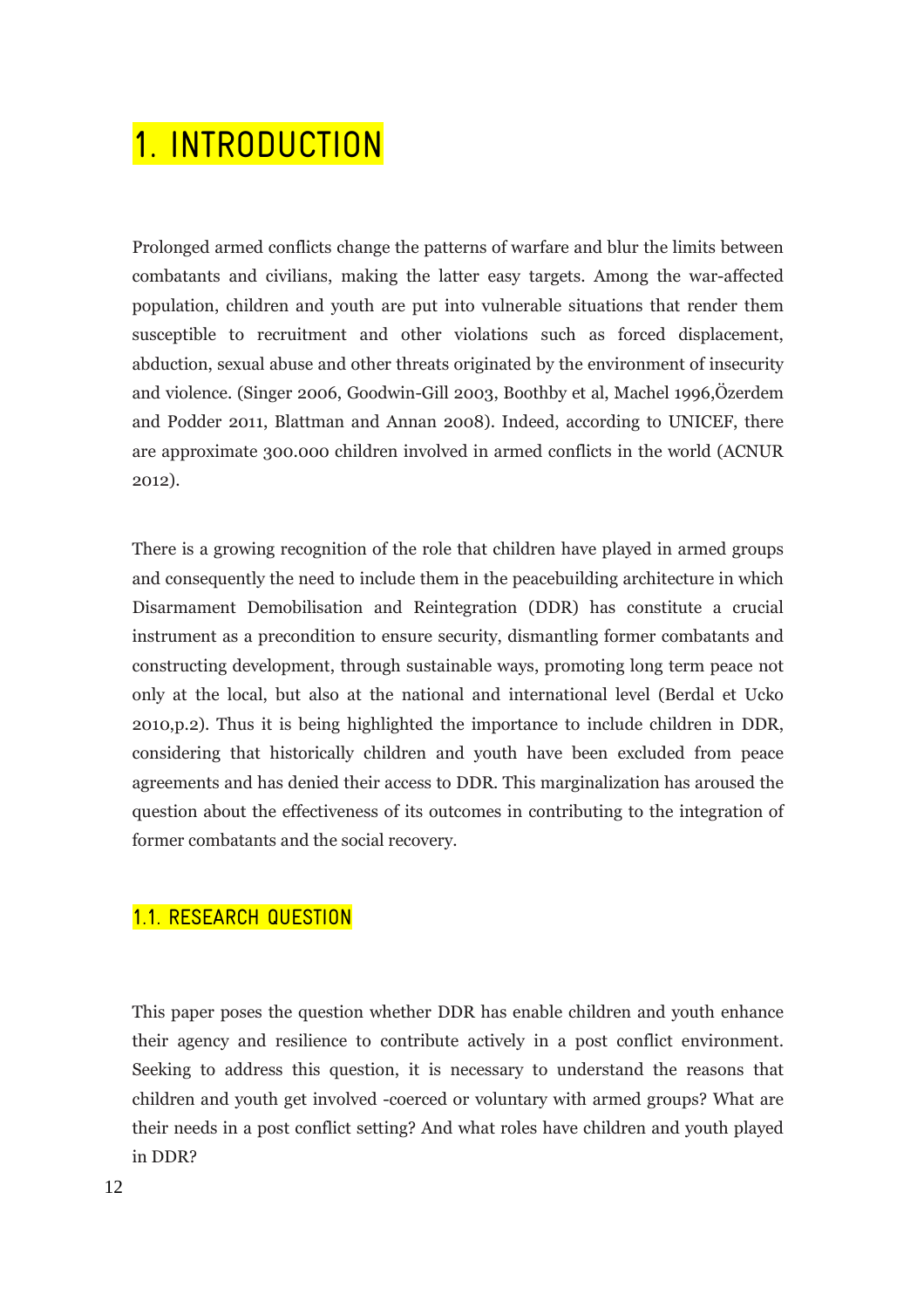#### 1.2 A BRIEF OVERVIEW OF DDR

DDR is a concept that has evolved over time and has been object from multiple discussions and definitions. DDR, firstly, emerged in the late 1980´s as a disarmament initiative within the United Nations (UNPKO) peacekeeping operations. During the Cold War, peacekeeping operations used DDR as a manner to demobilise the national army of the defeated country and to ensure the ceasefire agreement. In this context it was an intervention among the states to balance the power monopoly of the Cold War.

Nonetheless, after the end of the Cold War the concept of security shifted from a military approach and crossed the sovereignty of the states, due to the transformation of the geopolitics and the outbreak of the "New Wars" within the previous colonies (Rufer 2005, p. 12). In this context, peacekeeping operations (PKO) encompassed the principles of the liberal peacebuilding such as the establishment of the rule of law, humanitarian and human rights, security sectors reforms and developmental and reconciliation programs, elements that aim to build a sustainable and lasting peace (2005, p.12).

Conventional DDR, were product of the United Nations Security Council (UNSC) mandates and used to take place under peace agreements, followed by the deployment of peacekeeping forces, in which leaders of military forces were politically committed to demobilise and disarm their structures. The main objective was to ensure security by dealing with former combatants in order to avoid their return to war, so it was necessary to rebuild the structures by promoting economic growth and employment and providing humanitarian assistance (Brinkerhoff 2005, p. 6). In this sense, DDR became a task mainly operated by developmental agencies, turning into linear and sequential process, which was susceptible to be transfer to any context overlooking the complexities that each conflict entailed (Berdal and Ucko 2010, pp. 2-3). Much of the current DDR literature agree that DDR cannot be a "prescriptive policy-oriented" and implemented as a magical blueprint (Berdal et Ucko 2009, p. 2).Conversely, it is necessary to address a more comprehensive approach of human security, where the nexus between development and security accounts for the specificities of each context, claiming for local sensitivity and recognizing the political side of DDR (Pouligny 2004, pp.14-19).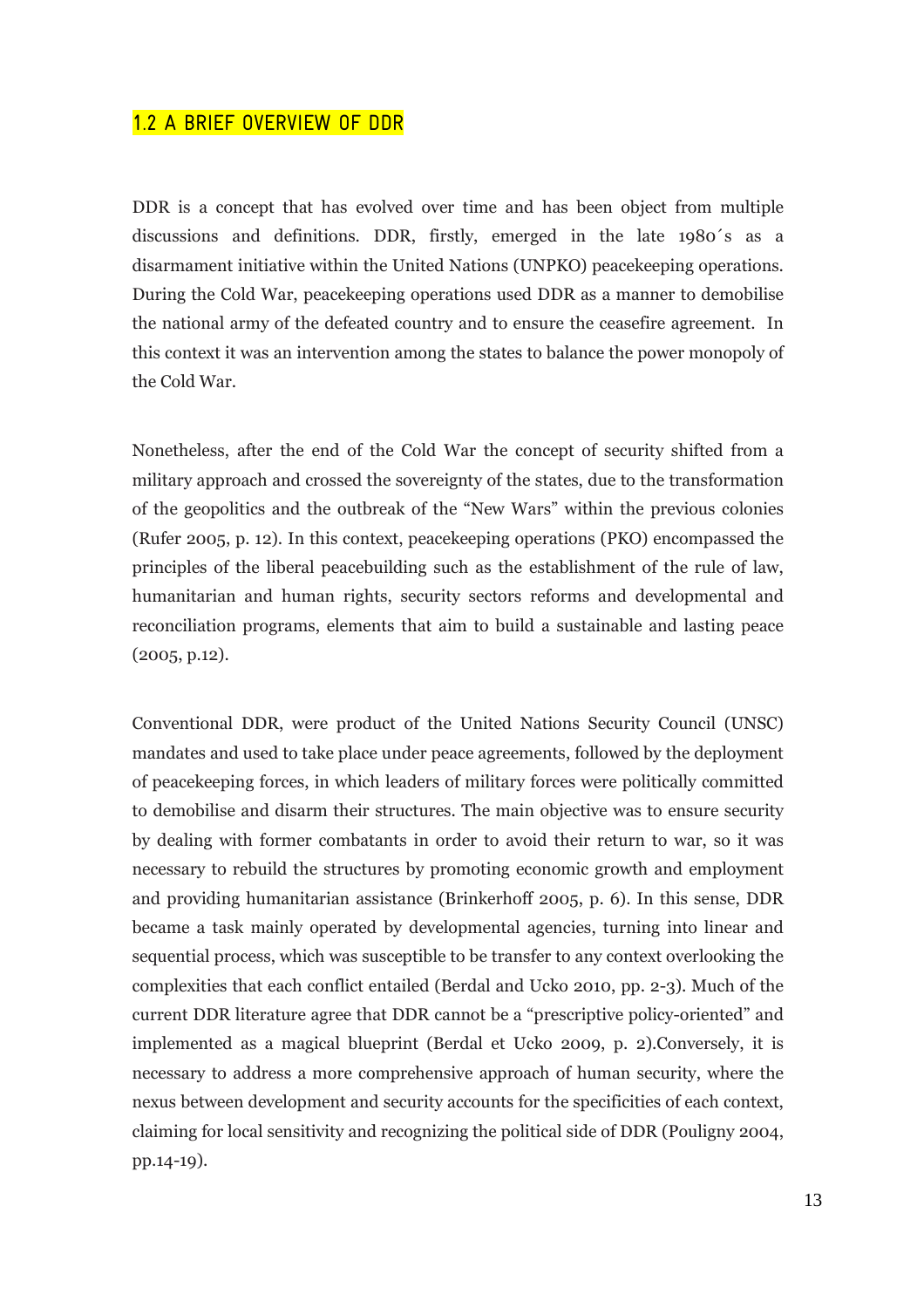In addition, the recognition that DDR is about politics, and it cannot be implemented as a technical and apolitical process, have led to breakdown the assumptions of combatants as homogeneous and a static category, and have led to re-examine the reintegration of ex-combatants through a more comprehensive lens where children, youth and female ex-combatants are recognized as being primordial actors in the DDR (Pouligny 2004).Drawing upon the lessons learned of DDR in the field, the international community has rendered to standardized guidelines, procedures and handbooks that gather together the best practices in order to enhance a better coordination and cooperation. One of the most important guidelines is the initiative of the UN International Disarmament, Demobilisation, Reintegration Standards (IDDRS) which called for a more comprehensive approach and recognized the need to address DDR with children and youth as a specific process based on the need to protect children rights with special requirements and responses in the post conflict environment (IDDRS 2014, pp. 217-226).

According to the IDDRS "The DDR of ex-combatants is a complex process, with political, military, security, humanitarian and socio-economic dimensions. It aims to deal with the post-conflict security problem that results from ex-combatants being left without livelihoods or support networks, other than their former comrades, during the critical transition period from conflict to peace and development. Through a process of removing weapons from the hands of combatants, taking the combatants out of military structures and helping them to integrate socially and economically into society, DDR seeks to support ex-combatants so that they can become active participants in the peace process" (IDDRS p3)<sup>1</sup>.

<sup>&</sup>lt;sup>1</sup> According to the IDDRS, "Disarmament is defined as the collection, documentation, control and disposal of small arms, ammunition, explosives and light and heavy weapons of combatants and often also of the civilian population. Disarmament also includes the development of responsible arms management programs. Demobilization: is the formal and controlled discharge of active combatants from armed forces or other armed groups. The first stage of demobilization may extend from the processing of individual combatants in temporary centres to the massing of troops in camps designated for this purpose (cantonment sites, encampments, assembly areas or barracks). The second stage of demobilization encompasses the support package provided to the demobilized, which is called reinsertion. Reinsertion is the assistance offered to ex-combatants during demobilization but prior to the longer-term process of reintegration. Reinsertion is a form of transitional assistance to help cover the basic needs of excombatants and their families and can include transitional safety allowances, food, clothes, shelter, medical services, short-term education, training, employment and tools. While reintegration is a longterm, continuous social and economic process of development, reinsertion is a short-term material and/ or financial assistance to meet immediate needs, and can last up to one year.

Reintegration is the process by which ex-combatants acquire civilian status and gain sustainable employment and income. Reintegration is essentially a social and economic process with an open time-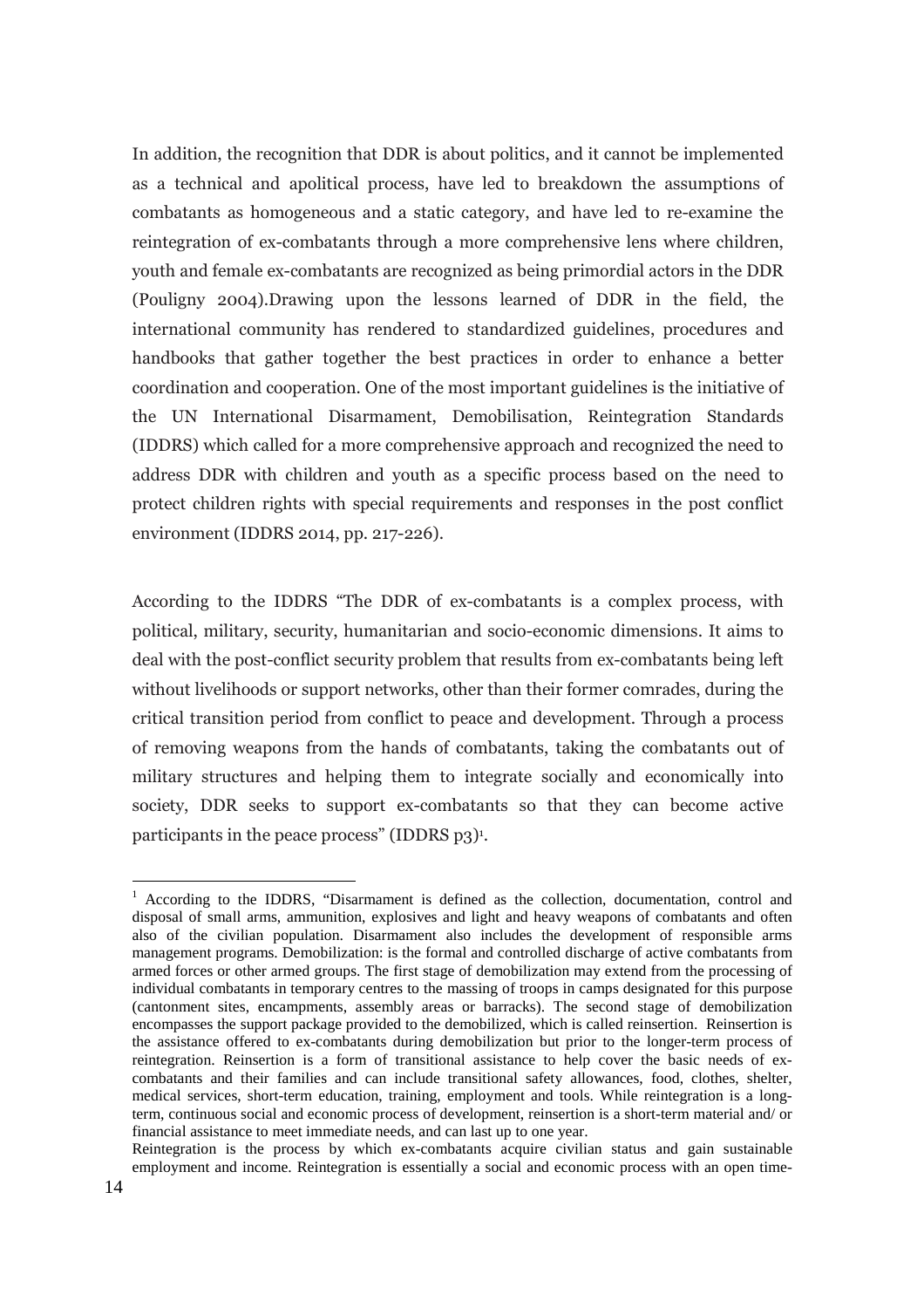The increasing awareness of children in DDR is parallel to the emerging movement of protection of children's rights in the earliest 90's, (Singer 2006, p. 15), which gained significant relevance within the International Community after the end of the cold war when the "New Wars" (Kaldor 1999) emerged and produced the reconceptualization of security. This meant a shift from a military and state approach to a global and peoplecentred approach known as "human security"<sup>2</sup> , what allowed to call for a closer look at the dynamics and realities of the conflicts and led the international community give a place to the most vulnerable population within the broader peacebuilding project.

As a matter of fact in 1996, the UN released the "Machel Report", which highlighted the alarming numbers of children<sup>3</sup> participating in armed conflicts, and called for special responses from the international community to address their special needs of this part of the population (UN 1996). In this sense, child involved with armed groups became a visible matter subject, and a broader legal framework was developed in order to ensure and guarantee their protection. For instance the United Nations Convention on the rights of the Child (UNCRC) "became the bearer of children[s rights debate" (Reynaert, .Bouverne-de-Bie and Vandevelde 2009, p. 519) and served for the development of later conventions and frameworks<sup>4</sup>. While these frameworks

-

frame, primarily taking place in communities at the local level. It is part of the general development of a country and a national responsibility, and often necessitates long-term external assistance". (United Nations, 2014, p. 52)

 $2$  According To Kofi Annan "Human security, in its broadest sense, embraces far more than the absence of violent conflict. It encompasses human rights, good governance, access to education and health care and ensuring that each individual has opportunities and choices to fulfill his or her potential. Every step in this direction is also a steep towards reducing poverty, achieving economic growth and preventing conflict. Freedom from want, freedom from fear, and the freedom of future generations to inherit a healthy natural environment -- these are the interrelated building blocks of human – and therefore national – security." (Kofi Annan. "Secretary-General Salutes International Workshop on Human Security in Mongolia." Two-Day Session in Ulaanbaatar, May 8-10, 2000. Press Release SG/SM/7382. 08/27/01). Available in http://www.gdrc.org/sustdev/husec/Definitions.pdf. Accessed on 20 august 2015.<br><sup>3</sup> The International Convention on Children Rights, define children to every individual under the age of

<sup>18</sup> and the UN has defined youth as "every person between the age of 15 and 24 without prejudice to other definitions by the Member states". (Secretary-General's Report to the General Assembly, A/40/256, 1985). This dissertation will used both terms considering the contextual background in which they will be mention. In addition, this dissertation will used the definition based on the Paris principles which states that "A child associated with an armed force or armed group refers to any person below 18 years of age who is or who has been recruited or used by an armed force or armed group in any capacity, including but not limited to children, boys and girls, used as fighters, cooks, porters, messengers, spies or for sexual purposes. It does not only refer to a child who is taking or has taken a direct part in hostilities" (UNICEF 2007, p.7). When talking about children, this term encompass both boys and girls.

<sup>&</sup>lt;sup>4</sup> For instance the Cape Town Principles and Best Practices on the Recruitment of Children into the Armed Forces and on Demobilisation and Social Reintegration of Child Soldiers in Africa (1997). Statute of the International Criminal Court (1998) which define defined the conscription or use of children under the age of 15 years as a war crime under the jurisdiction of the court. ILO (International Labour Organization) Convention 182 concerning the prohibition and immediate action for the elimination of the worst forms of child labour (1999). Optional Protocol to the UN Convention on the Rights of the Child on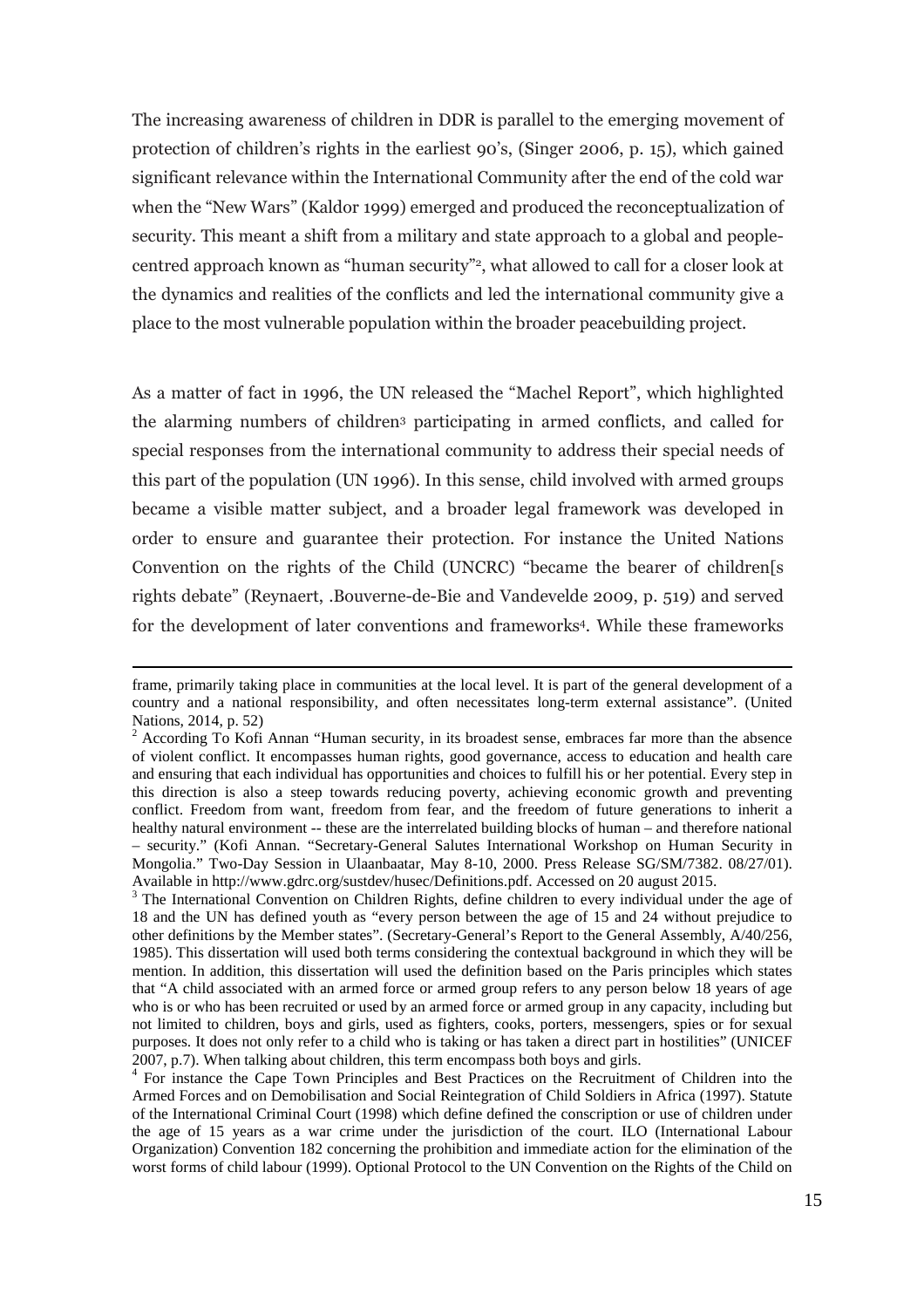advocate for children as social actors, with autonomy and with the capacity to constructing their lives in their own right (2009, p. 521), problems have risen in the ground questioning their real inclusion which has not been clear in the ground.

Although the evolution of DDR has called for a more comprehensive and inclusive perspective, there are still gaps between the rhetoric of peacebuilding and the realities in which narratives about children, has derived from the different understanding of human rights and conflict dynamics that have led to label them as victims in need of protection, powerless and passive agents determined by their intrinsic vulnerability that encompass the international normative of children which define their rights and their needs (McMullin 2011 p. 246) and on the other hand, narrowed understandings of human security has led to depict them as objects of security, considering as potential threats that as ex combatants can pose to the peacebuilding scenario (Nosworthy 2007, p 179).

As is explained before, narratives about children soldier and their involvement in conflict have influenced DDR outcomes. One of the consequences of adopting these stereotypes of children as victims, vulnerable and powerless or as perpetrators and security threats, has been their invisibility in the peacebuilding rhetoric. In this sense, it is necessary to deconstruct not only the children victim/perpetrator paradigm but also it would need to revise the foundations of peacebuilding on which it is based, addressing a more transformational approach enhancing children´s resilience and their contribution to peace (Podder and Özerdem, 2011; Scott, 2011; Denov, 2011; Utas, 2011; Jennings 2008, McEvoy –Levy, 2001- 2014, Moser and McIlwaine 2004).

#### 1.3 METHODOLOGY

This paper appeal for a social constructivist approach which consider the concepts of DDR, childhood, conflict within a particular social, political, cultural and economic contexts. According to Conteh-Morgan, "When agents (individuals, groups, or nations) and events are contextualized in a normative and material structure it

-

the Involvement of Children in Armed Conflict (2000). On the other hand the United Nations Security Council has issued several resolutions that appeal towards children protection in armed conflicts. (International Bureau for Children's Rights (IBCR) 2010)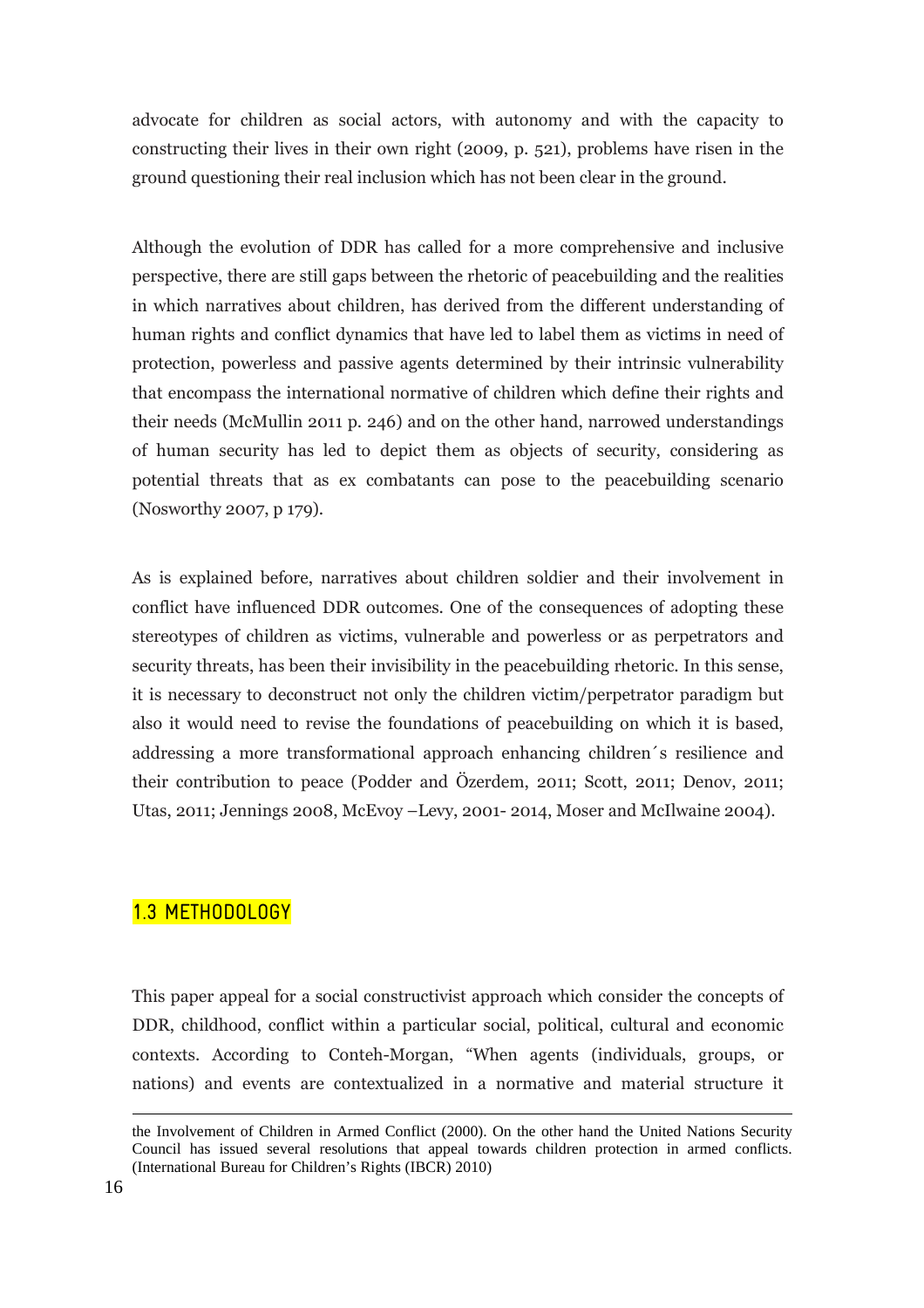becomes easier to understand and even evaluate the resulting political action", (Conteh-Morgan 2005, p.73). It is necessary to clarify that the structures (values, norms and beliefs) that model agent's behaviours underlie power relations and dominance. Drawing upon this definition, this paper critically analysed the extent in which the structures such as norms, values and discourses are constrained by the realities of children in armed conflict and are challenged by their resistance through the exercise of their agency. In doing so, it is necessary to analyses how the different discourses are reflected in grounded experiences of children DDR.

This study will use Giddens (1984) definition of agency as the capacity of individuals of making choices within a specific context. For him, this capability involves the power of resisting or embrace the structures (1984, pp.9-17). White and Wyn (1998) argue that agency is about willingness and volition, moreover, it has embedded a transformative capacity which has a dialectical relationship with the dynamics of the structures (1998, pp. 316-318). Under this view, children's agency in conflict affected countries has been conceived according the principles and norms of DDR, that in some cases have led to build an image of victims and other as violent, greedy and irrationals and have reinforced in some respect their marginalization. Despite the efforts to build comprehensive approaches in which children and youth are seen as social actors this has been questioned in the field. This study argue that agency in DDR need to be understood within permanent relationship with structures, in which the capacity of children as peace builders is reflected in the everyday interactions and the role that children and youth can exert in empower them with their political agency.

Podder (2015) explains children's agency in the everyday in which they look for "diplomatic negotiation, tactics of avoidance, and informal strategies of daily survival" (2015 p. 53) Redefining themselves, surviving or navigating within a challenging environment.

This study call for the integration of a more transformative approach, according to Lederach (1997) peacebuilding goes beyond a peace agreement, it is an 'ongoing process of change from negative to positive relations, behaviour, attitudes and structures' (1997, p. 20), thus it needs to consider the role of local agency, the spaces and mechanisms in which social practices and relationships can be transformed.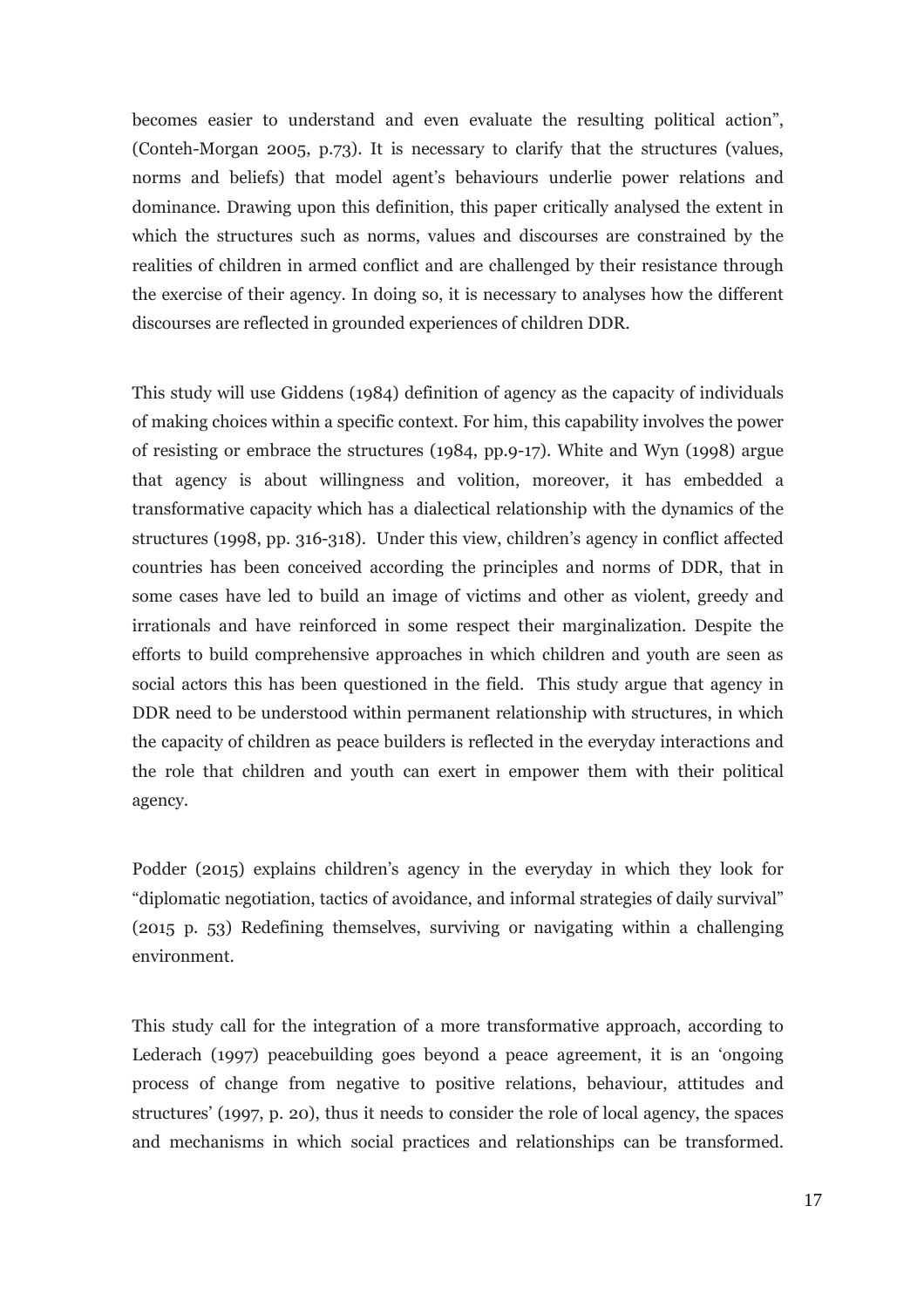According to MacGinty (2014), everyday peace refers "to the routinized practices used by individuals and collectives as they navigate their way through life in a deeply divided society that may suffer from ethnic or religious cleavages and be prone to episodic direct violence in addition to chronic or structural violence" (2014, p.549).

Exploring these concepts deeply, could led us understand how are they linked and will give us a more clear understanding how DDR can enable children to reintegrate and participate in the peacebuilding project enhancing resilience from an everyday and transformative approach. This study used a qualitative research method based on the collection of secondary data such as books, academic journals articles, legal frameworks and country reports and assessments. It is necessary to clarify that the experiences analysed in this research was based on DDR articles and publications of international organizations, practitioners and scholars considering the limitation in accessing to primary data.

#### 1.4 STRUCTURE

The second chapter will review the central discussions and debates in order to answer the main question. In doing so, this study will first examine the debates around childhood and the roles of children in the human rights narratives that have emerged in the field of international studies and have influenced the discourses of children recruitment and DDR. Followed by the analysis of the rationales and approaches that has underline children DDR.

Chapter three will draw upon one practical case of children DDR in Liberia, showing how an unidimensional approach were implemented and the role given to children within peace process. The last chapter, will examine a DDR case in Colombia under the lens of the IDDRS (International Disarmament Demobilisation and Reintegration Standards) and the extent in which this approach have led to integrate children in DDR process as active agents as enable children to be active agents in the peacebuilding process.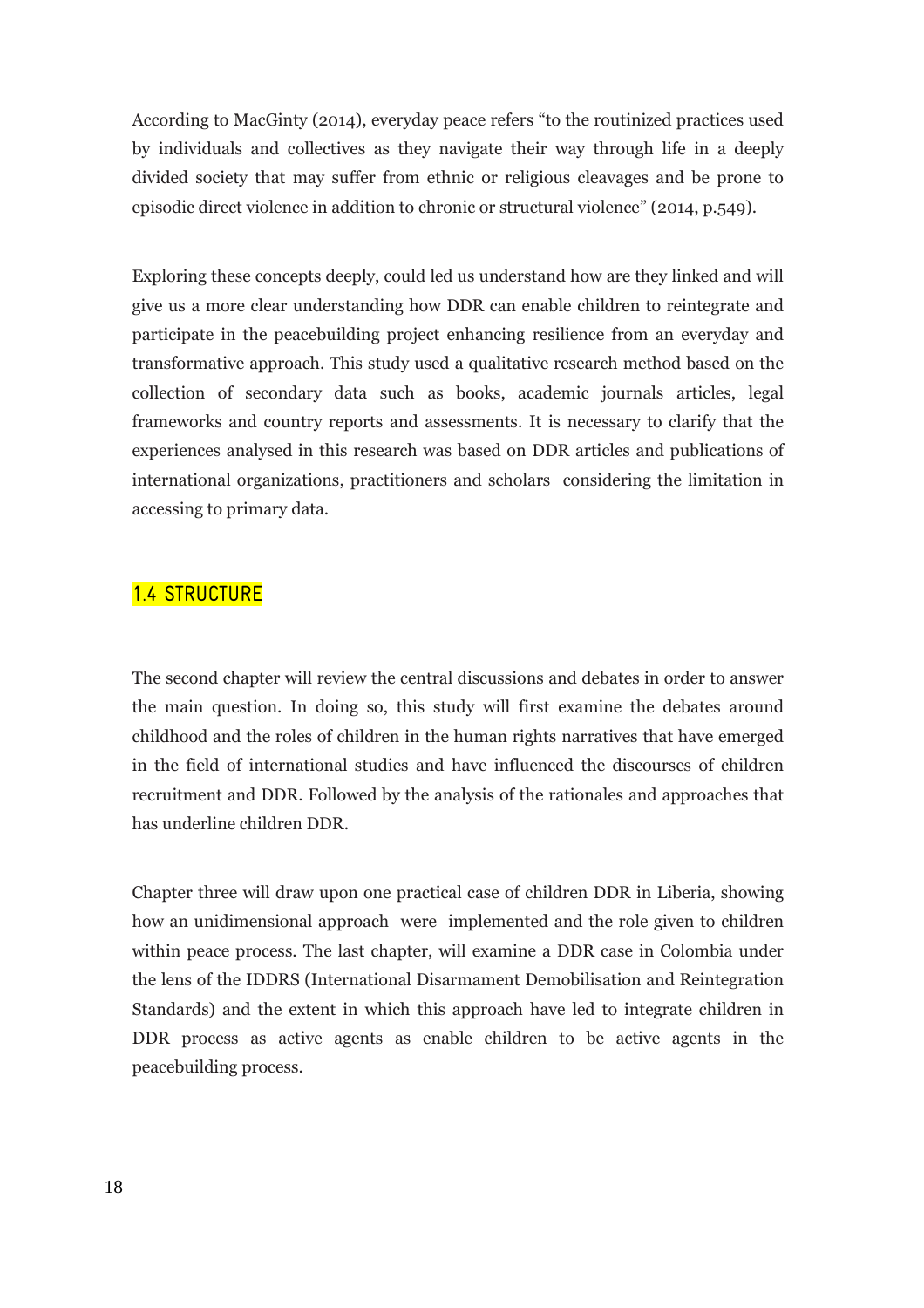### 2. THEORETICAL APPROACHES

This chapter aims to review the main theoretical approaches that are central in answering the question of this paper. Considering that DDR aims to stabilize security after conflict the main target is the ex-combatants, thus is necessary to understand debates that have emerged around the dynamics of the engagement of children with armed groups. In doing so, the second part will examine whether these constructions about children recruitment have shaped the principles and rationales embedded in Children DDR. Drawing on this discussion, the last part of this chapter will review how children agency have been conceived and the extent that DDR have recognized them as social, political and economic actors in peacebuilding.

#### 2.1 RECRUITMENT: AN UNAVOIDABLE LINK BETWEEN AGENCY AND **STRUCTURES**

Child soldiering has been analysed across multiple disciplines such a psychology, anthropology, sociology and economy in order to understand the factors and motivations that have led children to get involved with armed groups. According to the literature, understanding recruitment is a necessary step to build a more comprehensive frame for reintegration. This is explained by the fact that recruitment must be understood as a multidimensional issue in which several factors interact, it cannot only be seen as a coercive act but also it needs to take into account the motivations of children and the social, political, economic conditions. All these factors must be considered when programming children DDR (Özerdem and Podder 2011, Brett and Specht 2004, Wessels 2006).

Historically, children recruitment became a relevant issue with the end of the Cold War when the international community started supporting peacebuilding initiatives. The emergence of human security justified the universalization of human rights through and ample body of international norms and frameworks that influenced the policies, processes and programs about children protection (Nosworthy 2010).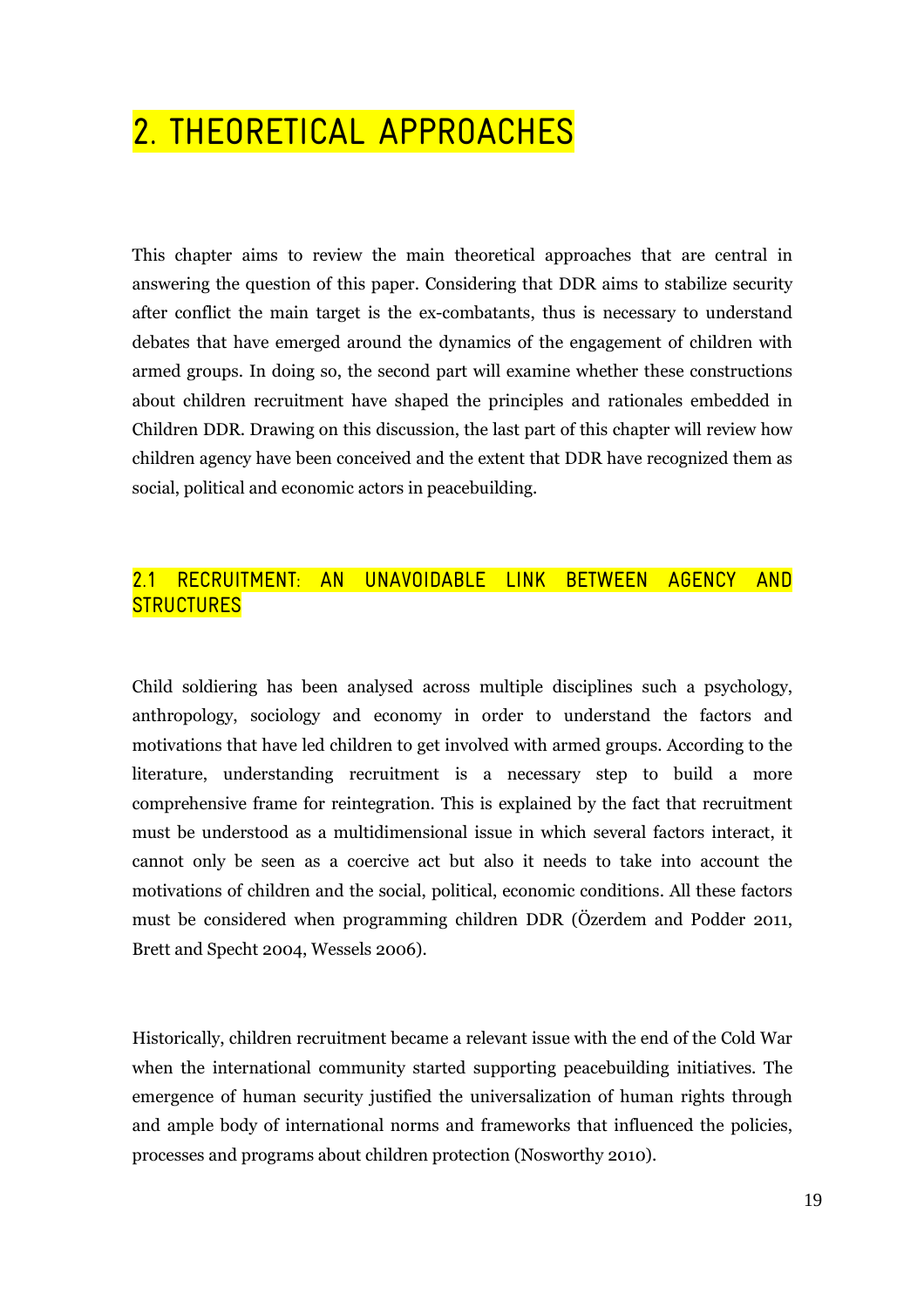To better understand children recruitment it is necessary to examine the interaction between agency and social structures. Child soldiering literature has set out the different manners of recruitment classifying them as push and pull factors or demand and supply drivers Brett and Specht 2004; Wessels 2006, Reich and Achvarina 2006; Andvig and Gates 2009, Singer 2009) According to Specht (2006) , the former explains the reasons why armed groups recruited children. The latter, explains why children decided to get involve with armed conflicts. These approaches underlie the importance of considering the dynamics of the specific context and the motivations and reasons that led children to get involved in an armed group.

#### 2.1.1 DEMAND-DRIVEN FACTORS

Specht (2004, p 193) established that demand of children recruits will depend on the structure of the organisations. It usually occurs when armed groups experience shortfalls of recruited adults and they look for children and youth population as low cost combatants. She also argues that children are most likely to be recruited in places where child labour is an accepted practice and used them in supportive functions such as cookers or porters (2004, p.193). However, this will depends on children availability and the "fishing grounds" where they can be recruited such as schools and refugee camps (Andvig and Gates 2009, p. 90). Another factor that have influence children recruitment is the development of technology and the availability of small and light arms which ease children to carry them (2009, p 78).

All these variables led armed groups to recruited children by coercive ways or voluntary basis and armed groups would find ways to retain children and develop their compliance. This compliance could be achieved through pecuniary and non-pecuniary rewards depending on the economic sources, or by the profits and the advantages that they can take from children (Scott 2011, p. 37). Among the economic incentives, they can receive a payment in cash or give them part of the resources looted or other tangible goods such as drugs, diamonds, or any other valuable good (Scott 2011, p. 40). Nevertheless, when money or looted values are limited, children are usually awarded with non- economic incentives. Some of them are given by the armed groups as a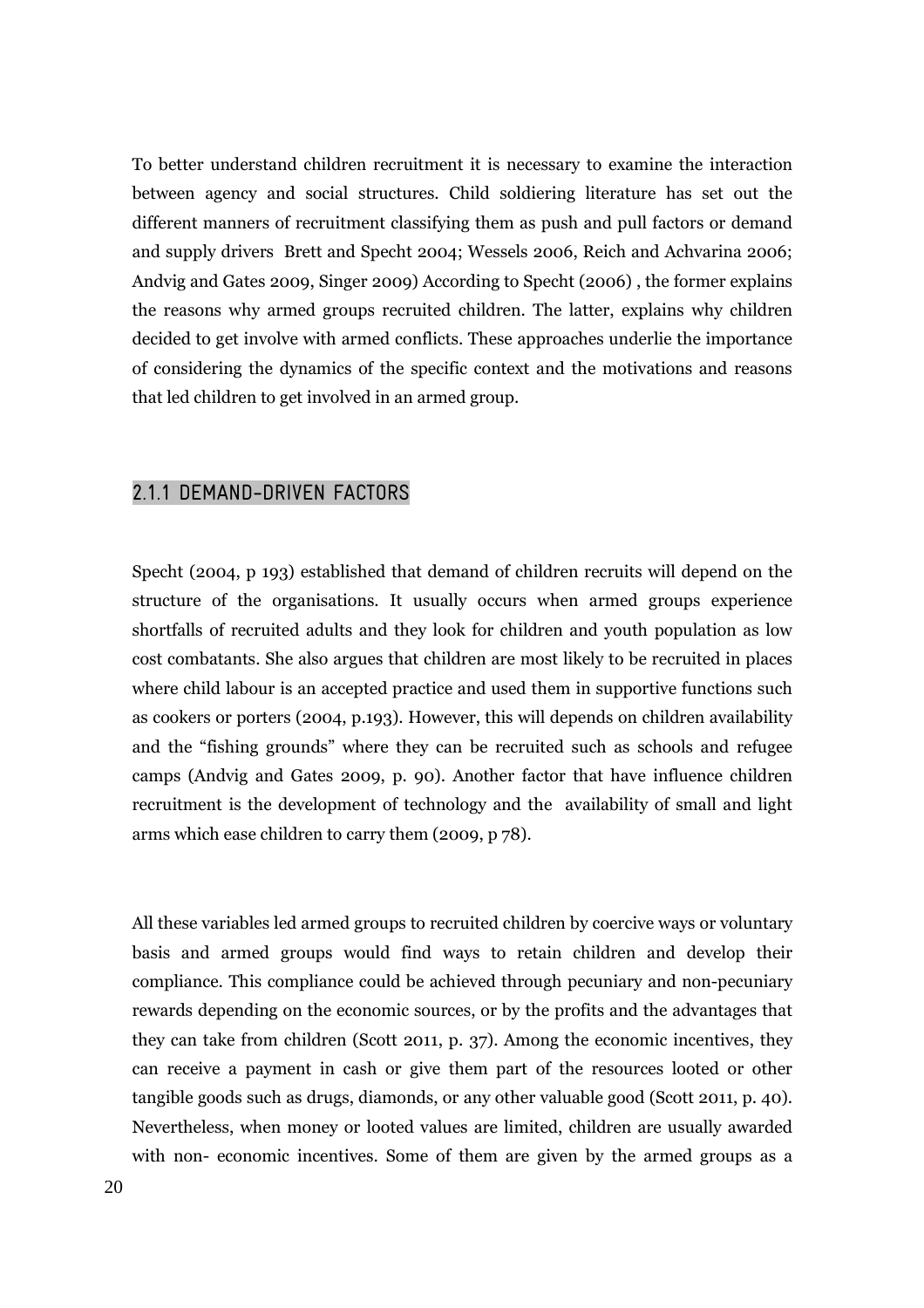manner to retain children, satisfying their basic needs, such as food, health or housing or ensuring care and protection (Brett and Specht 2004)

Other ways that armed groups ensure compliance is though the socialization process in which children internalize the set of norms and behaviours of the organisation (Stedman 2001, p.13), Checkel (2009, p.12) argues that "this social process of communication involves changing in beliefs, attitudes, or behaviour, in the absence of overt coercion".. This is more evident when children are born in conflict environment and they build their values and identity based on the systems of violence becoming "vehicles of violence rather than citizens who can build peace" (Wessels 2006, p.3).

Sometimes socialization could be reinforced by fear and punishment in order to ensure the indoctrination of any specific ideology, religion or ethnicity and simultaneously, children can be influence by their ecologies understanding this as the social levels where children interact with such as parents, families, schools or neighbourhoods<sup>5</sup> (McCallin 2004, p.71). Moser and McIlwaine (2004, p. 9) argued that when violence is exercise it involves power, and in this case armed groups used them as an instrument of power and intimidation to maintain compliance and cooperation.

#### 2.1.2 SUPPLY/BASED FACTORS

 $\overline{a}$ 

The supply driven factors, has explained recruitment under the theory of greed and grievances. Grievances pose "chronic risks" such as poverty, lack of services provision as education<sup>6</sup>, health care, justice and security, influence the decision of children to get involve in the conflict. (Özerdem & Podder 2011, p.67, Andvig and Gates, p. 92, Pugh 2011, p.311). Indeed, Moser and Rogers (2005) argued that these risks exacerbates frustration and alienation especially in male youth, driving them to engage in violent contexts

<sup>&</sup>lt;sup>5</sup> For instance, child soldiering in Mindanao, Philippines, fought in the Moro National liberation Front (MNLF), where participation was voluntary and highly influenced by the religion, ideology, and family support which in turned influenced the decision of joining to the MNLF. (Ozerdem and Podder 2011, p. 311)

<sup>&</sup>lt;sup>6</sup> Collier (2006) found that there is a relationship between low education and conflict, demonstrating that more youth in schools decreases the risk of conflict and vice versa.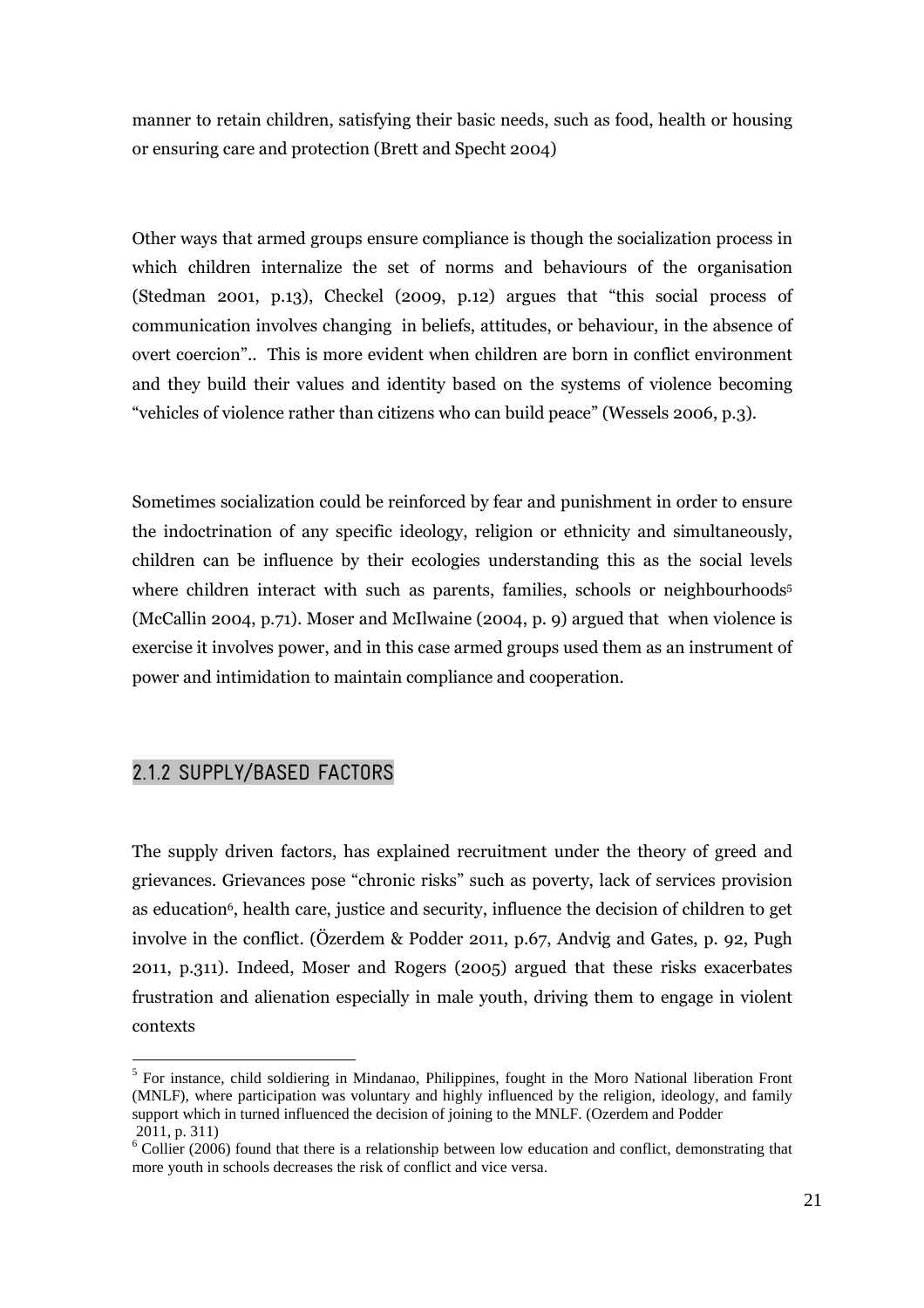On the other hand, some scholars have argued that children recruitment could be explained from economic opportunities (Collier and Hoeffler 2004). According to Urdal (2004) in conflict environments where there are high rates of unemployment, youth and children are susceptible to join rebels if they can get higher profits than they can get from a licit job. Indeed, children and youth find an opportunity in armed groups to gain skills of apprenticeship<sup>7</sup> that they expected to use in order to gain livelihoods.

Demographics studies led by the World Bank (2006) in a statistical study demonstrated the relationship between the proportion of youth population and conflict through the theory of "youth bulge", arguing that in developing countries where economic growth is low and the proportion of youth population is higher and there is no productive opportunities young frustrations could constitute engines of violence and can aggravate tensions and can produce social and economic instability (World Bank 2006, p.9). This theory have been criticised as being reductionist and based recruitment on a simple "rational choice" (Smith & Ellison 2012, p. 2.13).

The main limitation of these approaches is that they are arbitrary and have a narrow interpretation failing into ambiguity ad causality (Pugh 2011, p.311). For instance, there is no support that poverty is a casual factor of recruitment. As a matter of fact, there is no evidence that low-income countries with high population of youth get engaged into conflict (Boyden 2007, p.7). By the contrary, there are experiences that showed that children and youth in conflict –affected countries have decided not to fight (2007, p. 22).

These explanations about children recruitment have led to build the paradigms of children as victims and children as security threats. The former, has been influenced by the human rights, which highlight that vulnerability of children involved in armed groups makes them, recipients of the protection and security from the state and the society. The latter, have portrayed them as objects of security (Boyden 2003, p1) but

 $\overline{a}$ 

 $<sup>7</sup>$  For instance, in the Fifth Progress report the Secretary General affirmed that in Liberia the high rates of</sup> youth unemployment were a threat to the security and stability.(UNSC 2004, p. 70)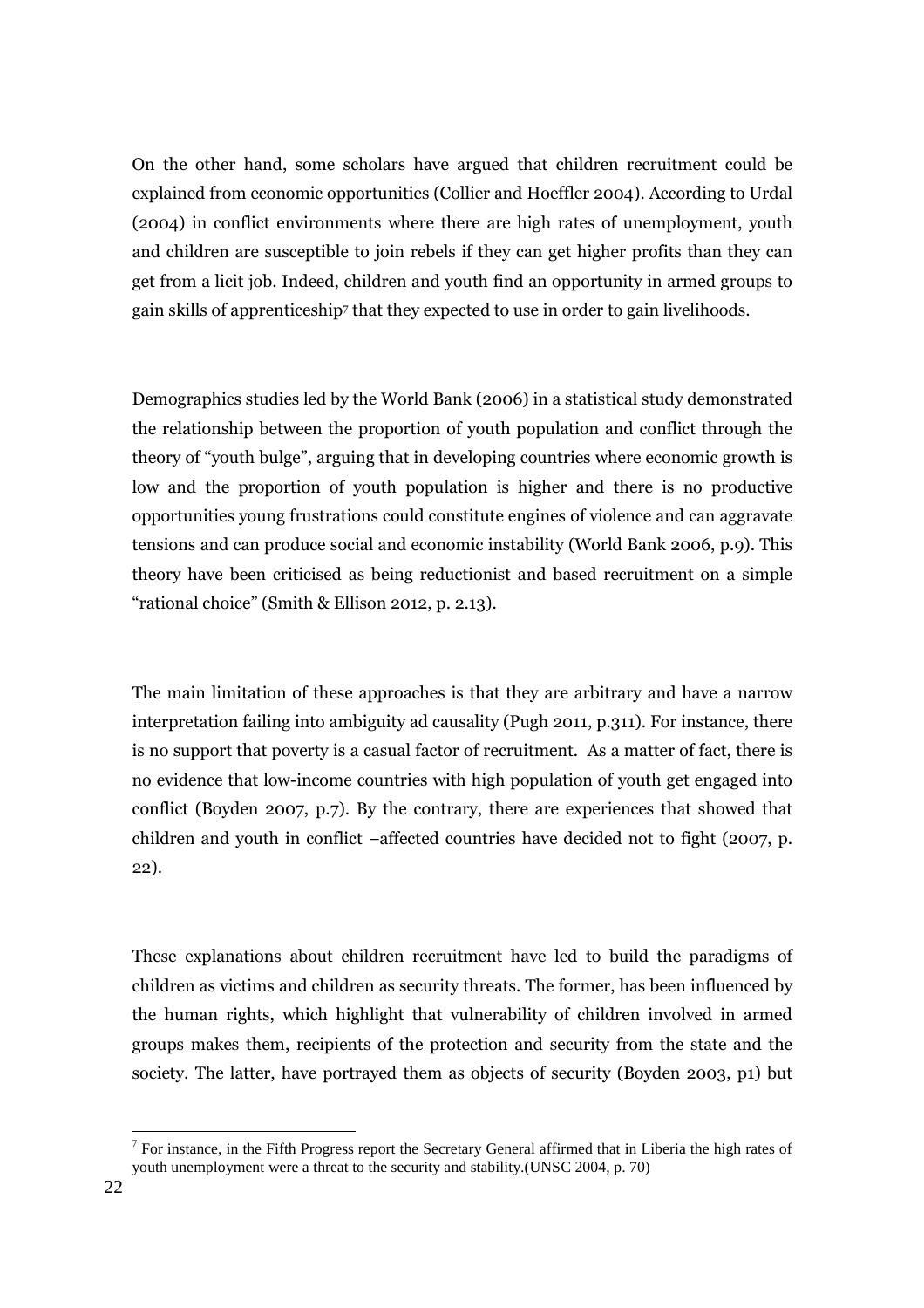also have assumed their incapability to take decisions fully informed that affect their lives (Hart and Tyrer 2006, p 9, Cohn and Goodwin-Gill 1994, p. 35).

The next part will assess how these about children soldiering and recruitment have influence DDR outcomes, leaving an ample room to question its effectiveness and the real role of children in a post conflict setting.

#### 2.2 CHILDREN DDR APPROACHES

As mentioned in the introduction DDR with children might be examined under a constructivist approach in which it is necessary to question the principles and norms that underpin each process (Muggah, Berdal & Torjesen 2009, p. 272). This could help us to analyse critically the different paradigms of children soldier embedded in DDR, and question the inclusion or marginalization of children as agents of peacebuilding. In this analysis exclusion is explained as multidimensional, in which social, economic, cultural and political factors are interrelated (Stewart 2008).

It is necessary to highlight the fact that most of the children DDR were undertaken between 1990 and 2006. In this period emerged much of the literature which was elaborated from case studies and has enriched the current state of art. Indeed, much of the DDR programming have change since the UN launched the IDDRS, based on lessons learnt it represents a shift in the traditional discourse and gives a more comprehensive frame. The IDDRS has a specific chapter for children which is built upon human rights and a need of a large scale social transformation (Torjesen 2013, p. 1). It stablished that DDR with children must be performed regardless any political negotiation or peace agreement and it also recognized the need to include a gender approach considering the exclusion of girls from DDR and the need to include the community in the reintegration. It also points out that all the stages of children DDR should reflect the principles of child rights of life, survival and development, child participation and child's best interest (IDDRS 2006, p 1-4). The next section will examine the bias of DDR within the international community, before IDDRS, reflecting some of the debates.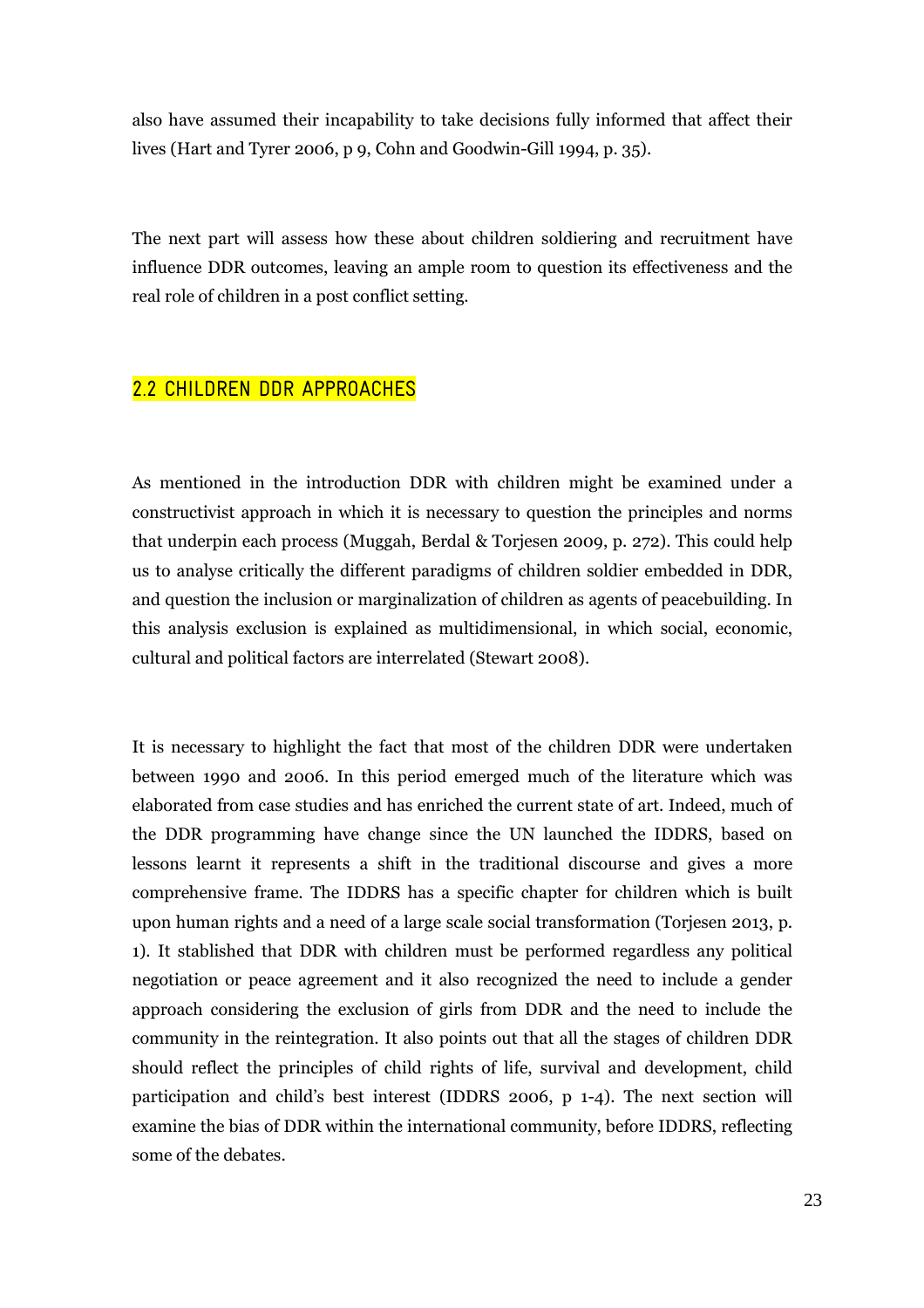## 3. CHILDREN DDR

#### 3.1 CHILDREN DDR APPROACHES: MISSING A LINK WITH CONFLICT AND REINTEGRATION DYNAMICS

According to Kemper (2005, p. 3) international organisations developed three kinds of interventions in DDR: rights based approach, economic approach and socio-political approach, we are going to explore deeply the economic approach.

#### 3.3.1 ECONOMIC APPROACH

This focus is oriented to an economic response, inspired in the theory of youth bulge, in which unemployment and large cohort of young people in a country poses several risks. Based on experiences in Liberia, Sierra Leone and Mozambique the Developmental Agencies founded that programs need to be oriented towards vocational training and life skills, gearing this skills accessible to civilian life avoiding youth turning into spoilers (Maslen 1997, p.3).This approach reinforce the idea of children as rational agents and objects of security, undermining children agency and their potential as peacebuilders (Kemper 2005, p 35). It is necessary to examine how this approach has influenced DDR programs. One of the aims of DDR is to ensure the post-conflict security, which is guarantee if ex combatants have sustainable livelihoods and supportive networks. For instance, when DDR embed the image of children as victims, destabilisers and "rational agents", programs are oriented to remove the potential risks that they posed to stability, what Jennings (2008, p.162) called the "securitisation of DDR". Under this view, measures as vocational training, catch up educational programs, trauma healing used to be the result of a technocratic, top-down program that aimed to constrain children and keep them busy rather than effectively support their livelihoods as way of development (Jennings 2008, p.164). Under this approach, poverty and unemployment needed to be controlled and securitized, co-opting development under the security agenda by a nuanced approach of human security (Duffield 2007).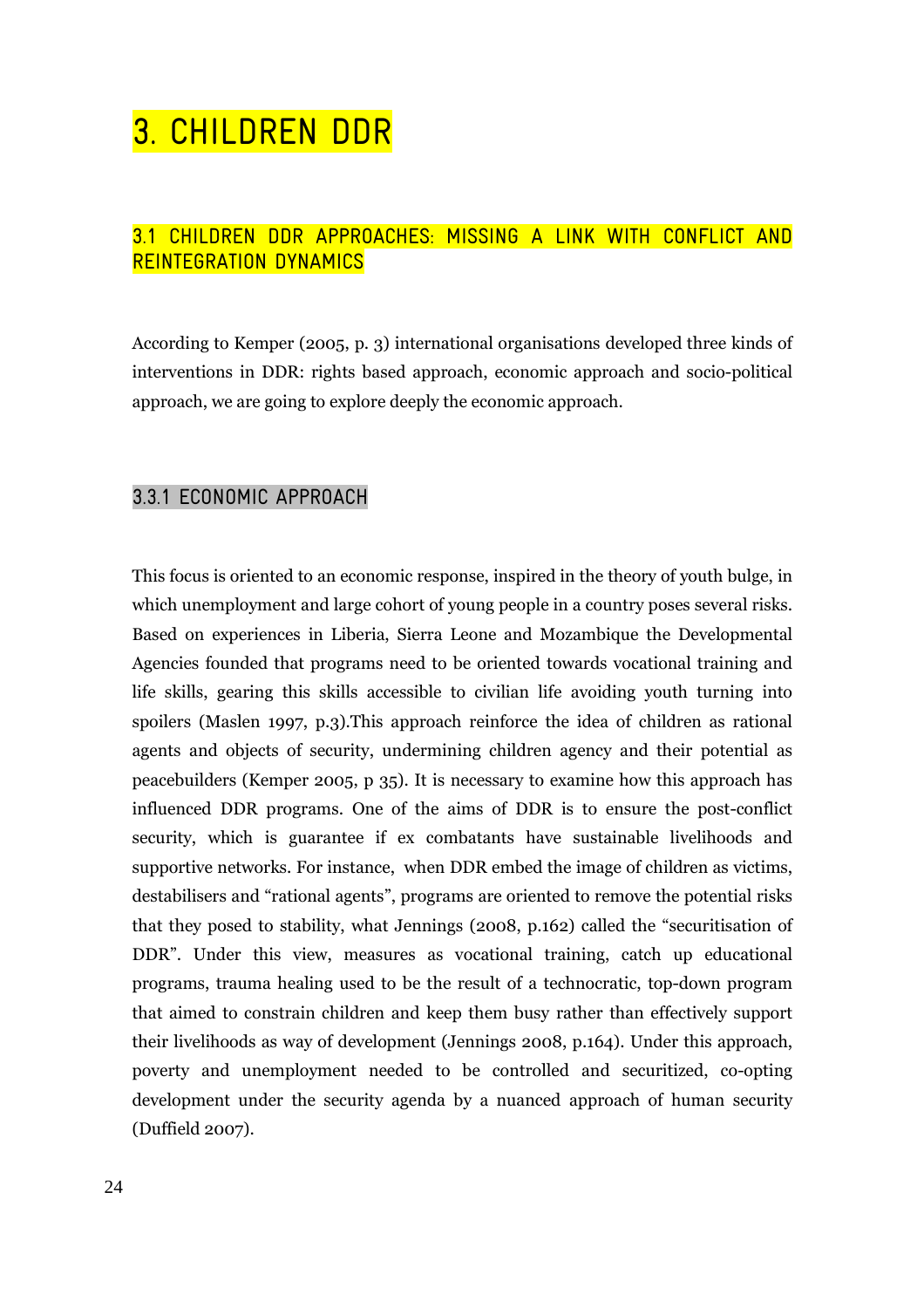Some of the images, of children as greedy came from the discourse of the political economy of war. According to Ballentine and Nitchzhe (2004, p.12), war economies are fuelled by the growth of informal and back economies, in which armed groups can finance war and obtain profits by exploiting natural resources or other lucrative assets. Under this view, when children and youth join to armed groups by the promise of economic incentives, they can act irrationally because of the deliberate exercise of violence and power that they used against civilians. Drawing upon this theory, recent scholars have argued that in order to shift to a political economy of peace is necessary to tackle the economy of war (Spear 2006, p.178). However, relying on the "economic" reintegration as the only factor of a sustainable livelihood led to understand combatants "subject to rational expectations essentially as a homo-economicus responding to incentives" Muggah and Baaré (2006, p.229).

When children and youth have engaged in armed groups for long term, they expected that in the transition to civil life, DDR could provide sustainable livelihoods. In turn this could generate higher expectations considering the roles that they acquire as civilians such as breadwinner or household and if employment prospects are not delivered it could produce feelings of frustration and dissatisfaction (Lopes Cardozo, Higgins, Maber, Brandt, Kusmallah and Le Mat, 2015, p. 5).

In the same way the UN operational Guide of DDR, established that when socio economic reintegration of young ex combatants does not fulfil their specific needs, they are prompt to take arms if there is no job opportunities, leading to trigger security risks, which undermine and contradicts the objectives of DDR programs (UN 2014). The main limitation of this approach as McMullin (2012, p. 396) and Jennings (2007 p. 214) argue is that associating the notions of dissatisfaction with war recurrence means to overlook the causes of conflicts and its complexities. This is more evident in protracted conflicts in which the reason to fight could change over time.

Reintegration and employment cannot be equated as a simply linear process in which if employment is not provide children would automatically return to war. Some scholars (Jeannings 2008, Muggah and Baaré 2006, McMullin 2011, Podder 2014) have agreed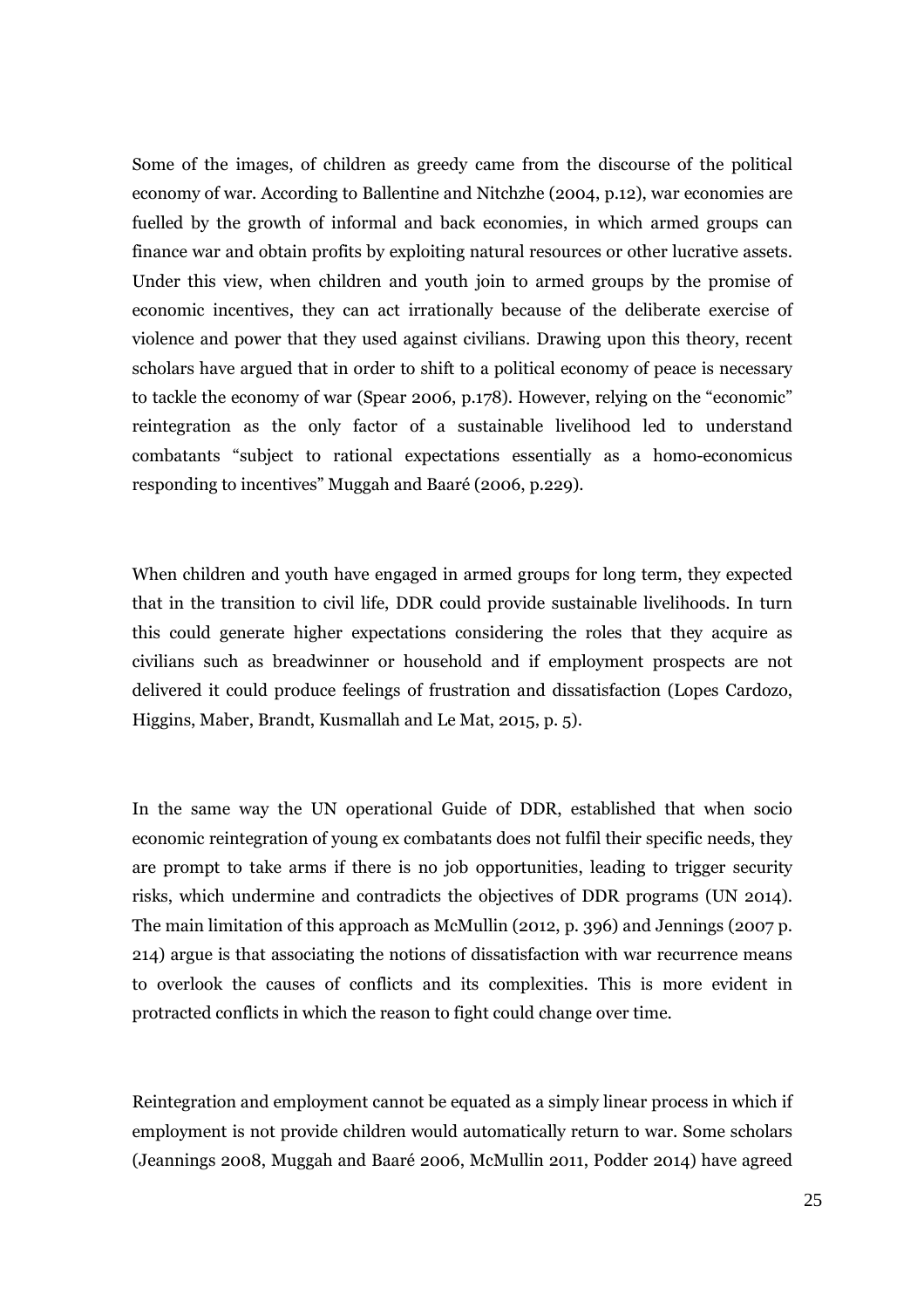that incentives in the disarmament and demobilisation stage such as cash benefits package, educational programs and training could only be effective if promises of future employment are real. However, they also argue that this is not a fact to neglect the capacity of children in taking decisions. Indeed, in their assessments of previous experiences they have shown that unemployed children did not wanted return to war (Podder 2014, p.50, Maclay and Zerdem 2010, p.347).

What this have shown so far is that most of the DDR programs that were implemented in the past (1990-2006), justified specific interventions founded in the different paradigms of children vulnerability that human rights and human security advocate. These approaches, tended to minimize recruitment considering force and coercion the only way in which children used to get involved in an armed group undermining other reasons that influenced children's decisions, ignoring the context and experience of children in war. For instance, some of the failures of DDR developed in this period were due to the fact that they diminished the "modus operandi" of the organizational structures, and the different roles and identities that children developed during the conflict (Özerdem & Podder 2010).

Thus, DDR were uniformed applied and shaped a model of the ideal behaviour of children soldiers, restricting their real needs and other expectations. (Mcmullin 2012, p. 390). This usually resulted in a homogenisation of children, downplaying the different roles and power that they exercise within armed groups. Furthermore, under this position remained unaccounted the fact that economic reintegration would depend on other social, political and cultural context (Muggah and Baaré, 2006 p. 230).

Despite the recognition of the international legislation towards children as social and political actors with right of participations, and the highly political character evoked by DDR (Berdal 2006, p.5), children are still constrained to exercise political agency during peace negotiations, reinforcing marginalization and exclusion (MacMullin 2012, p. 33). According to Mitton (2010), "reintegration should not be judged by the absence of renewed violence (…) rather it must also appreciate the extent to which combatants hold faith in the political system, and peace generally, to deliver solutions to problems of social and economic disparity" (Mitton 2010, p. 173). In this sense, political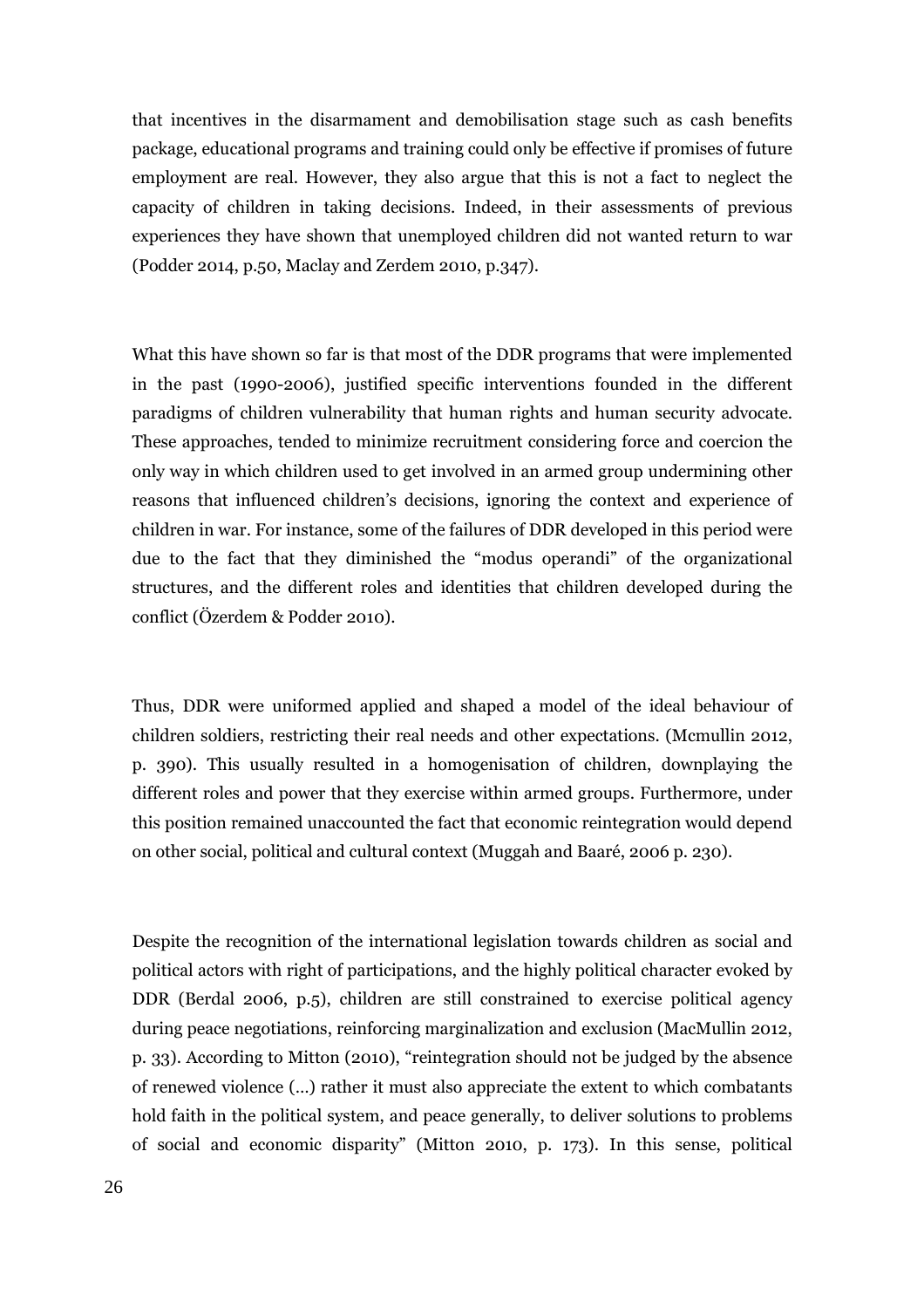reintegration of children cannot be equated to the creation of political parties or electoral representation, rather it requires finding other forms of participation in which children can get involved. In doing so not only long term commitment is needed but also the alternative channels in which children and youth find the opportunities to express their concerns. The Department for International Development DFID (2009) in a report of youth exclusion in fragile state highlights the importance of giving them a voice planning and assessing programs in which they are the main participants (McLean, Hilker and Fraser 2009, p.40). As it was explained at the beginning of this section in the 2006 a growing literature in children DDR emerged, questioning the effectiveness of DDR programs. Indeed, the IDDRS, challenge the previous approaches and reconciled the minimalist (security) and the maximalist (developmental) approaches, recognizing the need to look in a more comprehensive context analysis where economic, political, social and cultural factors matters (Muggah 2006, p.14). This guide made a call to the governments, civil organizations and international agencies to analyse in their policies and programmes the interaction between the structures, children agency in a broader societal process.

For instance, IDDRS advocates for a detailed analysis of situation in which root causes of conflict must be examined, the circumstances, patterns, causes and conditions of child recruitment, the living experiences of children, the recognition of their resilience and their capacities (IDDRS 2006, p.6). However, it is worth to mention that despite the integrity of the IDDRS, children inclusion remain a subject to critics and questions when it is assessed in the ground.

#### 3.2 CHILDREN DDR: ENHANCING RESILIENCE, MOVING FURTHER INVISIBILITY?

This section will review the literature about children agency within DDR and the extent in which it have been taken in consideration in the design and implementation stages. Understanding this inclusion or marginalization could lead us to understand the failure or achievement in accomplishing the expected outcomes of children DDR.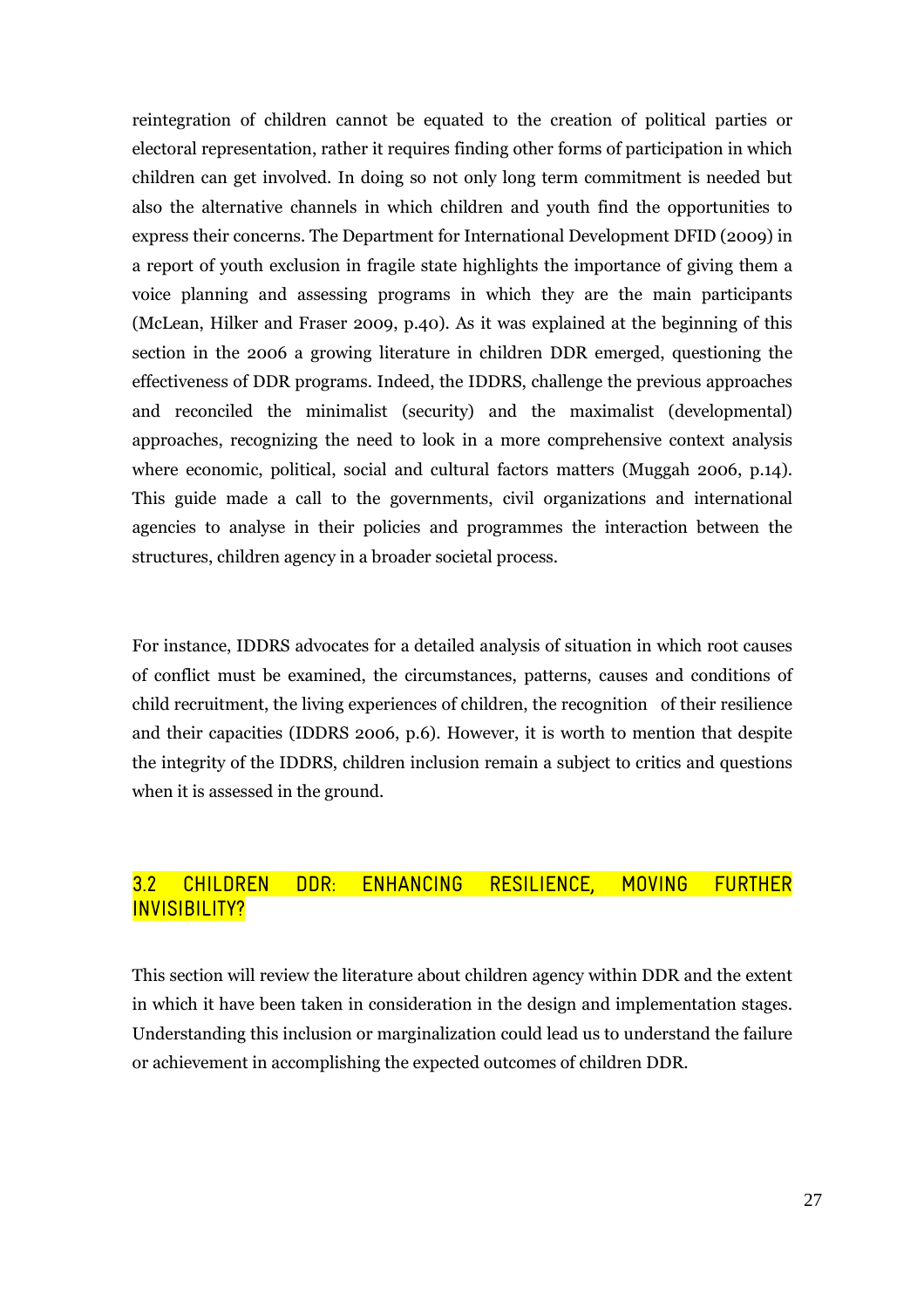Children, far from the vulnerable image, they respond (actively or passively) in a conflict affected context, and navigate (Annan, Brier, and Aryemo 2009, pp.653-656), children's roles are in constant transformation that drive adopting new behaviours and attitudes, redefining themselves. Vigh (2009) define navigation as the mobility of individuals in a context that is in constant change, where obstacles forced to re shaped new trajectories and tactics (2009, p.420), In the same way, Denov (2011) quotes "young people assess the changes within their socio-political environment, evaluate the emerging possibilities within this environment and, accordingly, direct their lives in the most beneficial and advantageous ways" (Denov 2011, p 192).. This interaction makes children and youth exploit the opportunities and possibilities that the context offers, renegotiating or just resisting which in a peacebuilding context can create a situation of conflict calming or conflict provoking.

However, the academy agree about the complexity of children agency and the dichotomies that the international community, specially donors have drawn about them; For instance, as we review in the first and second part of this chapter, children have been portrayed as economical actors, security threats, victims in need of protection and assistance (Watson 2015, McMullin 2011, Smith and Ellison 2012, Lopes Cardozo, M.T.A., Higgins, S., Maber, E., Brandt, C.O., Kusmallah, N., Le Mat, M.L.J 2015). In practice, this was evident in the early DDR programmes, when ex combatants were considered a static population.

Although, the ICCR stablished children's and youth rights of and IDDRS have revised and deconstruct these paradigms, recognizing children resilience, and the importance of children participation. In the meanwhile, the legal framework has not been coupled with the realities that have shown the exclusion of children in the DDR programming and in the peace agreements (Del Felice and Wissler 2007, Wessels 2006, McMullin 2011, Jennings 2008). Indeed it has caused more harm than good, because in the political sphere they have been treated as security threats (Watson 2006, p.57).

Jennings (2008), has questioned the extent that DDR, especially reintegration is achieving transformation or expedience. The first one recognize ex combatants as nonstatic population, agents of change and social capital, where responses are adequately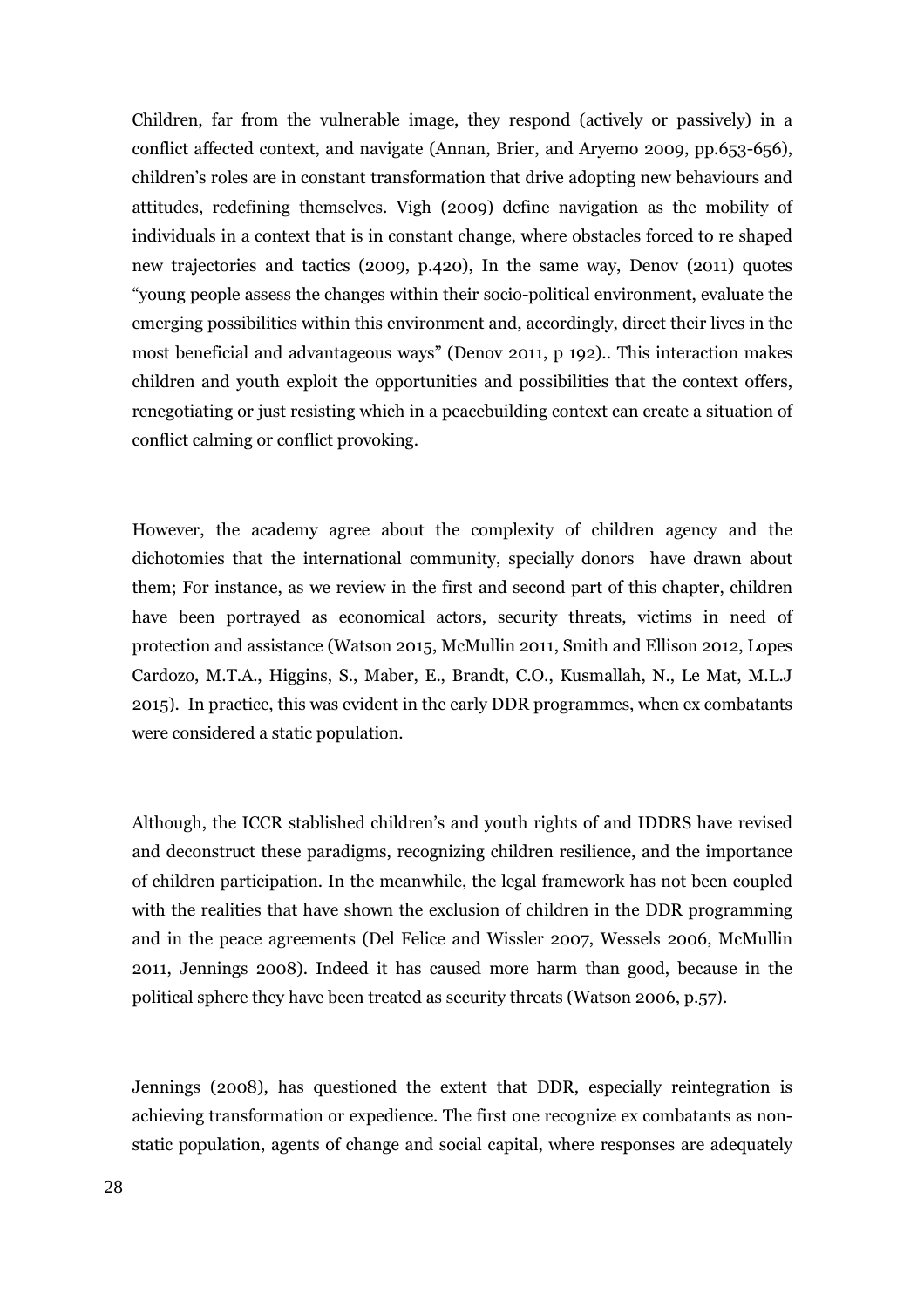funding and granted. The latter emphasize children soldiers as instruments, where measures are commonly short term responses with an unclear purpose (Jennings 2008, pp.331-336). Under a transformative approach, DDR must assess not only the capacity of mobilization of children but also the environment in which they will be reintegrated.

According to Lederach (1997) peacebuilding is a dynamic process which does not have a clear starting point, it involves activities before and after signing a formal agreement, hence it involves a transformation from negative to positive relations and structures (1997,p. 20). This transformation could be achieved engaging, children and youth in the peacebuilding process means to give them a room of social and political manoeuvre.

Maclay and Zerdem (2010) argue that this integration is complete when it is possible a horizontal and vertical integration. The former one refers to the closest networks "through friendship, engagement in organizations or interconnectedness" (Maclay et al 2010, p.348). While vertical reintegration refers to the engagement with most visible and formal institutions of local and national level of decision making. Thus, addressing economic issues through DDR is appropriate, What this reveals is that children effectively play a role within the peacebuilding environment and reintegration could be "successful" if there is a profound examination in the daily social interactions (O'Kane, Feinstein and Giertsen 2009, p.264). Children have shown a greater resilience, and a capacity to adapt and adjust to adversity, and contribute to their own protection (Boyden and Mann 2005, p. 12).

Consequently, children that have participated in conflicts navigate within their closest spaces such as school, family, vocational associations. These micro levels were they build relationships, is the opportunity to constitute a source of social capital (Hart 2008). With this review, this study does not pretend to romanticized children and youth. However, it is stressed the importance to incorporate this capacity when programming DDR, for this it is necessary to enhance trust and reciprocity, involve children through participation as a social capital asset, exploring the daily spaces in which children interact, cope and response to an armed conflict environment. These responses do not obey to a twofold coin (spoilers or victims), they obey to a context in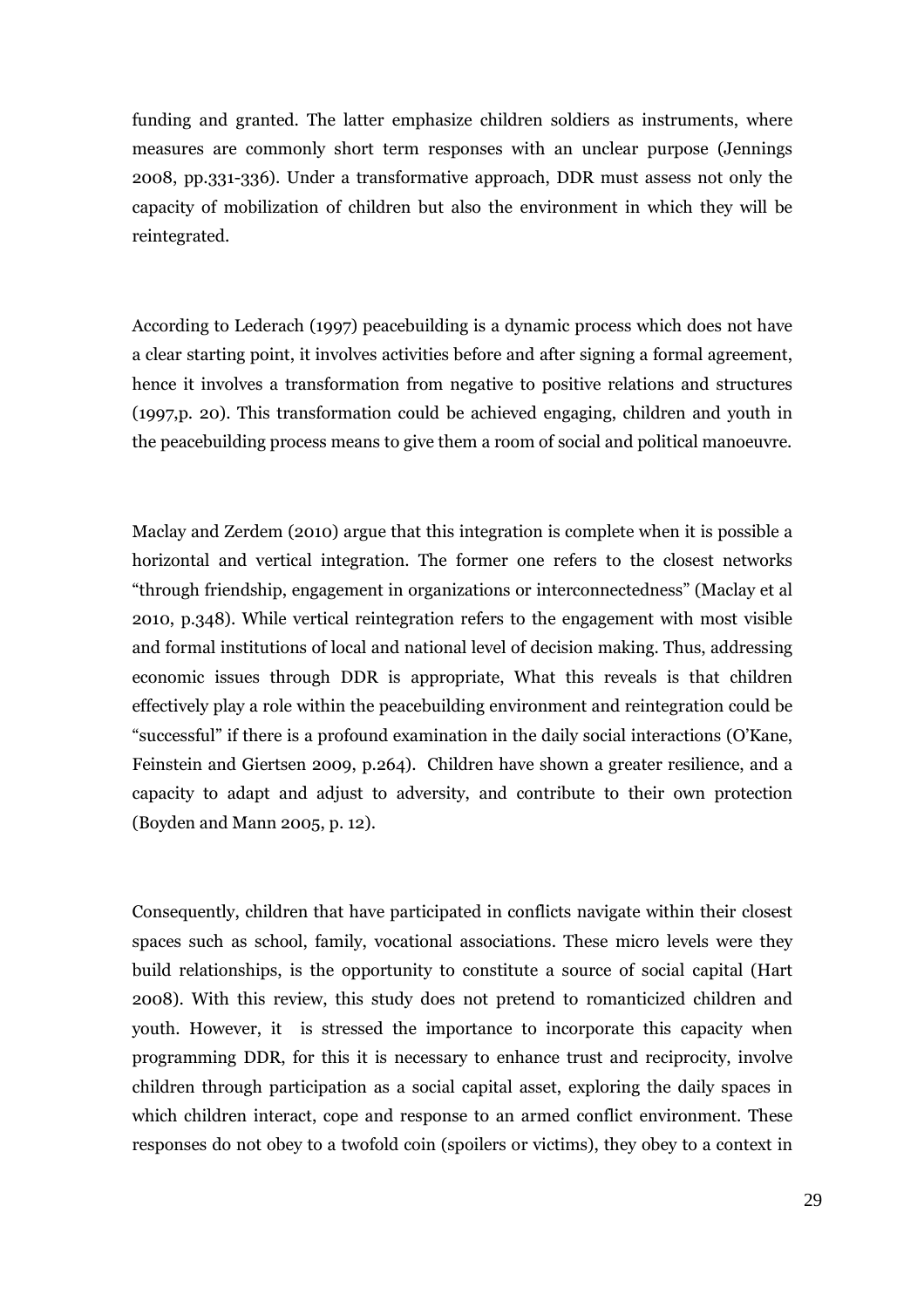which as the rest of the civil society, they look and implemented solutions to survive, satisfy needs and rebuild their identities.

The next chapter will examine how these approaches have been incorporated in practice and the extent that this processes has enable children enhance their resilience and agency in a transformative way towards peacebuilding.

#### 3.3 PRACTICAL CASE AND IMPLICATIONS OF THE ECONOMIC APPROACH

In the last 25 years, DDR have played a critical role in facilitating the volatile transition from conflict to a transforming societal process of peacebuilding. An ample body of scholars and practitioners have contributed to improve the state of art, breaking down paradigms and paving the way to new concepts and practices. This evolution has been coupled with the growing global attention towards children and youth protection in conflict settings, which in turn have led to develop a vast literature in children DDR. However, it is also necessary to point out that children DDR in practice have had several difficulties attributed not only to the "technics" of DDR, such as time, funding, coordination and programing stage but also because of the different approaches and rationales that underpin DDR.

Having examined broadly, on the one hand, the different theories about children soldiering and their influence in DDR and on the other hand the different approaches of DDR and the inclusion of children as active agents within this process. This part will provide an analysis of the implementation and outcomes of previous DDR processes that started before 2006 in Liberia. This case illustrates the role that children have played within DDR and show how outcomes are blurred when processes are tailored under narrow conceptions and unidimensional readings of contexts such as economic approaches. In doing so, it is necessary to examine the context in which DDR emerged, the rationales and objectives of the DDR. This analysis could provide an answer of how these DDR have enabled children to exercise their resilience and participated in a more transformative way in the peacebuilding project.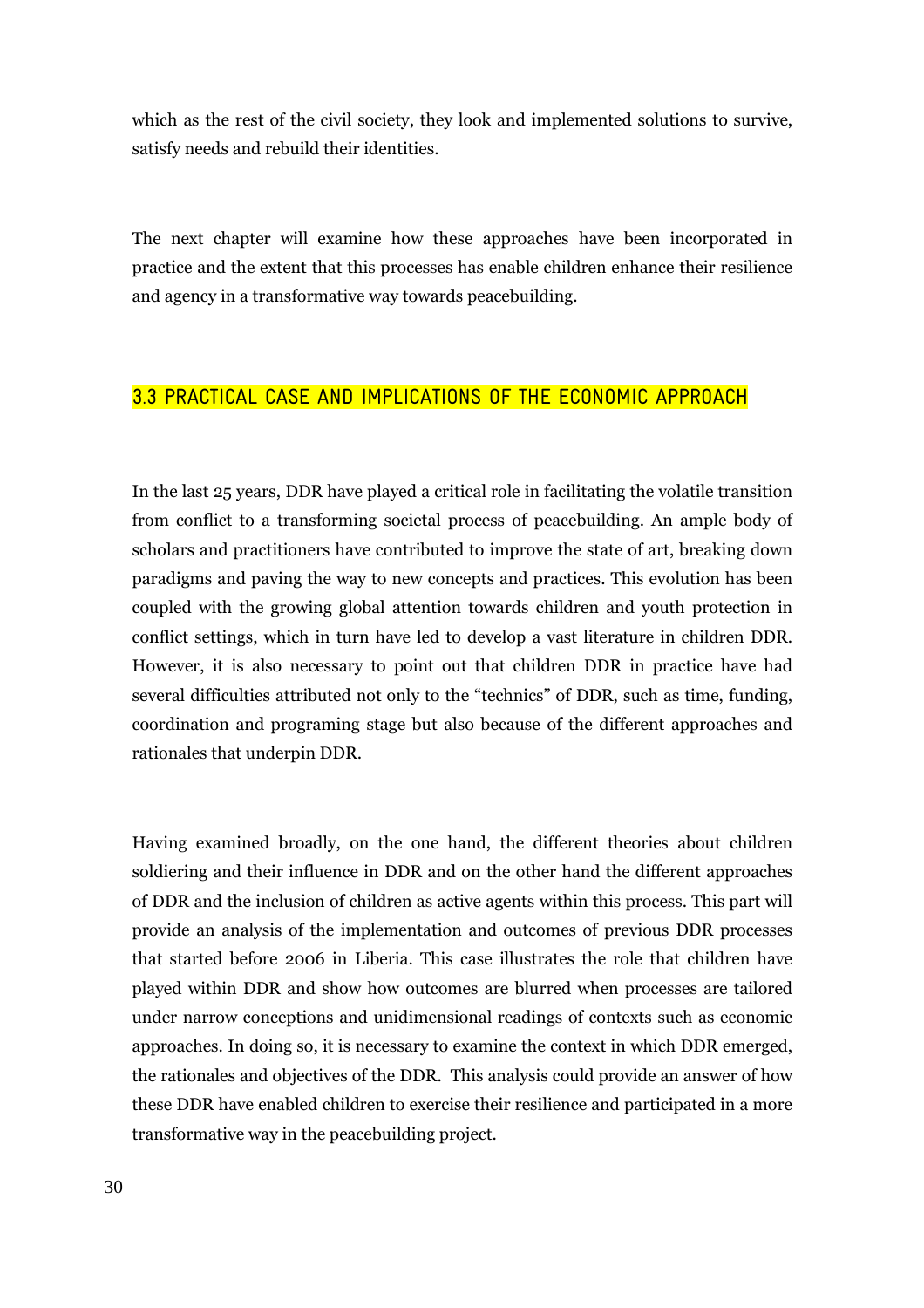#### 3.3.1 LIBERIA: AN ECONOMIC APPROACH OF DDR

Liberia has also endured a long and protracted conflict which traced back even before its independence and was followed by two civil wars between 1989-1999 and 2001- 2003. In 2003, a ceasefire took place between the Government of Liberia and the two main warring rebel groups (Liberians United for Reconciliation and Democracy, LURD, and Movement for Democracy in Liberia, MODEL) the warring parties signed the Comprehensive Peace Agreement (CPA) in which Charles Taylor renounced to the presidency of Liberia (Jennings 2008).

This analysis will focus on the last DDRR which was implemented in 2003 under the Resolution 1509 of the Security Council that authorized the deployment of the UNMIL (UN Mission in Liberia). Although Liberia's DDRR was before the IDDRS, it compiled most of the principles and guidelines that were latter stipulated in the IDDRS. For instance, the process in Liberia were developed by experts in children protection (IDDRS 2006, p. 5), this process was led by multiple agencies such as UNICEF, USAID and the UNDP. In addition, the DDRRS integrated the Cape Town principles8 and recognized the need to incorporate gender -specific needs of female ex-combatants (USAID 2003, pp. 27-36). In this sense, women and girls were considered vulnerable groups and their access to DDR were not tied to handling any weapon, but recognized the other part of youth and children that fought with armed groups not as combatants but in other supportive role.

Furthermore, it was structured from a multidimensional approach that recognized the importance to link security with more long term development goals. For instance, UNICEF, the agency in charge of the youth and children reintegration process provided basic primary education, vocational training, and employment counselling and psychological counselling.

 $\overline{a}$ 

<sup>&</sup>lt;sup>8</sup> According to the Cape Town Principles" a CAAF person under 18 years of age who is part of any kind of regular or irregular armed forces or armed group in any capacity, including but not limited to cooks, porters, messengers and anyone accompanying such groups, other than family members. The definition includes girls recruited for sexual purposes or for forced marriage. It does not, therefore, only refer to a child who is carrying or has carried arms" (Unicef, 2007). In this sense, the concept of child soldier was broad including not only the children that ported a gun but also considered those children who were serving in a supportive role.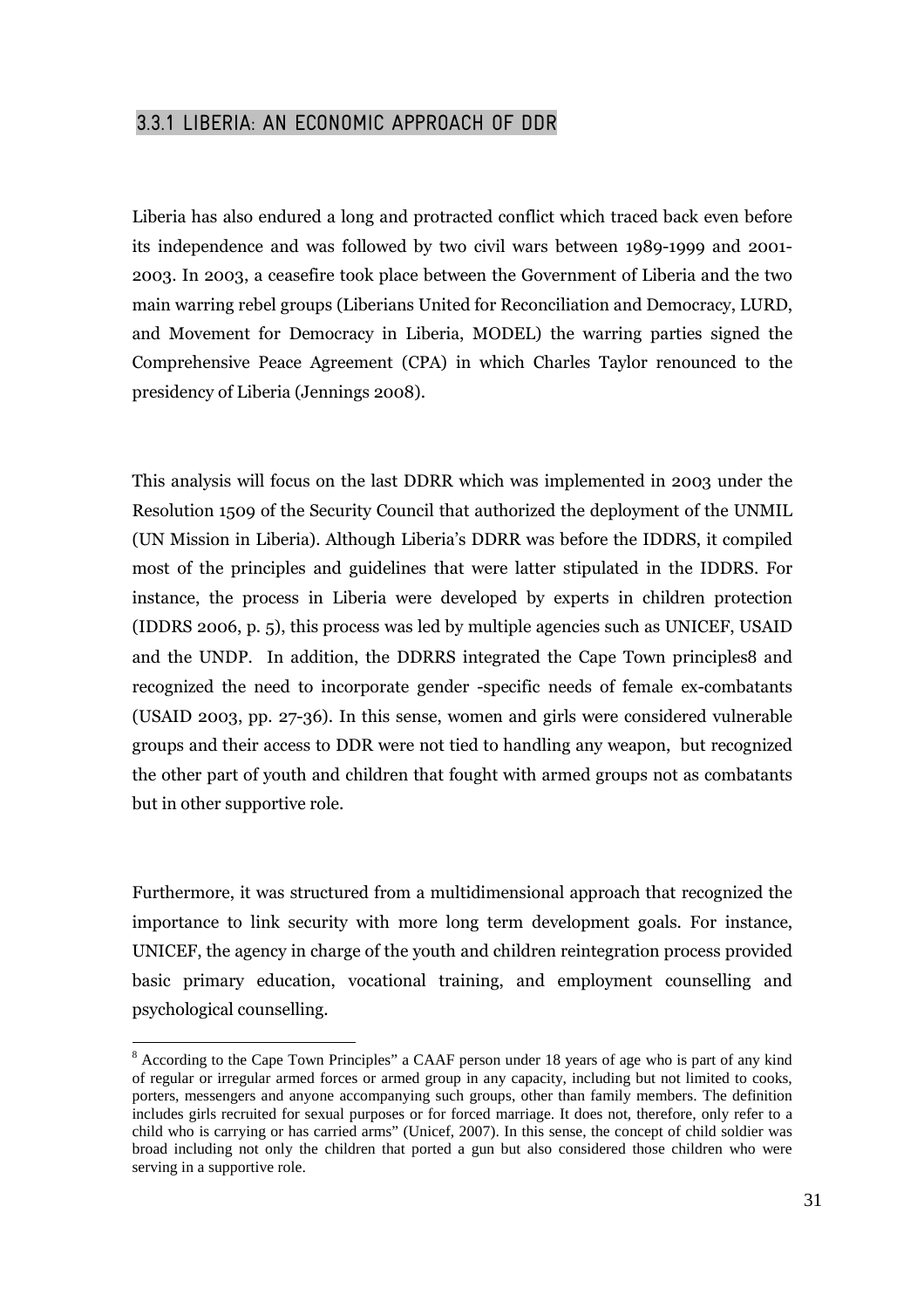Graph nº 1: Participation in Types of Reintegration Intervention Programs, by Major Faction



Source: Pugel, J. What the Fighters Say: A Survey of Excombatants in Liberia, New York: UNDP, 2007, pp.46.

Although Liberia's DDR was ideally designed and was built upon the failures of the past DDR, its implementation resulted challenging and reintegration outcomes were not completely fulfilled, showing a disconnection between the activities and the objectives of the program (Jennings 2008, p. 331) .

Reintegration in Liberia was highly drawn upon an economic approach that aimed combatants acquired productive skills and gain employment and sustainable livelihood. This focus seems reasonable with 15.000 CAFF (Children Associated with Fighting Forces) waiting for reintegration into civilian life (ILO 2005, p.XII). The premise that if CAFF did not have education or training they could not be able to get a formal job imposed a big challenge considering the economic situation in in Liberia with 80% of the economic active population unemployed and with the economy based on informal employments (ILO 2005).

However, one major drawback of this approach was the assumption that reintegration and post conflict stabilisation would be achieved only through economic ways (Munive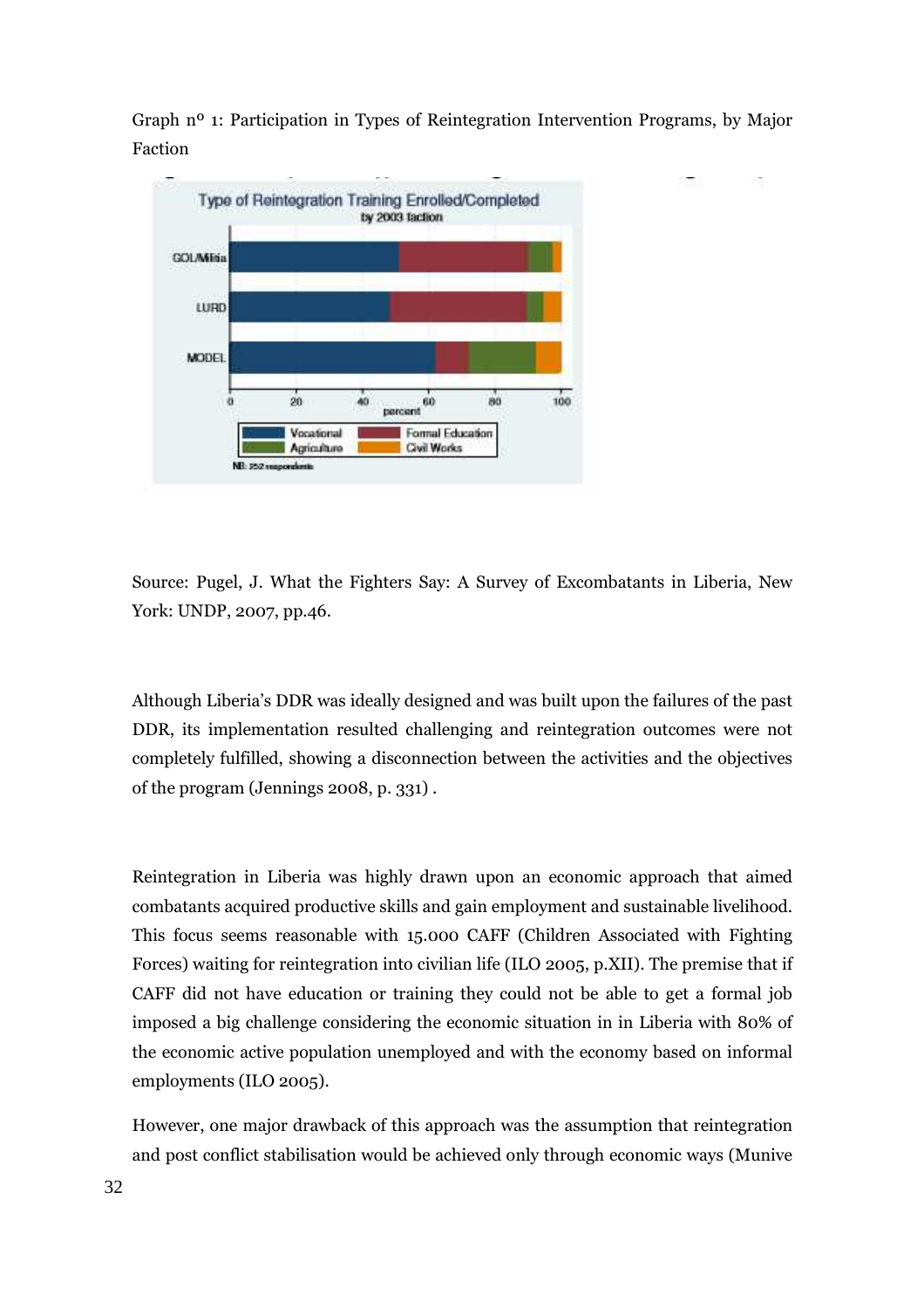& Jakobsen2012, p. 374, UN final report 2006, p.10). In the case of Liberia, all the efforts put in the vocational skills training<sup>9</sup> , and education did not necessarily result in more employment. In contrast, children trained could not be absorbed by the labour market and were left aside in an environment of marginalization and exclusion.

As explained in the second chapter, when DDR is focused on an economic basis, on the one hand it entails the risk of minimizing the complexities of the conflict and the recruitment dynamics. On the other hand it reduced an inextricably link between unemployment and security threats, which labelled children as spoilers and neglected their agency and their capacity to transform themselves in a positive and constructive way.

Traditionally, the conflict in Liberia has been linked with the theory of "greed", in which the drivers of combatants joining armed groups were explained by the opportunity to profit from the access and control over resources (Ballentine and Nitzschke 2003, p. 2). In the case of Liberia, it was assumed that young people joined armed groups ensuring a profit from the lootable resources (Munive & Jakobsen 2012, pp. 375-376). This approximation according to Kemper (2005), transform the understanding of conflicts and put a value on children in a post conflict setting "which force them to decide between working for war or for living" (2005, p. 29). In addition, it overlooked other push and pull factors that motivated children to join armed groups, undermining their agency and the multiple complexities embedded in the recruitment dynamics.

Surveys such as that conducted by Pugel 2007 have shown that recruitment in Liberia varied through armed groups.

 $\overline{a}$ 

<sup>&</sup>lt;sup>9</sup> According to the UN Final Report in 2006, the vocational training failed due to the fragile network of the institutions, the poor quality of the program, the lack of accreditation and the lack of standard package of skill. (2006, p 33-34)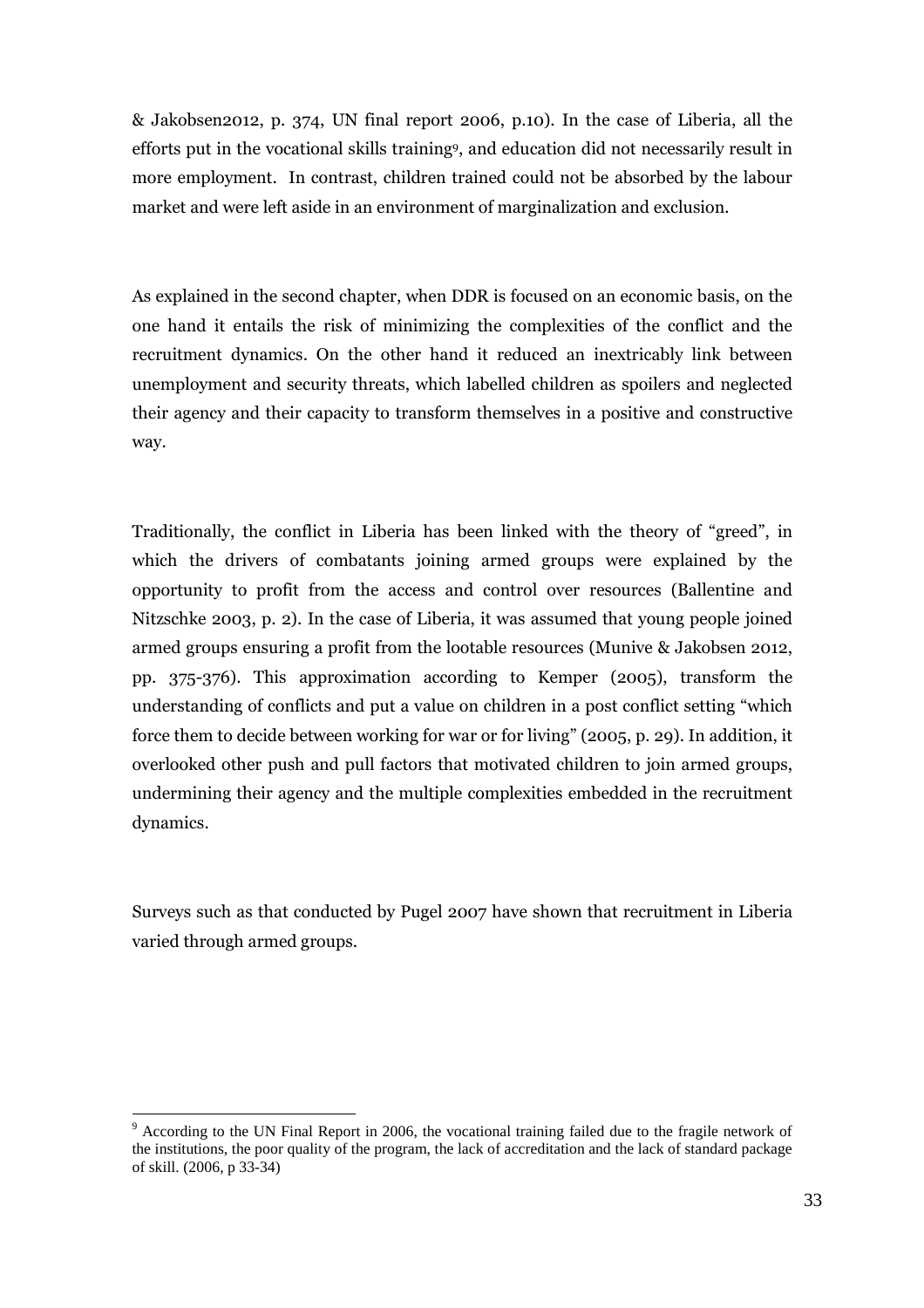#### Graph nº 2: Reasons for joining



Source: Pugel, J. What the Fighters Say: A Survey of Ex-combatants in Liberia, New York: UNDP, 2007, pp. 36

As is exemplified in the graph, non-pecuniary incentives played an important role in persuading children to join the warring parties. This is the case of MODEL, where fighters primarily joined to protect their families, while LURD used coercion as the predominant method of recruitment (Pugel 2007, p. 42). Similar patterns were shown in a survey made to girl combatants and non-combatants that argued that some of the reasons that motivated them to enlist were the need of protection and the willingness to form relationships with male combatants (Specht, 2006)

Conditioning the success of reintegration on the employment of combatants could fail by contrast in the understanding that unemployment could drive back combatants to conflict. This assumption is based on the theory of "Youth bulge" and aim to turn youth into productive and self-reliant citizens, otherwise the idleness and dissatisfaction can turn them into threats to the security. In the case of Liberia, youth were seen as a potential threat to peace. This is evident in Munive and Jakobsen (2012) research in which they quoted the opinion of a UNDP policy advisor who affirmed that the program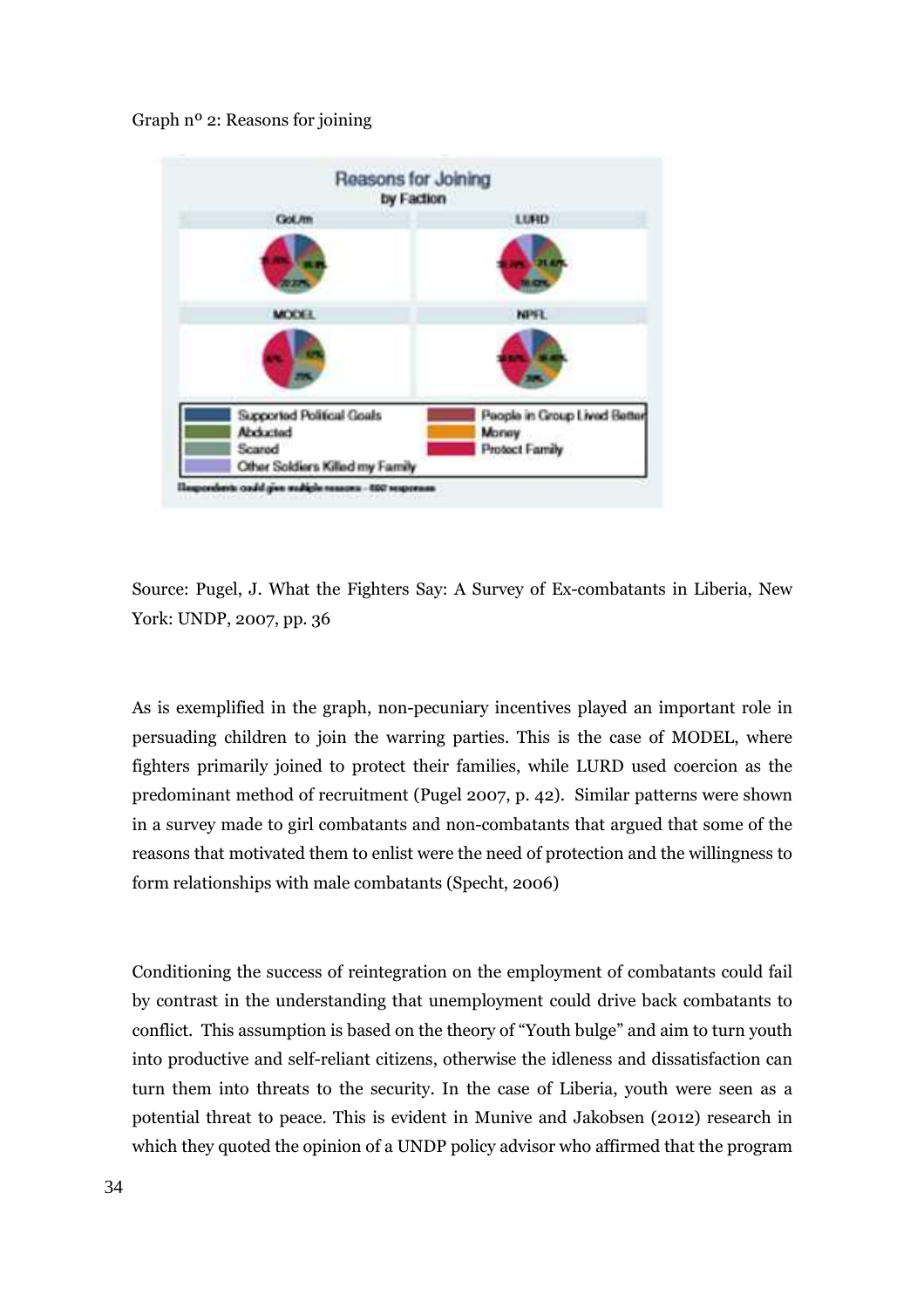kept busy ex-combatants providing them vocational training in order to ensure stability, while he recognized that he could not ensure the effectiveness of the training (2012, p. 373).

This assumption was later confirmed by the assessment report made by the ILO (2005), in which it recognized the loopholes existing in the transition from the training programmes and finding an employment. These gaps were explained in part because of the lack of capacity of the government in creating the conditions and the adequate infrastructure that could absorb the population but also because in the programming, the donors and the international agencies overlooked the context of the country in which the programme was designed (ILO 2005, pp. 26-30). Indeed, Pugel (2009) questioned the extent in which International Donors and Government planned a long term reintegration programme without considering the security conditions and the availability to services and infrastructure (Pugel 2009, p 76)

These findings reflect that the measures of vocational training and educational programs were means to remove the idleness and dissatisfaction of youth combatants and ensure the security in Liberia. Consequently, development goals such as employment and sustainable livelihoods were blurred and subtracted in the securitization of the reintegration (Jennings2009, p. 478). According to the Copenhagen School, "securitization occurs when an issue becomes linked to security and is promoted beyond the realm of normal politics through the 'speech acts' made by significant 'securitizing' actors" (MacMillan 2015, p. 64), in the case of Liberia youth combatants, they were presented as an existential threat requiring special measures, leaving aside the social reintegration that could achieve in an effective manner the sustainable livelihoods. However, this securitization of youth in Liberia was vaguely justified, as a matter of fact a survey in a county of Liberia led by the United States Institute of Peace (USIP), founded that about 68% of children interview would not consider to join armed groups because for them "fighting brings lot of destruction" (Hill, Taylor and Temin 2008, p.3).

Reintegration as is mentioned in the second chapter could raise a transformative or expedience dilemma. In the case of Liberia, it seems that expedience prevailed upon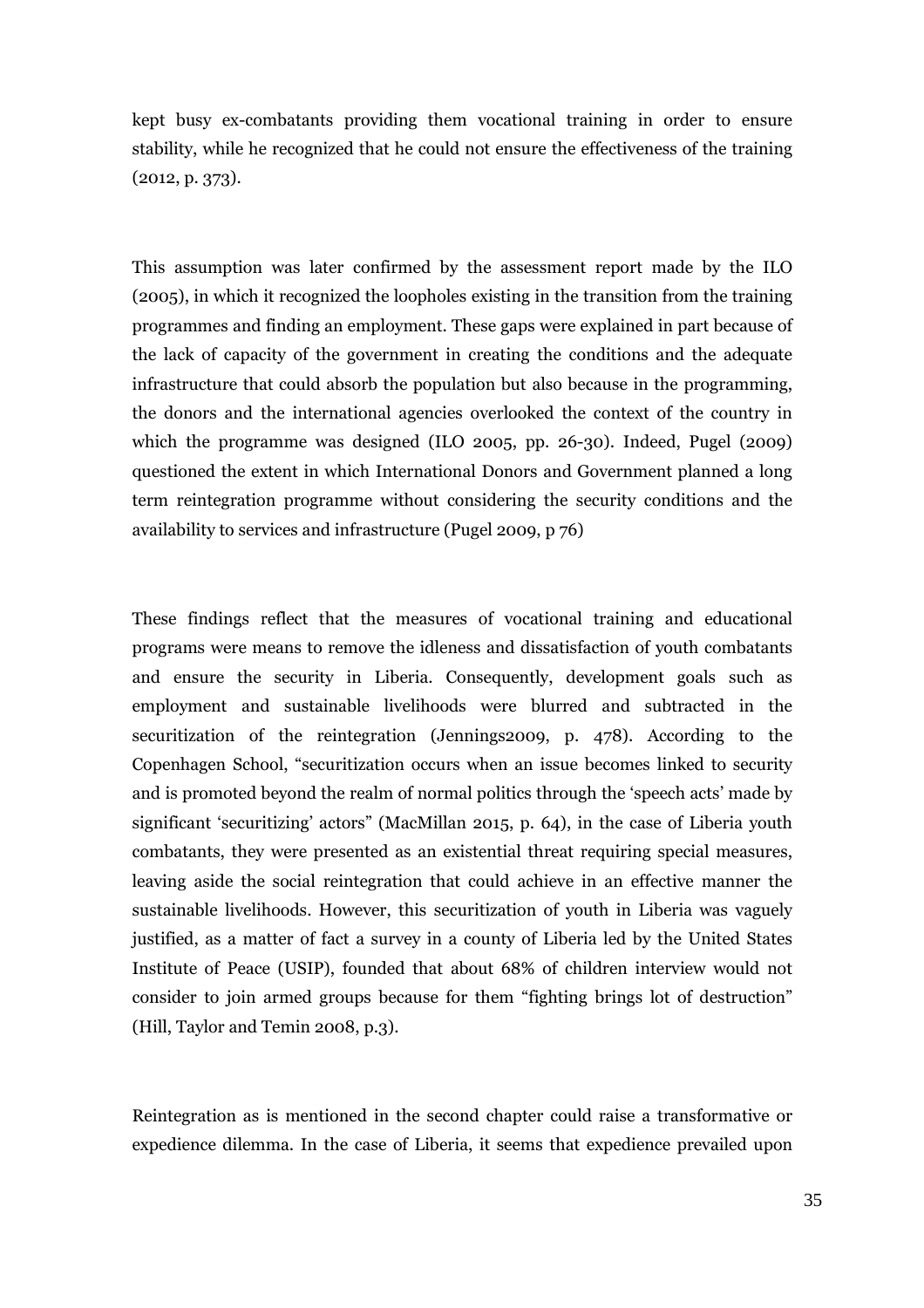transformation, considering the general dissatisfaction and frustration produced by the unfulfilled promises of employment and "sustainable livelihoods" (Sommers 2007).

Nonetheless, when children and youth have participated in conflicts and more specifically in protracted conflicts they acquired identities that led them to exercise their agency and power. DDR cannot remain unaccounted for these dynamics. However, in Liberia, DDR instead of promoting a transformational environment it reinforced the marginalization among the young and children through different means; one of them was the transfer of economic allowances for children channelled through their parents, undermining their capacity to manage an income. This is an important fact considering that most of the armed groups in order to ensure their compliance offered economic incentives. (Kemper 2005, p.346).

DDR in Liberia also stipulated the importance of the family reunification, however, according to Podder (2012) this "return" to family tends to re- marginalise, if it is not developed with complementary facts. For instance, youth that left their families in rural areas, did not want to return to agricultural activities driven under the patriarchal system in Liberia which entailed a return to pre-war status surrounded by poverty, unemployment and deprivation.

#### 3.4 CONCLUSION

In sum, this case has shown that although DDR processes were based the implementation did not result in a positive transformation in which children and youth could enhance and promote their agency. There was no room for participation and a real assessment of their needs. However, it is shown that DDR in Liberia missed a conflict sensitivity approach, Under this lens programs, would reconsider the economic rationale and the minimalist perception of children and could be oriented towards a transformational approach in which children and youth engage positively, moved not by the economic incentives but moved by the desire of building peace.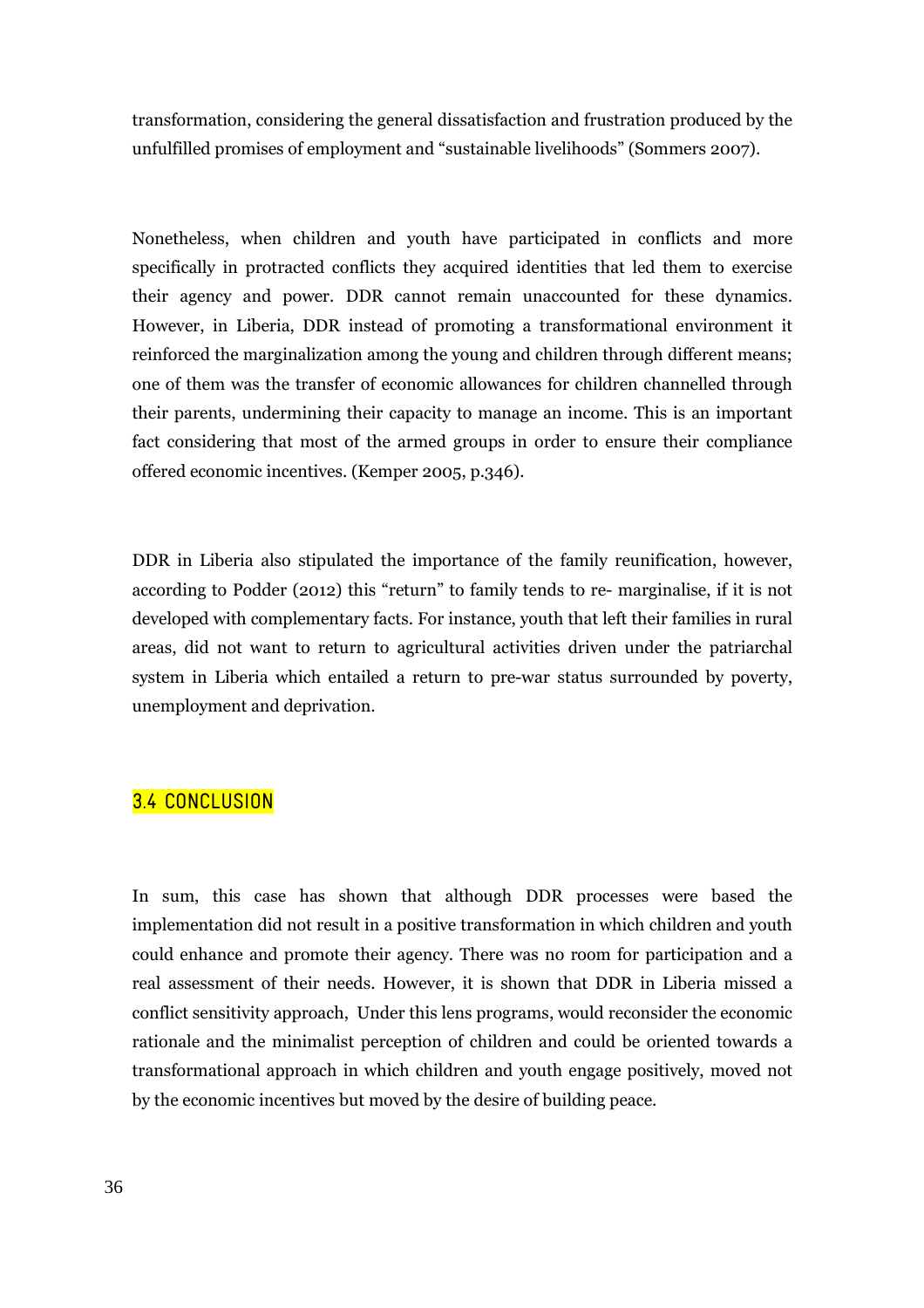In sum, this case has shown the limitations of focusing DDR in a narrow concept. These cases are important because they constitute an important material and feedback for the IDDRS. In addition they showed the importance of analysing the context and its dynamics when designing a DDR, considering the rigidity of the international regime, where youth and children cannot be perceived as recipients of universalism prescriptions. By contrast it brings to the fore the importance of analysing the complexity of the interactions between the agency and the structures which in turn give insights not only to the real needs of the combatant but also the challenges embedded in the society during the peacebuilding process.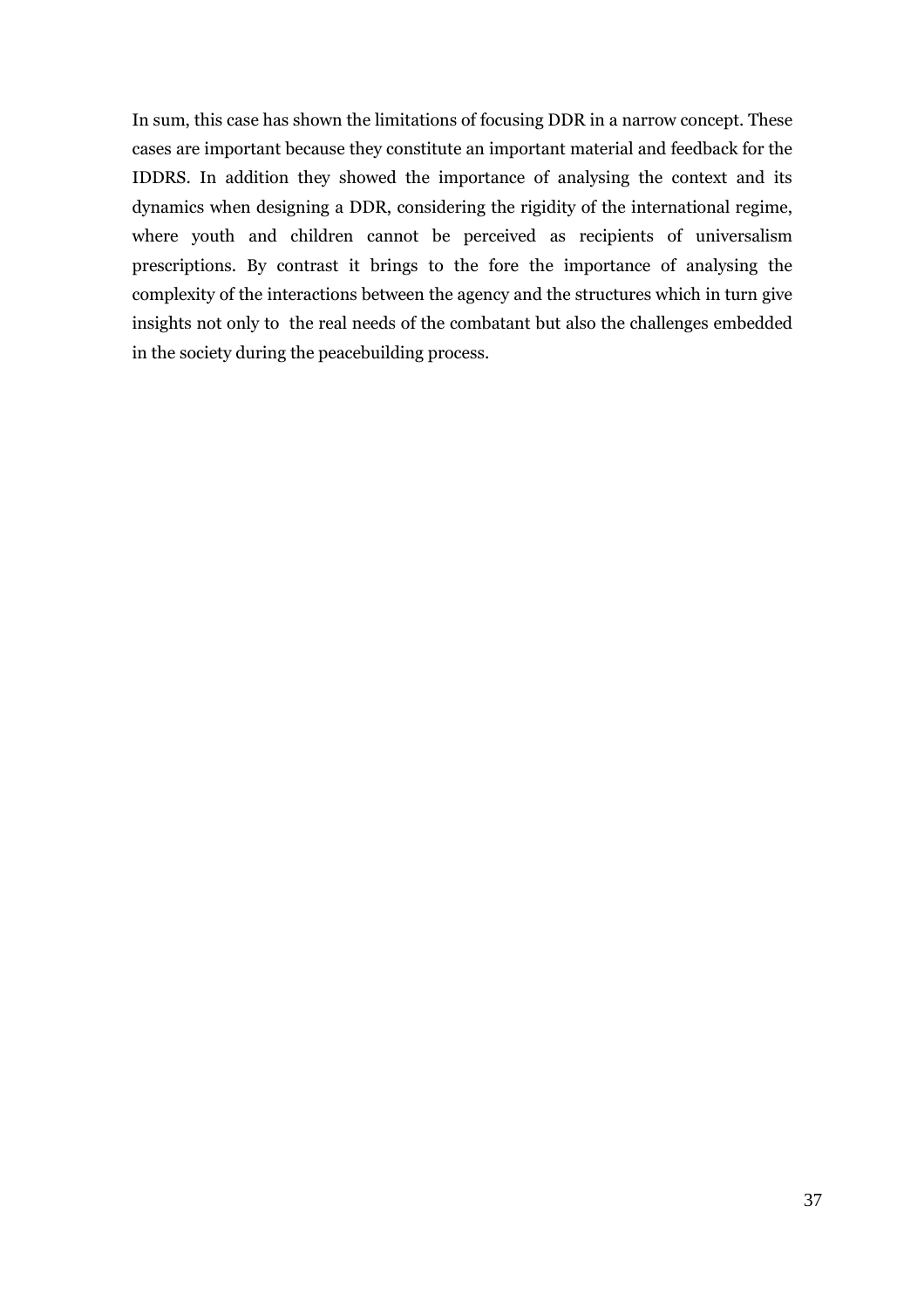## 4. IDDRS A HOLISTIC AND COMPREHENSIVE FRAME OF CHILDREN DDR?

Given the number of children engaged in armed groups, there has been a growing recognition of children as important agents in armed conflicts. Consequently, this recognition has served to develop a vast literature about child soldiering but also it has increased the bias of including children in DDR programs. However, neither DDR implementation in general nor DDR with children have been an easy task. This led to the creation of the Inter-Agency Working Group on DDR (IAWG) in which more than 16 agencies of the UN based on the past experiences brought together the lessons learned in an attempt to bridge the gap between the rhetoric and its implementation. The IDDRS represented a shift on thinking and doing DDR. Nonetheless, it is worth to mention that DDR is not a "magic bullet" and has been hardly replicated from one context to another due to the unique dynamics of each conflict, the nature of the actors involved and the volatility of the peace agreements in which they have been performed.

Having examined, in the third chapter two prior experiences related to DDR with children carried out with an unidimensional approach, this chapter aims to analyse a DDR process in light of IDRRS, which incorporates a multidimensional approach that recognize the importance to integrated political, military, security, humanitarian and socioeconomic dimensions and recognize children and youth as social and political agents. Through the experience of DDR in Colombia, this study will examine the role of children in the process with the paramilitary group AUC (Autodefensas Unidas de Colombia) and the extent that it has enabled children to be active agents in a peacebuilding environment. Drawing upon that, this could led us to understand some lessons learned that might be consider as opportunities of children inclusion and empowerment under the ongoing peace process in Colombia with the largest guerrilla group FARC (Fuerzas Armadas Revolucionarias de Colombia). Thus, the first part will analyse the dynamics of children recruitment in Colombia, the rational embedded in the DDR process and the role given to children within the AUC process. The last part will analyse the peace negotiations and the opportunities of children DDR in light of the ongoing peace process with the FARC.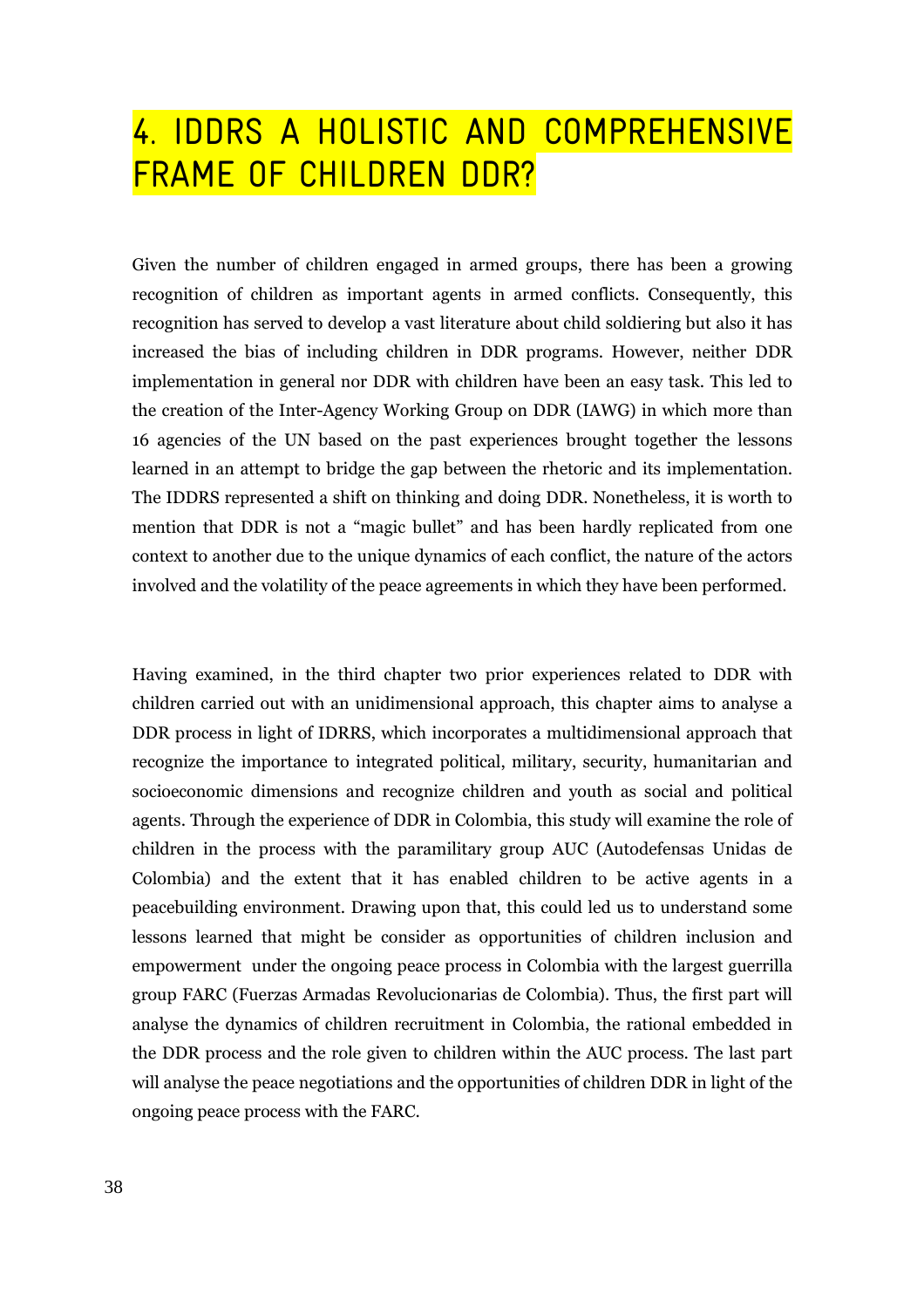#### 4.1 DYNAMICS OF CHILDREN RECRUITMENT IN COLOMBIA

According to UNICEF, in Colombia there are between 11.000 and 14.000 children involve in armed conflict (UNICEF 2006). In a study done by the Specht and Brett (2004) it is shown that the 80% of children have joined armed groups in a voluntary basis and only the 10% were forcibly recruited. However, the authors argue that this "voluntary" decision, most of the times influenced by push factors rather than a real desire to get involved with conflict. Studies have demonstrated that conflict itself has the likelihood to move children to get involved with armed groups, it "becomes the normal everyday background to their lives" (Specht and Brett 2004, p. 10). According to Gutierrez (2007), there is a range of factors such as poverty, lack of education, unemployment, family and political ideology, proximity, fear that increased the likelihood of becoming involved with armed groups (2007, p.140). Hence, it has been notable that forced displacement and domestic violence have constituted some other reasons that push children to associate with armed groups (Specht 2006, pp. 8-10). For instance, it is demonstrated that in Colombia, children who have been recruited have been forcibly displaced fourth times (Springer 2012, p. 21). Nonetheless, as is explained in the second chapter, these push and pull factors cannot explain by themselves why children get involved into armed conflicts, it is also necessary to understand the agency that children exert and the capacity of organizations in transform motivations through indoctrination and socialization.

Although the paramilitary forces in their internal codes sets out that recruitment of underage is prohibit, nonetheless, they used to enlist children in their forces. Unlike, the guerrilla's recruitment patterns, paramilitaries offer and pay a salary which ranks between US\$ 366 to \$48810 and children can award bonuses for special missions (Brett 2003, p 42). According to Human Rights Watch, the structural conditions of deprivation and poverty accompanied with a fix income have pushed children to join paramilitary forces (2003, 42). Dynamics of recruitment are explained in the following table:

 $\overline{a}$ 

 $10$  The AUC derives the 70% of their incomes from drugs trafficking and other illegal and criminal activities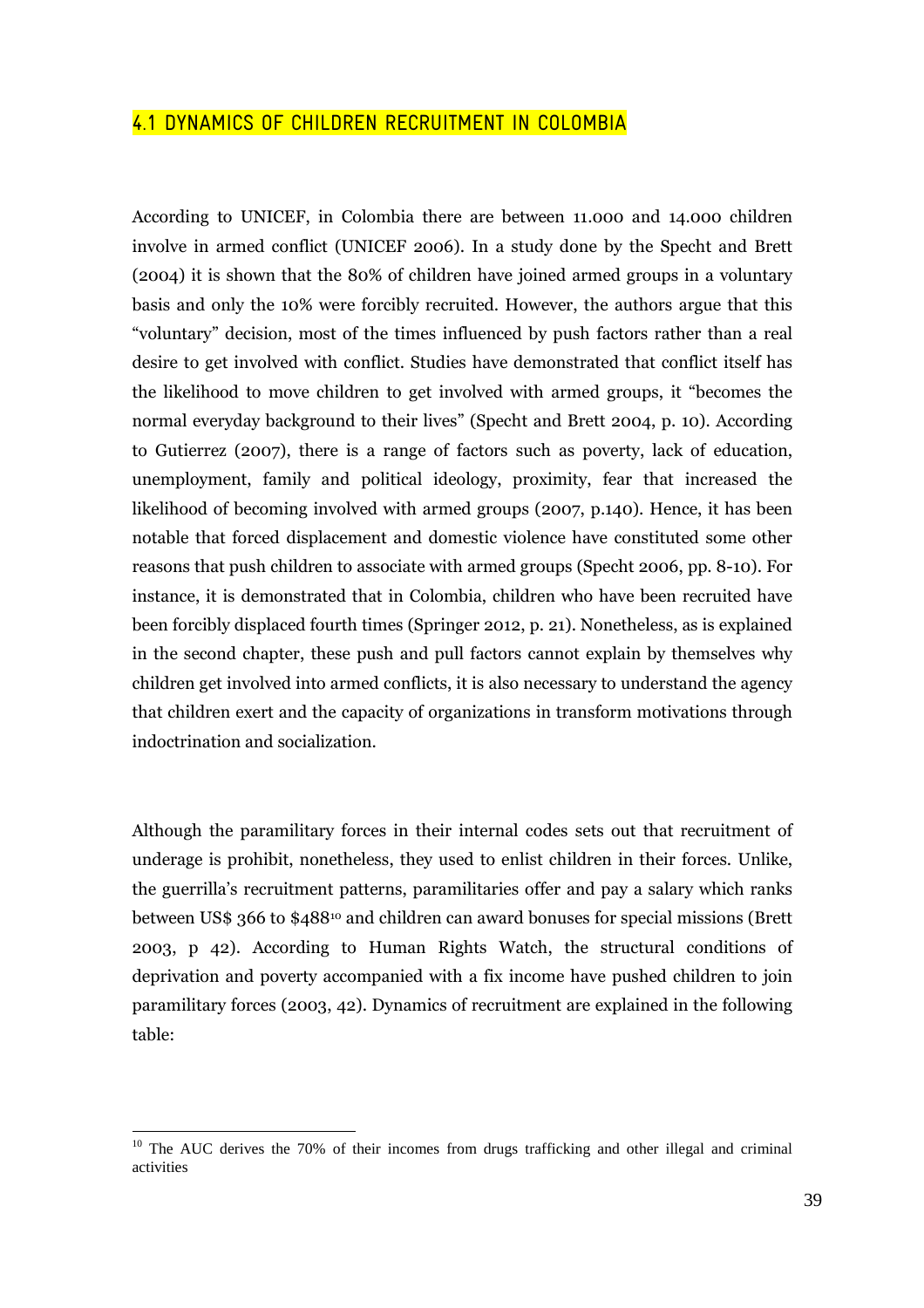Graph nº 3: FARC, ELN and Paramilitaries patterns of recruitment

| Criterion                                                                                  | <b>FARC</b>                                                                             | ELN                              | Paramilitaries                               |
|--------------------------------------------------------------------------------------------|-----------------------------------------------------------------------------------------|----------------------------------|----------------------------------------------|
| Structure                                                                                  | Centralized                                                                             | Federalized                      | Localistic                                   |
| Incentives<br>Pay<br>Access to<br>individual<br>benefits<br>Relation with<br>civil society | Very seldom<br>Nο<br>Low                                                                | Very seldom<br>No<br>Medium      | Yes<br>Yes<br>Strongly integrated            |
| External risk                                                                              | High                                                                                    | High                             | Low to medium                                |
| Recruitment                                                                                | Mainly but not only<br>voluntary, provision<br>of both genuine and<br>false information | Mostly voluntary                 | Voluntary and forced,<br>depending on region |
| Exit                                                                                       | Death or desertion                                                                      | Death, desertion,<br>negotiation | Death, desertion,<br>negotiation             |
| Discipline                                                                                 | Very severe                                                                             | Medium-low                       | Medium-low, but with<br>high internal risk   |
| Ideology                                                                                   | Organizational<br>culture                                                               | Christian militancy              | Self-defense                                 |

Source: Gutierrez Sanin (2010 p. 132) Child Soldiers in the Age of Fractured States. University of Pittsburgh Press.

#### 4.2 CHILDREN AND YOUTH DD THROUGH THE IDDRS LENS

#### 4.2.1 UNDERAGE 18 DDR

IDDRS points out the importance to distinct needs of children and youth because of their in-between status, thus it is required to separate those under 18 whose are treated as children and those over 18 whose are treated as adults (UN 2006). In Colombia, this view introduced a change considering that before 2006 those who turned 18 did not receive any other assistance leaving them in an incomplete process of rights restoration. In this study we will examine some of the issues that have emerged in the two processes.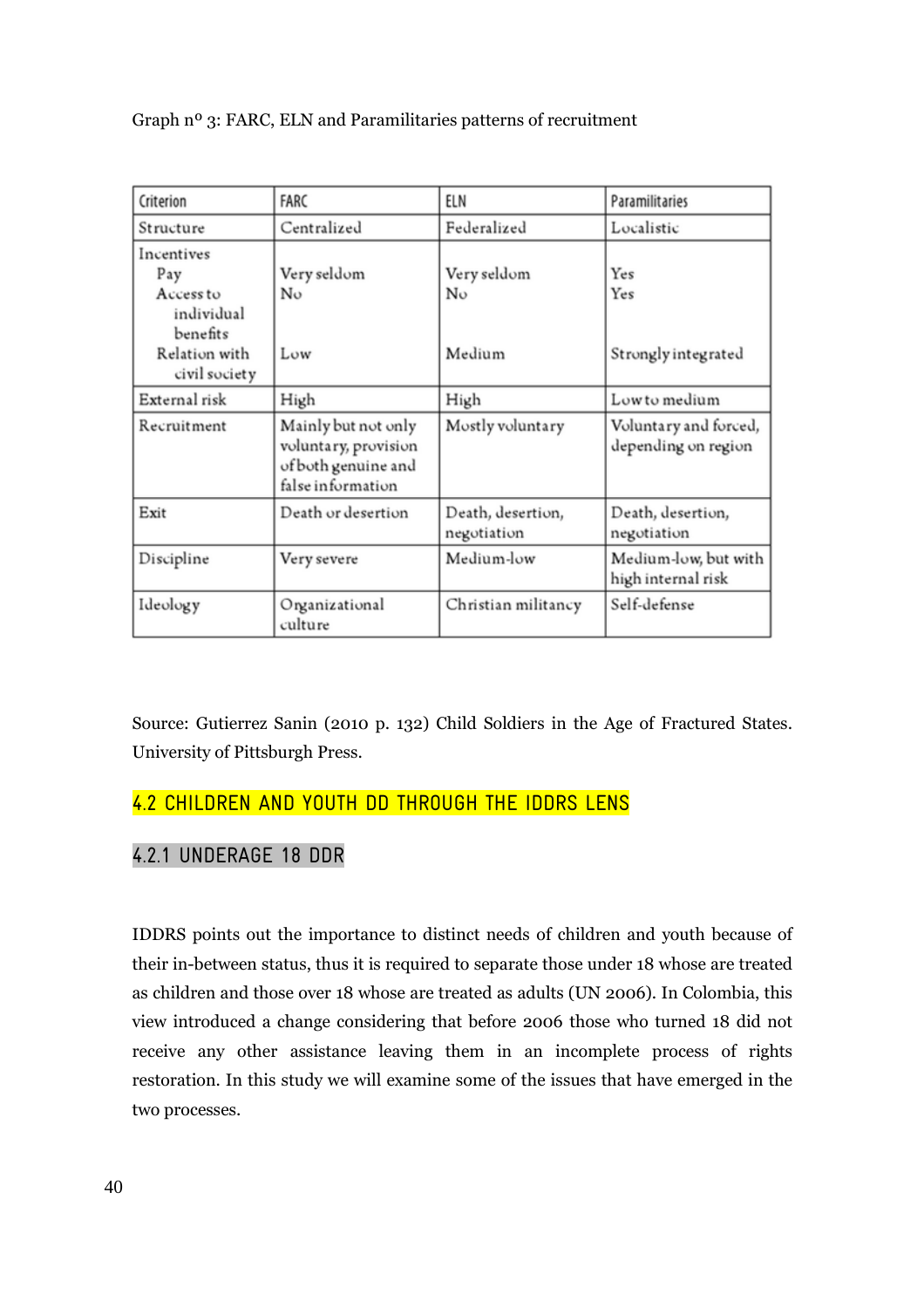Traditionally, children DDR is based in three modalities: institutional, family reunification and juvenile referral centres (CROJ). Regarding the institutional DDR, this process has been carried out by a specialized child protection agency ICBF, which offer a specific program that encompass a set of measures focused on: psychosocial attention, health care, nutrition, education, culture and social harmony. According to the Governmental Agency all these measures must ensure children participation and guarantee children's rights restoration (ICBF 2010, p. 17).

According to Y Care International (2008) an international NGO with experience working with children and young people in conflict affected areas have demonstrated that children have mostly participated in DDR under a voluntary basis and a small percentage have been captured as the graph shows:





Source: YCare International (2008 p 16).Overcoming Lost Childhoods Lessons Learned from the Rehabilitation and Reintegration of former child soldiers in Colombia.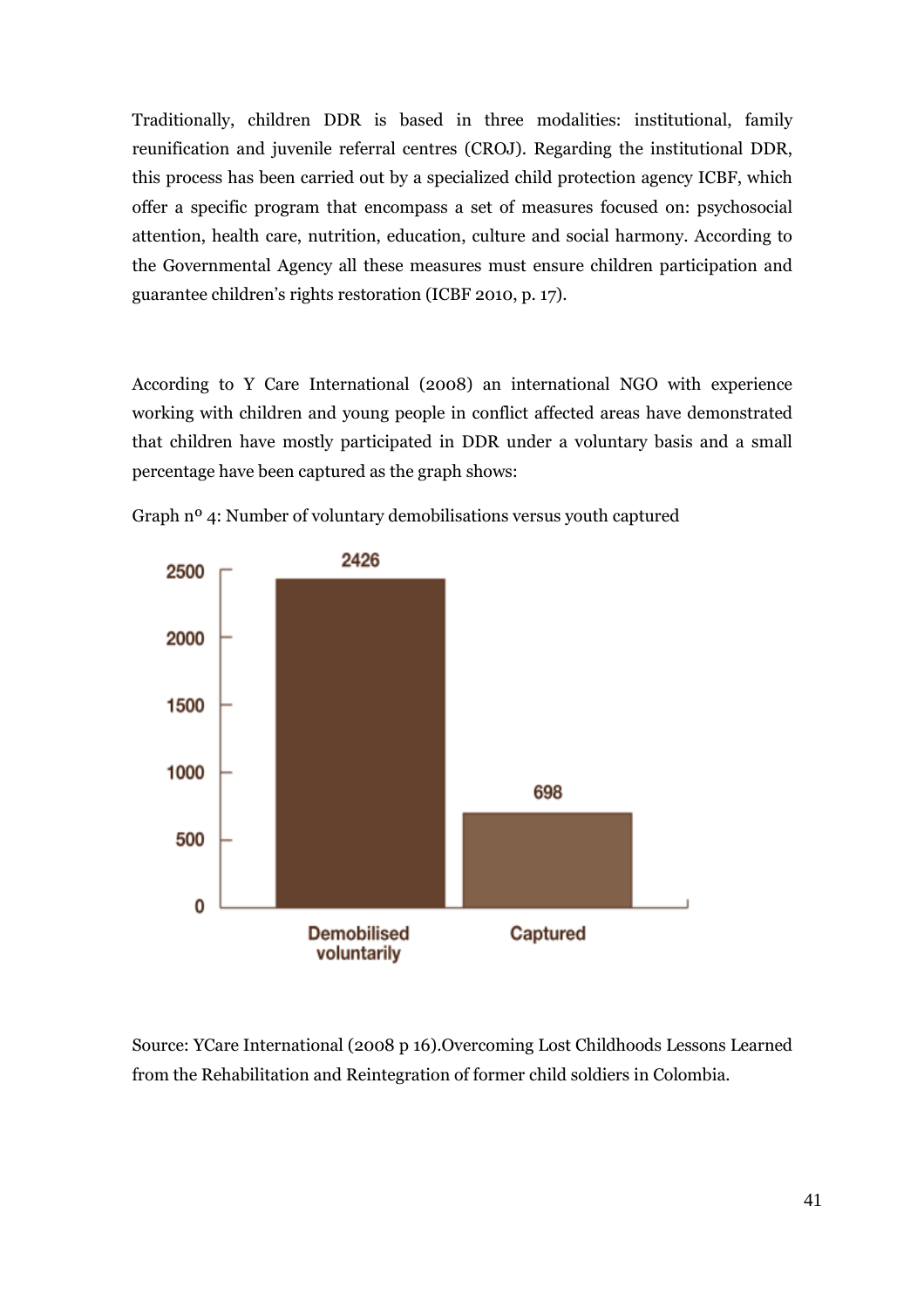Although IDDRS has emphasized the need of strengthen family reunification, while avoiding institutionalization. Experience in Colombia showed that approximately 60% of children and young in DDR have participated in institutional program (YCare International 2008, p.19). The main critic of this approach is that rights restoration and reintegration into the civil society are limited and conditioned to an effective participation in the institutional programs provided by the state. Thus, outside institutional architecture children will barely have an actual chance to be reintegrated.

This situation have led not only to increase the high rates of desertion of children from the institutional programs but also led to question the extent in which expectations and promises were managed within DDR process. According to an assessment done by USAID, IOM and the ICBF, they found that the highest rates of desertion are from the children that demobilise from the AUC, whose ages range among 15-17 years (USAID 2004, p.9), which was more evident with those children that were captured and put into the programs. A likely explanation is that children are sceptical about the political system, distrust in the government and they feel frustrated about the expectations when they entered to the institutional programs (Derks, Rouw and Briscoe 2011, Mago 2011).

This situation reveals the relation among DDR and recruitment dynamics, in the case of the AUC recruitment were driven by push and pull factors in which economic incentives as salaries, played an important role. Furthermore, most of the children that were recruited in earlier ages were indoctrinated against the government and the state, thus when they were captured or inserted in institutional programs they simply distrust from governmental measures<sup>11</sup> (Mago 2011, p 50). These situation, suggest that DDR was concentrate on a view from the state as a service provider which remain unaccounted the structural conditions that surrounded conflict and the way in which children agency shaped by the conflict itself.

 $\overline{a}$ 

 $11$  Although the IDDRS, sate that payments and economic incentives might be avoided because it can led children to be objects of manipulation from commanders or other illegal networks expecting to get the demobilisation allowances (IDDRS 2006 p 8.5), creating a market of ex-combatants. Instead it is necessary to create alternatives where children can find sustainable livelihoods. However, the Colombian case have offered limited alternatives such as vocational training in bakery, mechanics and carpentry that most of the times do not correspond to the realities of the market and the context (Watchlist 2012, p 20).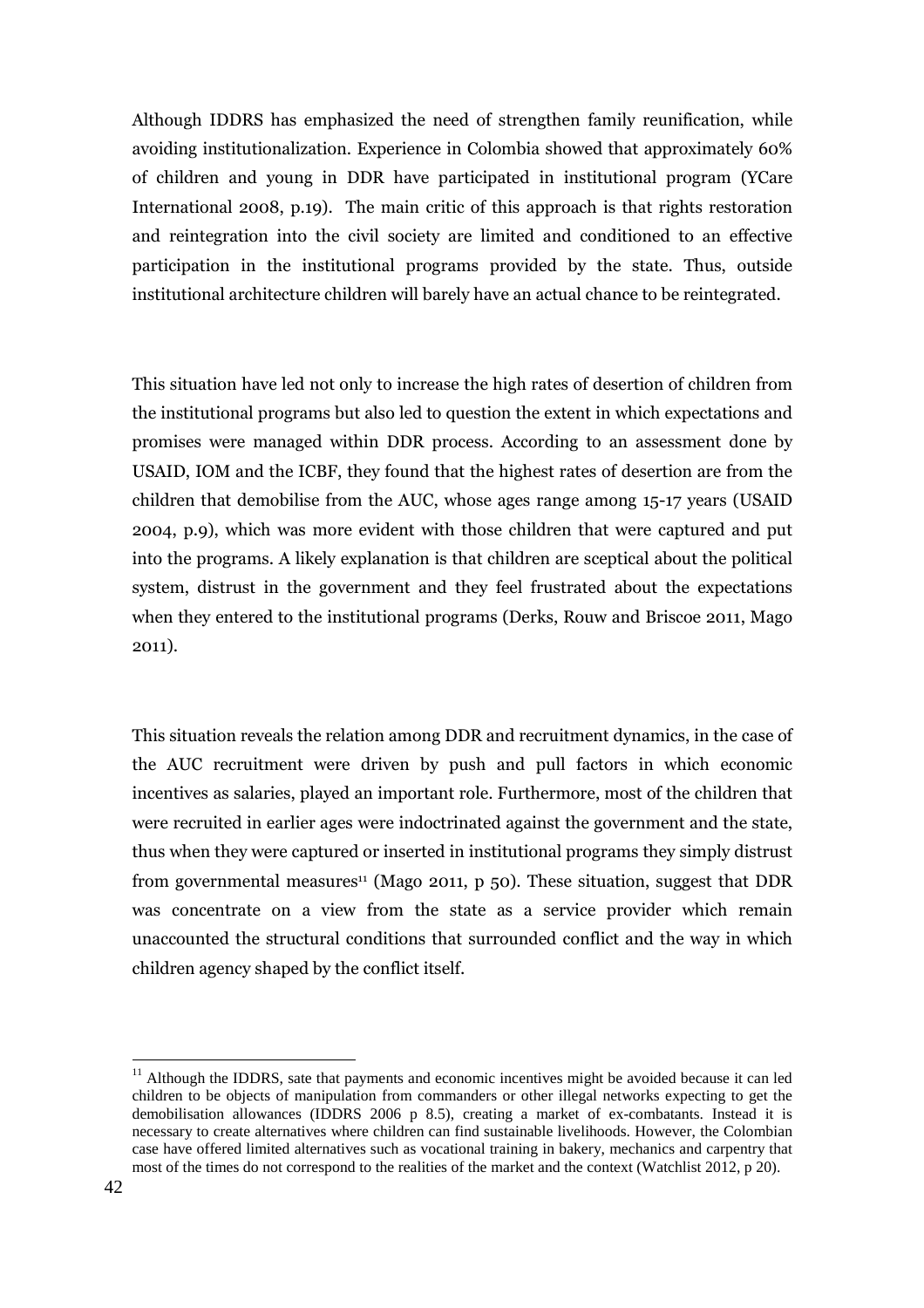#### 4.2.2 ABOVE 18 YEARS DDR

Once underage turned 18, the ICBF transferred children to the adults program under the base that their rights as children are fulfilled. Adults program which is run by the ACR (Alta Consejería para la Reintegración) Presidential High Council for Reintegration, theoretically aims to be more comprehensive and long term program, focusing on health care, education, psychosocial attention, social and community reintegration and economic reintegration which is divided by professional training and income generation.

One of the main limitations is that this process "fit the same size for all" without considering the special needs that youth has "not only because they may become a security threat, but also due to youth's resilience and ability to play meaningful roles in reconciliation and recovery efforts" (IDDRS 2009, p 206). In the same way IDDRS, has emphasized that a successful reintegration of youth will depend on the transition to productive activities (2009, p 208). Despite these recommendations, some of the paradoxes are related with the outcomes of social and economic reintegration. According to Villarraga (2013) stronger attention is has been put in the psychosocial reintegration, rather than the economic one, emphasizing the balance that is required among the two measures Indeed, a recent study that analysed the perceptions of youth about reintegration programs have showed that after 5 or 8 years of enrolment to the DDR program they do not fully understand their rights and the benefits that they are entitled (Mago 2011). For instance according to Denissen, ex combatants have felt that economic reintegration is not providing them livelihood security considering that the productive projects most of the times resulted economically unsustainable and the training is being limited to certain activities that discard the labour market (Denissen 2011, p 337) This have led demobilised to be involved part time in illegal activities (Munevar and Nussio 2009) In general, therefore, it seems that outcomes of DDR based on IDDRS are blurred in the implementation and children and youth are still enduring marginalization and exclusion. Children and youth are seen as passive actors and recipients of the protection of the state. The highest rates of desertion and failures in reintegration are partly explained because children and youth agency is overlooked. These processes have undermined recruitment dynamics where children attained power, control, and leadership and acquired different roles and responsibilities in their organizations.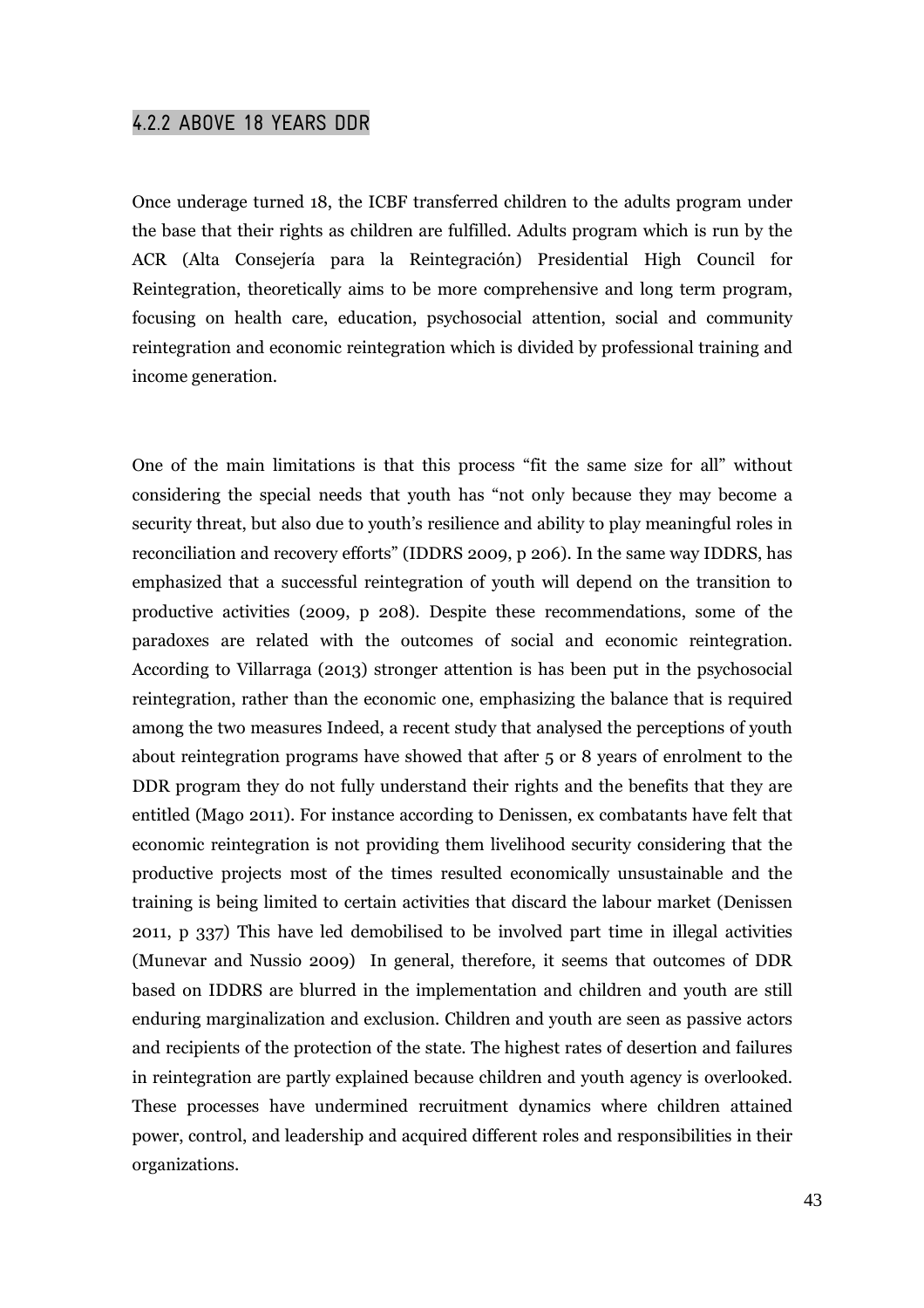Similarly to the situation of Liberia, in Colombia DDR process has neglected the participation of children and youth in the designing and implementation stages. Mago (2011) has argued that within the ICBF, officials have recognized that children participation is denied because they are consider threats and can affect negatively the development of the program. On the other hand, under the DDR run by the ACR, political rights are limited to a lecture in which youth are taught theoretically about their rights but there is no certainty about how these rights can become visible and how they become effective. Furthermore youth participation and decision making process are restricted to socialise with youth about their entitlements and obligations within a frame that is previously determined and where youth have small room of manoeuvre in influencing the decisions (Henao and Pinilla 2009).

This reflected children and youth as powerless and voiceless, as it was pointed out in the second chapter, DDR is mainly a political process but also a social engineering (Rufer 2005, p 21). In this sense children might be considered important actors in the peacebuilding process, thus they must be included in peace agreements or in any negotiation within a peacebuilding project.

Unfortunately, Colombia cannot show this inclusion. According to, when the High Commissioner for Peace was asked about the exclusion of children from the negotiation agenda with the paramilitaries, he answered saying that "that issue was not within his functions" (COALICO 2013, p.11p?). This reflect an evident lack of political will in recognizing children as important actors in the peacebuilding project and as is demonstrated in the case of the paramilitaries the lack of consistence in DDR, have led children to join emerging criminal gangs blaming them as perpetrators.

What this case reflects, is that despite the efforts in developing a sophisticated legal framework, which addresses children's "best interest", DDR programs have overlooked children as agents with identities, experiences and with the capacity to cope with adversities and transform into important actors in a peacebuilding project (Higgings, Maber, Brandt et al, 2015 p 15). Drawing upon this lessons learned the next section will examine some of the opportunities that the Government of Colombia might consider under the ongoing peace talks with the guerrilla group FARC.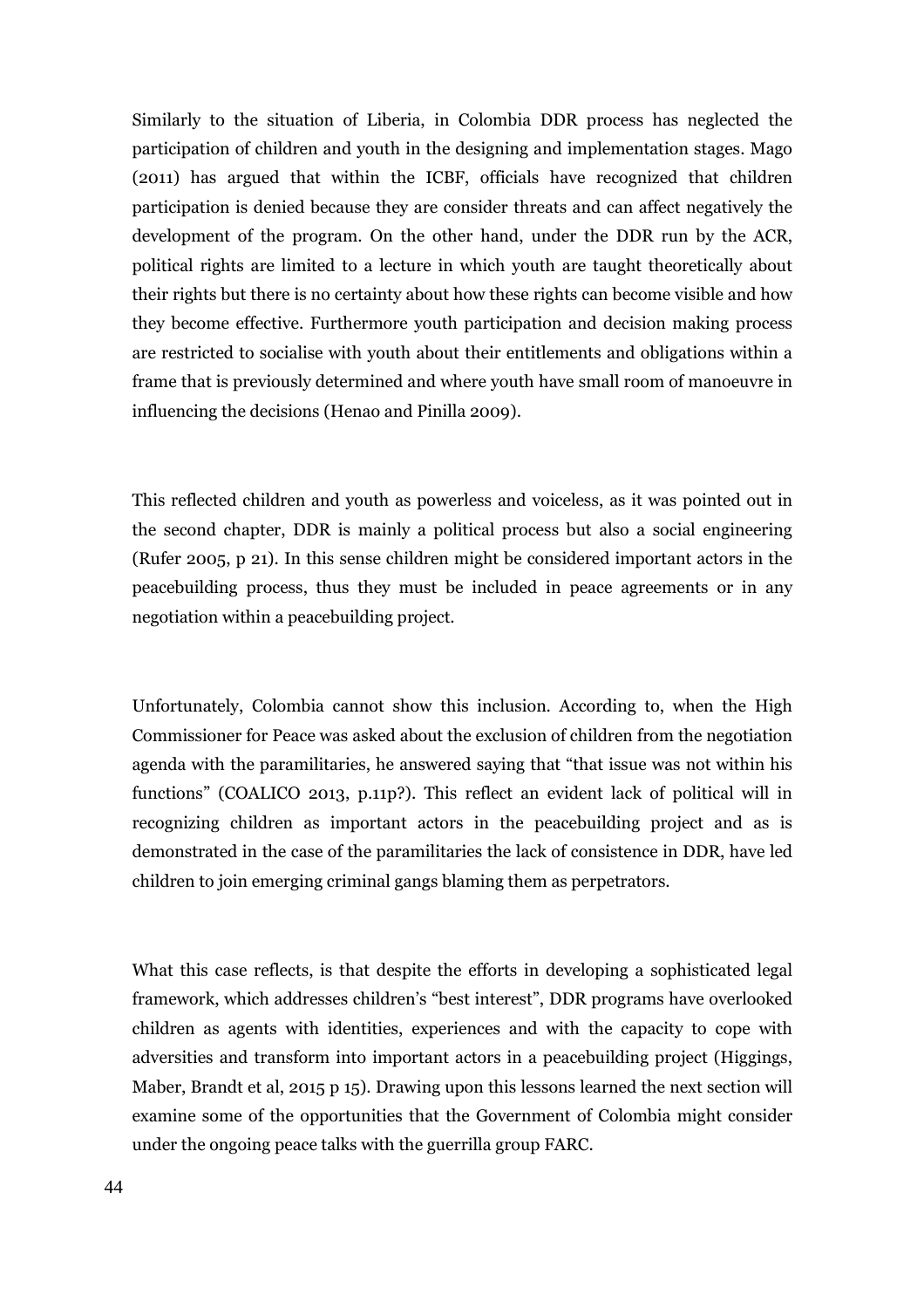## 5. CONCLUSIONS

The daunting numbers of children involved in armed conflict have called the attention of the international community, local governments, policy makers, and different organizations to advocate for children protection and the need to include them in DDR as important actors in armed conflicts. Considering DDR as a precondition in the transition from war to peace, necessary to guarantee stability and security and contribute to recovery and peacebuilding, a big emphasise has been put in the role of children DDR in ensuring security and stability but little attention has been paid to the role that children can play in building peace within DDR.

By drawing upon a set of theoretical literature and practical cases based on secondary data, this paper has attempted to answer the question posed in the beginning, whether children DDR has enable children and youth enhance their resilience and exert their agency in a transformative way within the peacebuilding project.

Founded in a social constructivism approach, this paper called to reconsider the different constructions and narratives that societies build of conflict and post conflict dynamics in order to be assertive and effective.

This paper brought to the fore the discussion of how the different rationales embedded in DDR have determine the inclusion or marginalization of children as social actors in the peacebuilding process. Through the case of Liberia, it was shown that unidimensional approaches failed shortly in considering the context and assessing the real needs of children and youth. However, in Colombia the scenario was not different despite the efforts of programming DDR under the light of IDDRS.

As Lederach (1997) stated, peacebuilding goes beyond formalities and is long term process that underlie the transformation of relationships "in the personal, structural, relational and cultural aspects of conflict that have affected the different systems levels"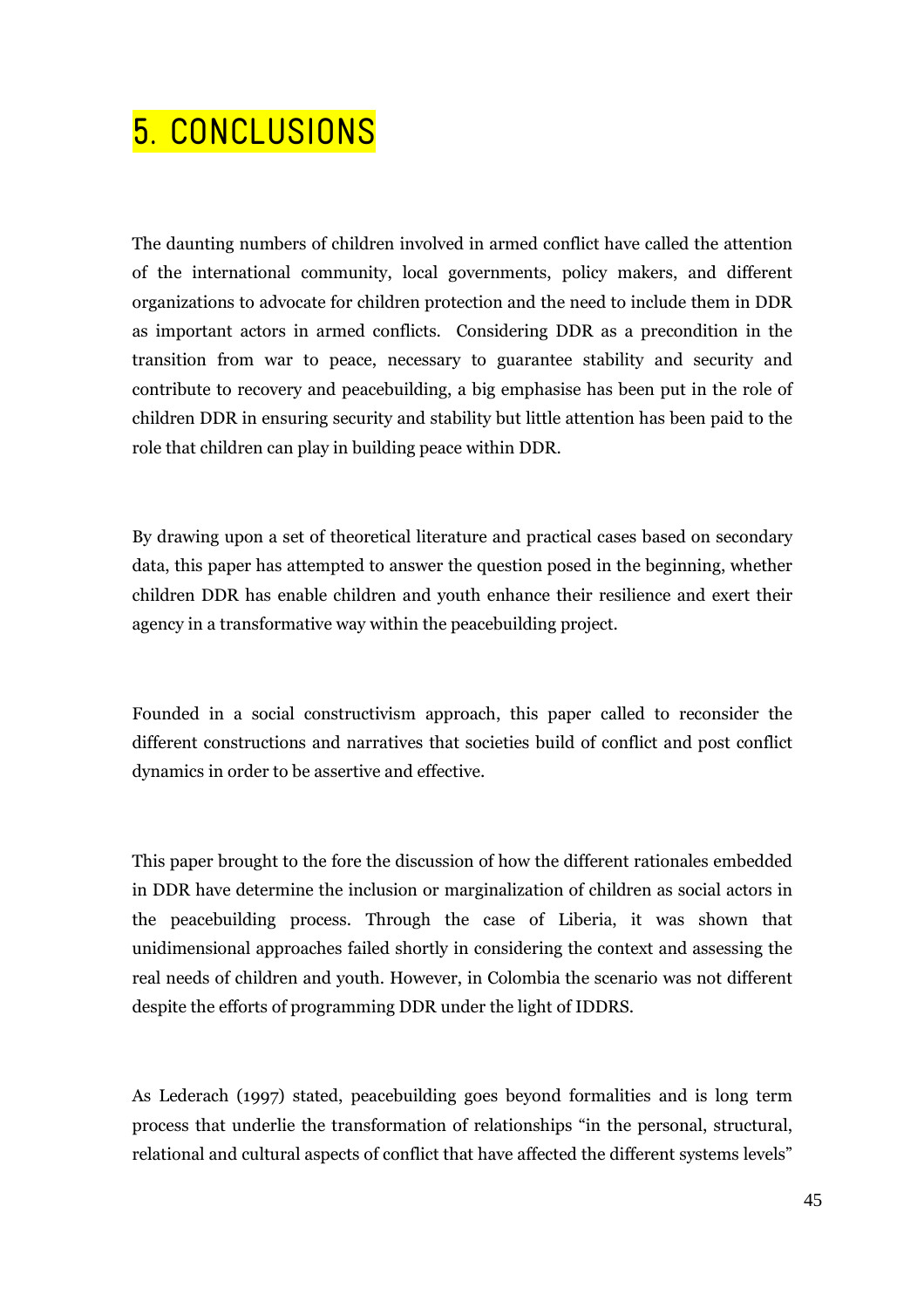(Paffenholz 2014, p.15). In this sense the participation of civil society is crucial in the peacebuilding process and so the inclusion of children and youth became recognized.

How to integrate civil society and youth and children in the peacebuilding and more specifically in DDR is an ambiguous and unclear task. In attempting to clarify this matter, this study has identified the importance of understanding children recruitment considering the relationship between agency and structures. As it is seen children not only are forcibly recruited but there are also push and pull factors that motivated them to join to armed groups. Thus in programming DDR, there is a need to assert the origins and motivations of children involvement in armed groups, the conflict dynamics and the political, economic, and cultural context that determine the real needs of children and youth. In this sense this study challenges the traditional understanding of children as victims, powerless or as violent and spoilers that in need to be "put" in programs, rejecting their participation.

If DDR is the starting to point to build peace it is necessary to be founded in the roots of conflict and its dynamics. Along the three cases, it was examined how despite the rationales of children DDR were performed towards an idea of children protection, these approaches failed shortly in understanding the roots of conflict.

The case of Liberia and Colombia reflected several issues: firstly, on one hand the rigidity of the traditional definitions of children have impeded the access to DDR. On the other hand, then inclusion of children seen understood as recipients of a set of benefits, diminishing their capacity and the real needs that they faced in the aftermath of conflict. During conflict, children and youth develop new skills, reshape identities, they create strategies to cope with adversity and navigate into conflict environments. This capacity is needed to be encapsulated in DDR considering that in post conflict affected settings, dynamics change and are different from conflict and pre-war conditions.

In assessing these dynamics DDR could become and opportunity in giving children and youth a political voice. However, this is not confined to be formally mentioned in peace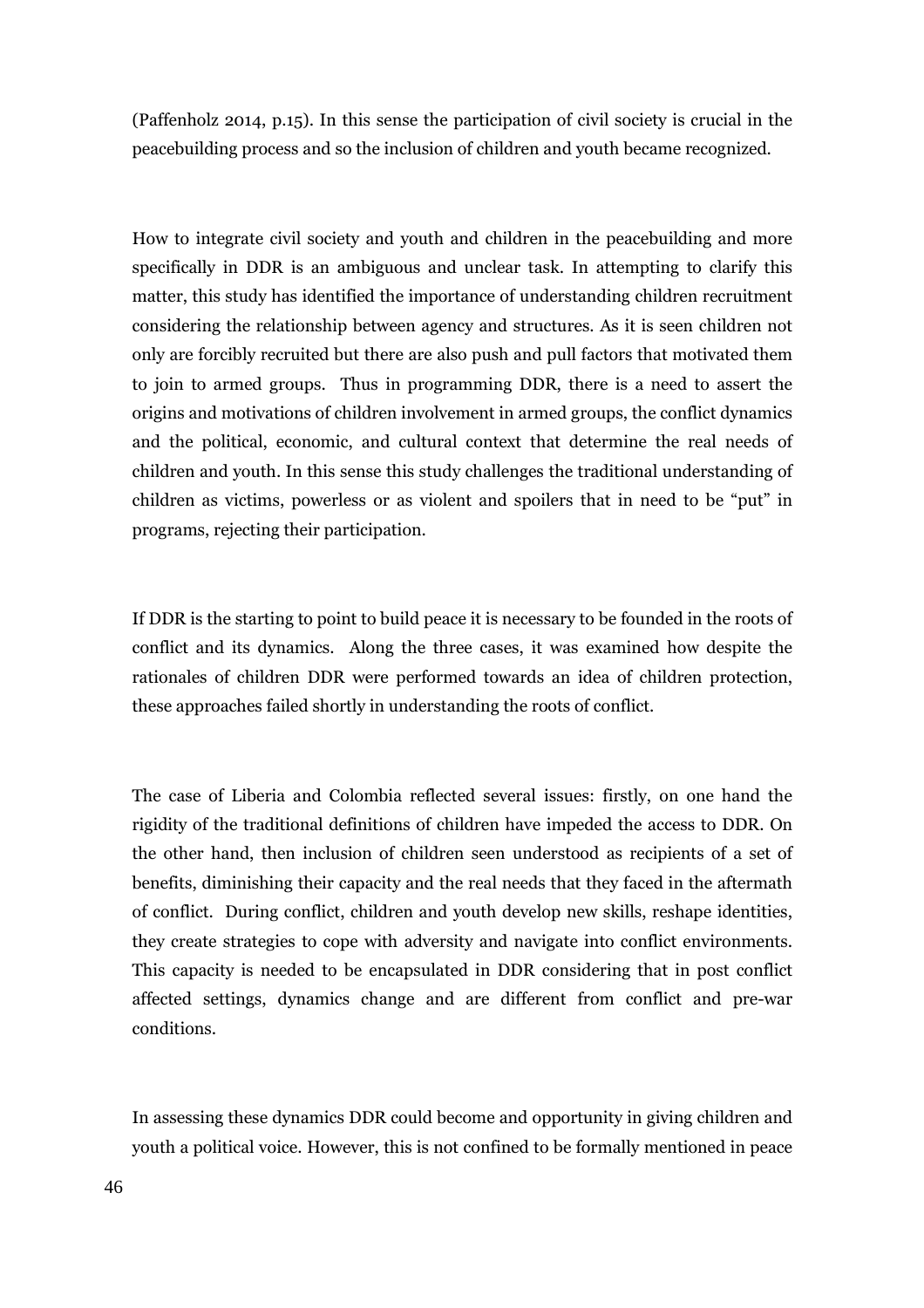agreements, this mean to find the channels in which children and youth can participate and enhance positively their agency and resilience. It is recognized that children and youth have the capacity to cope with the adversity, therefore in conflict affected settings there is a need to leverage this capacity in integrated them in DDR. Furthermore, in recognizing that DDR is a political process but also a social engineering is recognized the political agency of children as participants in conflicts and in this sense it is necessary to hear their voices and program and construct DDR through their lens and perceptions.

The IDDRS has claimed the need to consulted children and youth in all the stages of DDR in order to consider how programs affect their "best interest". However, the evidence from this study suggests that the best interest cannot be built from the topdown, instead it is needed to ask them about their need and concerns and understanding the "best interest" through their lens.

Conflicts underlie asymmetries in which combatants exert relations of power, in the same way children that gain positions and power under armed groups exert an everyday power as it is reflected in Liberia. This study has examined how children and youth accommodate their daily lives in hidden spaces while they are seen as victims or spoilers. However, post conflict settings cannot reinforce these asymmetries, and power cannot be rejected. Thus, it is necessary to find the spaces in which children and youth can exercise this power towards more positive and transformative actions. If children and youth can cope with adversity they can also cope with welfare.

DDR as a part of a wider peacebuilding project does not follow steps, it is seen that there is no magic blueprint, instead it need to be customised not only into specific contexts but also to specific agents.in which children and youth experiences play a primordial role an avoid future exclusion or re-marginalization of any political, economy or social order.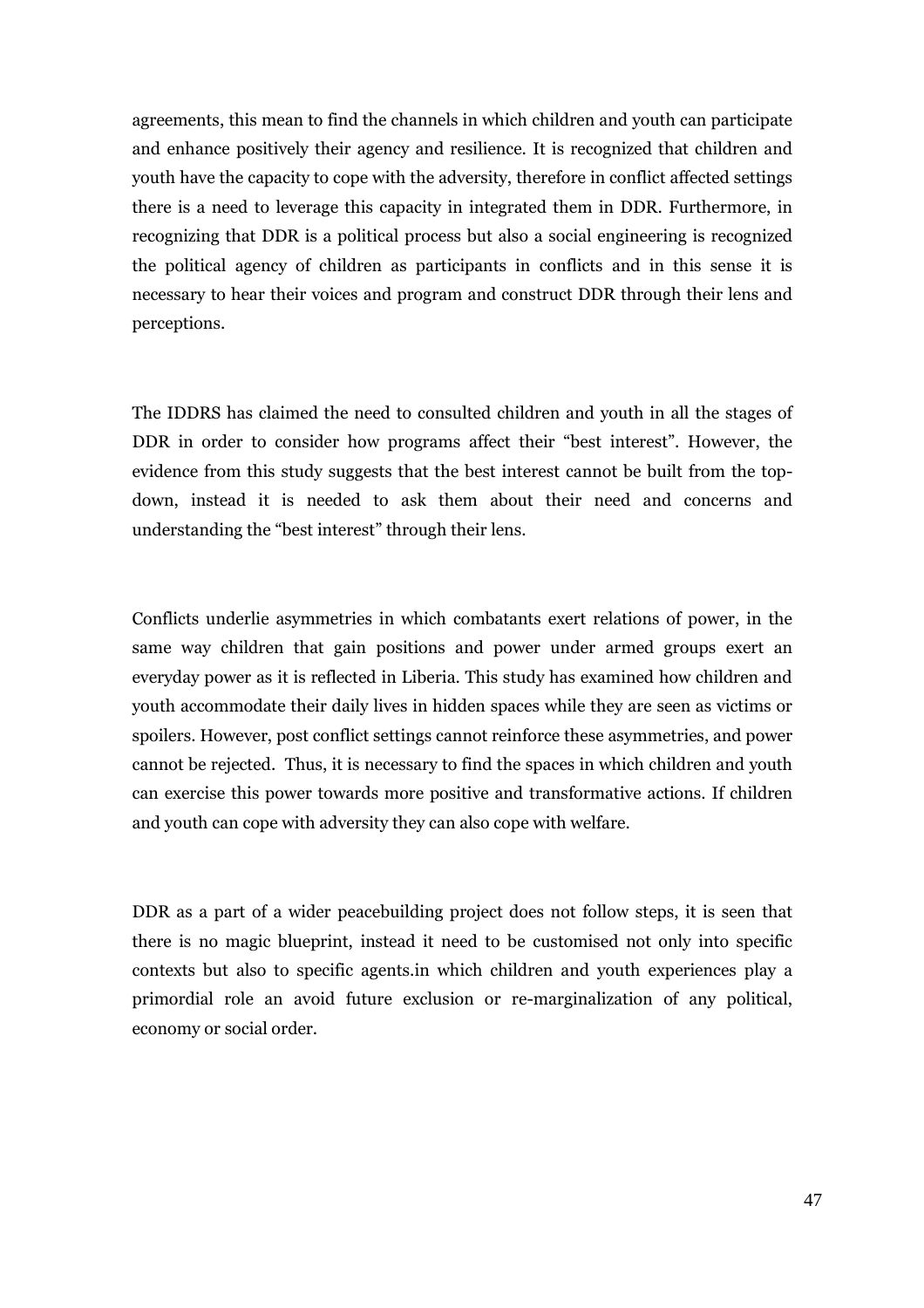### 6. BIBLIOGRAPHY

Achvarina, V. and Reich, S. (2010) "No place to hide: refugees, displaced persons and child soldiers recruits". In *Security Continuum: Child Soldiers in the Age of Fractured States*. Gates, Scott, and Reich, Simon, eds. Pittsburgh, PA, USA: University of Pittsburgh Press. ProQuest ebrary. Web. 5 july 2015.

Annan, J., Brier, M., and Aryemo, F. (2009) "From "Rebel" to "Returnee" Daily Life and Reintegration for Young Soldiers in Northern Uganda. *Journal of Adolescent Research.* Volume 24 Number 6, pp. 639-667.

Andvig, C. and Gates, S. (2010) "Recruiting children for armed conflict". In *Security Continuum: Child Soldiers in the Age of Fractured States*. Gates, Scott, and Reich, Simon, eds. Pittsburgh, PA, USA: University of Pittsburgh Press. ProQuest ebrary. Web. 5 july 2015.

Annan. K. (2000*) "Secretary-General Salutes International Workshop on Human Security in Mongolia."* Two-Day Session in Ulaanbaatar, May 8-10, 2000. Press Release SG/SM/7382. 08/27/01). Available in http://www.gdrc.org/sustdev/husec/Definitions.pdf. Accessed (20 august 2015).

Ball, N. (2001). The Challenge of Rebuilding War-Torn Societies. In: Chester A. Crocker, Fen Osler Hampson & Pamela Aall (Eds.), *Turbulent Peace. The Challenges of Managing International Conflict,* pp. 719-736. Washington, D.C.: United States Institute of Peace Press.

Ballentine, Karen/Nitzschke, Heino (2003): *Beyond Greed and Grievance: Policy Lessons from Studies in the Political Economy of Armed Conflict*. International Peace Academy Policy Report. New York. Available at: http://www.worldpolicy.org/sites/default/files/imported/projects/arms/study/bak05 \_1.pdf. Accessed (23 july 2015)

Blattman, C. and Annan, J. (2008) *Child combatants in northern Uganda: Reintegration myths and realities.* In Muggah, R. (Ed), *Security and Post-Conflict*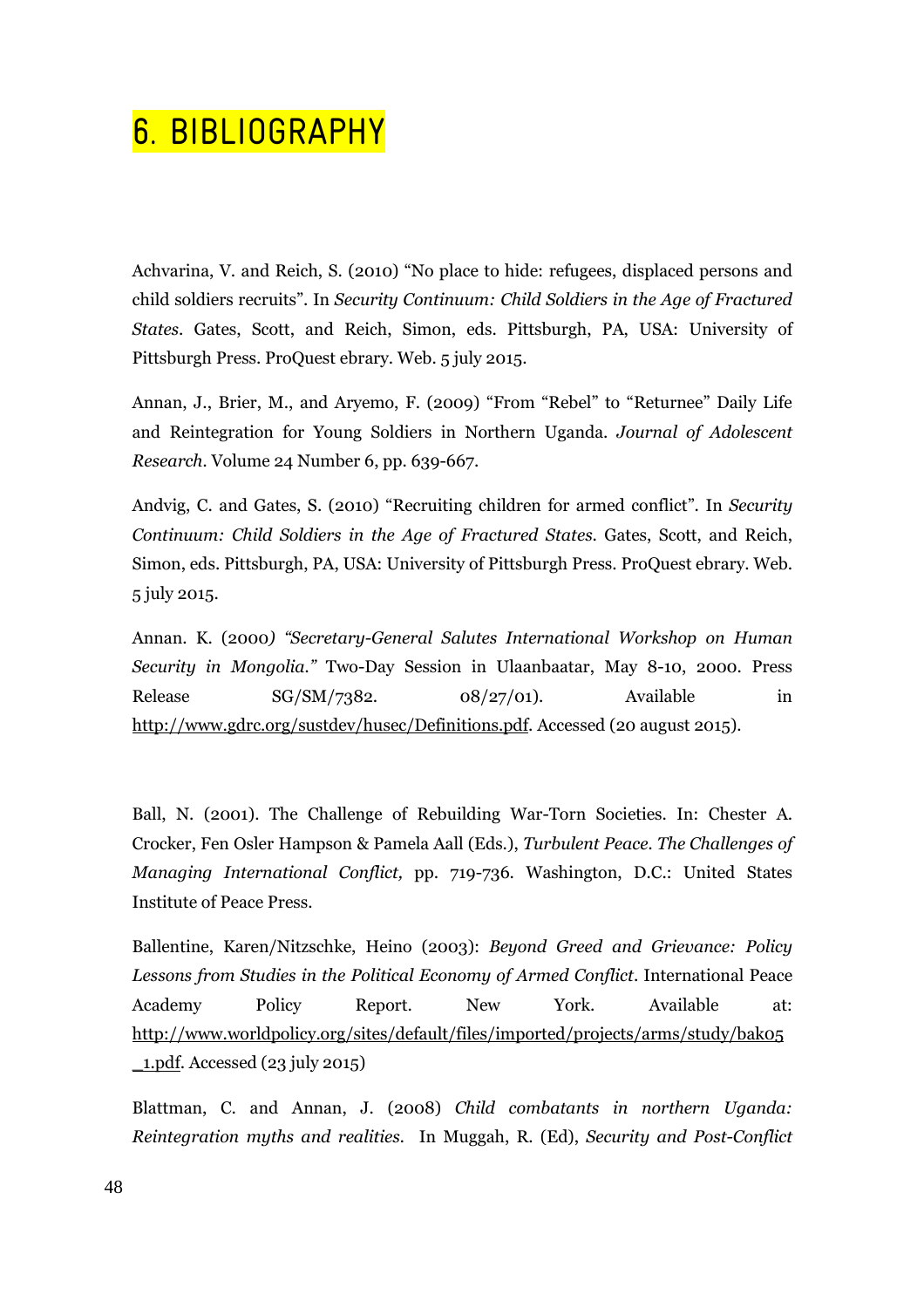*Reconstruction: Dealing with Fighters in the Aftermath of War*. pp. 103–126. Abingdon and New York: Routledge.

Boothby, N., Strang, A., & Wessells, M. (2006). A world turned upside down: Social ecologies of children and war. Bloomfield, CT: Kumarian Press.

Boyden, J. (2003) "Children under Fire: Challenging Assumptions about Children's Resilience". *Children, Youth and Environments.* Vol. 13, No. 1, Street Children and Other Papers (Spring 2003), pp. 1-29.

Boyden, J., & Mann, G. (2005). Children's risk, resilience and coping in extreme situations. In M. Ungar (Ed.), Pathways to resiliency (pp. 3-25). London, Sage.

Boyden, J. (2006) "Children, War and World Disorder in the 21st Century: A Review of the Theories and the Literature on Children's Contributions to Armed Violence". *Conflict, Security and Development.* Vol 7, 138, pp. 255-279.

Brett, R and Specht, I. (2004) *Young Soldiers. Why They Choose to Fight*. Geneva: ILO. Lynne Rienner Publishers.

Brett, R. (2003) "You'll learn not to cry. Human Rights Watch. Available at http://www.hrw.org/reports/2003/colombia0903/. Accessed (13 august 2015)

Brinkerhoff, D. (2005) Rebuilding governance in failed states and post-conflict societies: Core concepts and cross-cutting themes*, Public Administration and Development,* 25, pp.3-14.

Caramés, A. and Sanz, E. (2009) DDR 2009. Analysis of DDR programmes in the world during 2008. Barcelona: Escola de Cultura de Pau.

Collier, P. and Hoeffler, A. (2004) 'Greed and Grievance in Civil War', *Oxford Economic Papers*, Vol. 56, Issue 4, pp. 563-595

Chandler, D. (2015). Resilience and the 'everyday': beyond the paradox of 'liberal peace'. *Review of International Studies*, 41, pp 27-48.

Child Soldiers International (2012) International Standards. Available at http://www.child-soldiers.org/international\_standards.php. Accessed ( 23 june 2015)

Conteh-Morgan, E. (2005) "Peacebuilding and human security: a constructivist approach". *International Journal of Peace Studies*, Vol. 10, No. 1.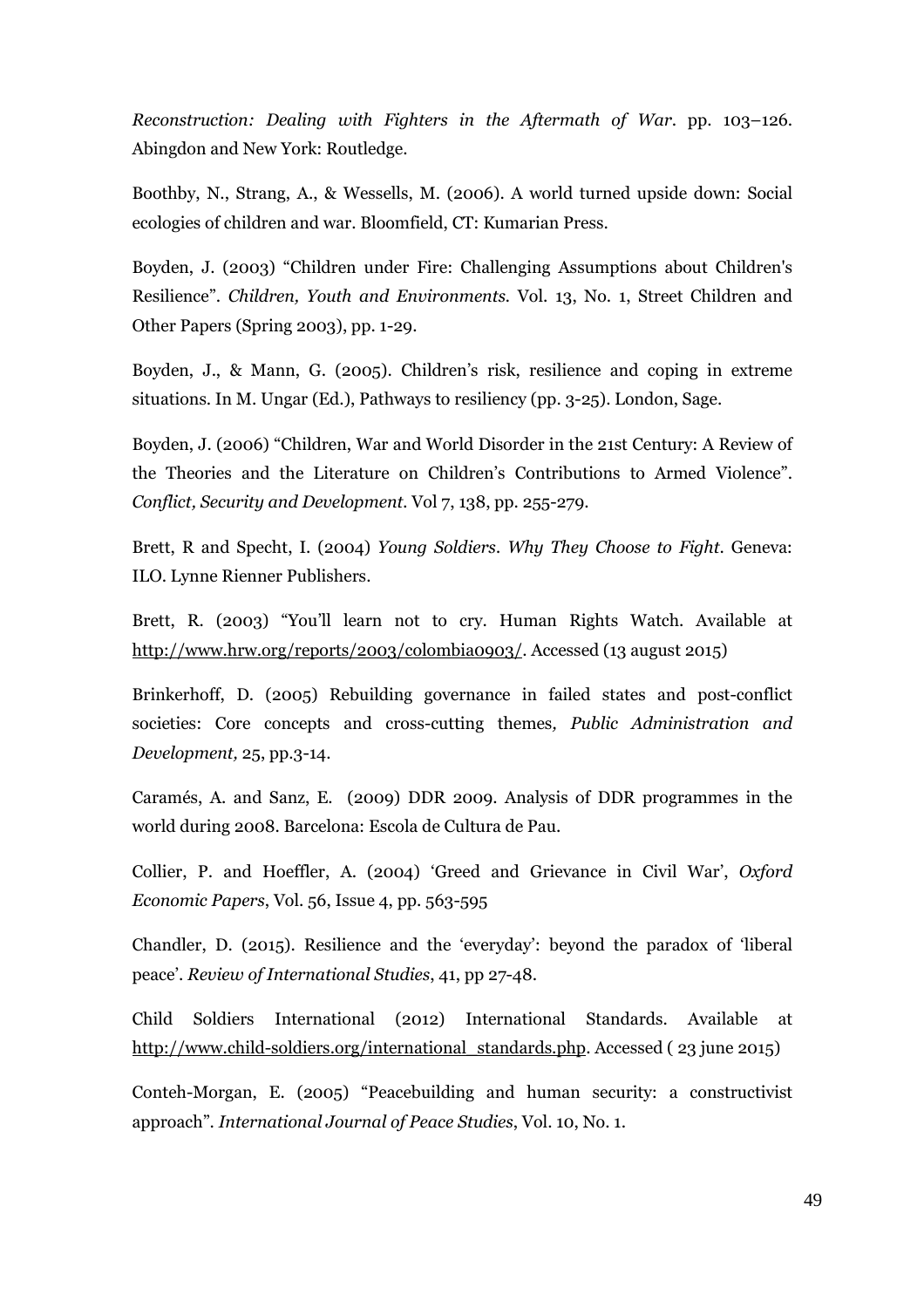COALICO (2007) "Informe Conflicto Armado en Colombia fronteras: la infancia en el límite". Available at www.child-soldiers.org. accessed (28 july 2015)

COALICO (2008) "Child soldiers global report 2008: a timely reminder". Available at http://www.child-soldiers.org/global\_report\_reader.php?id=97. Accessed (20 august 2015)

COALICO (2013) "El hacedor de paz". *Putchipu 26.* Available at http://coalico.org/prensa/noticias-coalico/277-boletin-putchipu-26.html. Accessed (23 july 2015)

CNRR (Comisión Nacional de Reparación y Reconciliación) 2007, Disidentes, Rearmados y Emergentes: ¿Bandas Criminales o Tercera Generación Paramilitar?, Bogotá: CNRR; 2010. La Reintegración: Logros en Medio de Rearmes y Dificultades no Resueltas. II Informe de la Comisión Nacional de Reparación y Reconociliación, Bogotá: CNRR.

Del Felice, C. and Wisler, A. (2007) "The Unexplored Power and Potential of Youth as Peace-builders". Journal of Peace Conflict & Development Issue 11. Available at www.peacestudiesjournal.org.uk. Accessed (5 may 2015)

Denissen, M. (2010). Reintegrating ex-combatants into civilian life: The case of the paramilitaries in Colombia. *Peace & Change* 35 (2): 328-352.

Denov, M. (2011) "Social Navigation and Power in Post-Conflict Sierra Leone: Reflections from a Former Child Soldier Turned Bike Rider". In *Child Soldiers: From recruitment to reintegration,* Özerdem, A and Podder S (Eds), New York, Palgrave MacMillan, pp 191-212.

Derks, M. Rouw, H. and Bricoe, I. (2011) A Community Dilemma: DDR and the changing face of violence in Colombia. *Peace, Security and Development Network. No 30.*

Duffield, M. 2007. Development, Security and Unending War: Governing the World of Peoples. Cambridge: Polity Press.

Gates, S. (2011) "Why Do Children Fight? Motivations and the Mode of Recruitment". In *Child Soldiers: From recruitment to reintegration,* Özerdem, A and Podder S (Eds), New York, Palgrave MacMillan, pp. 29-49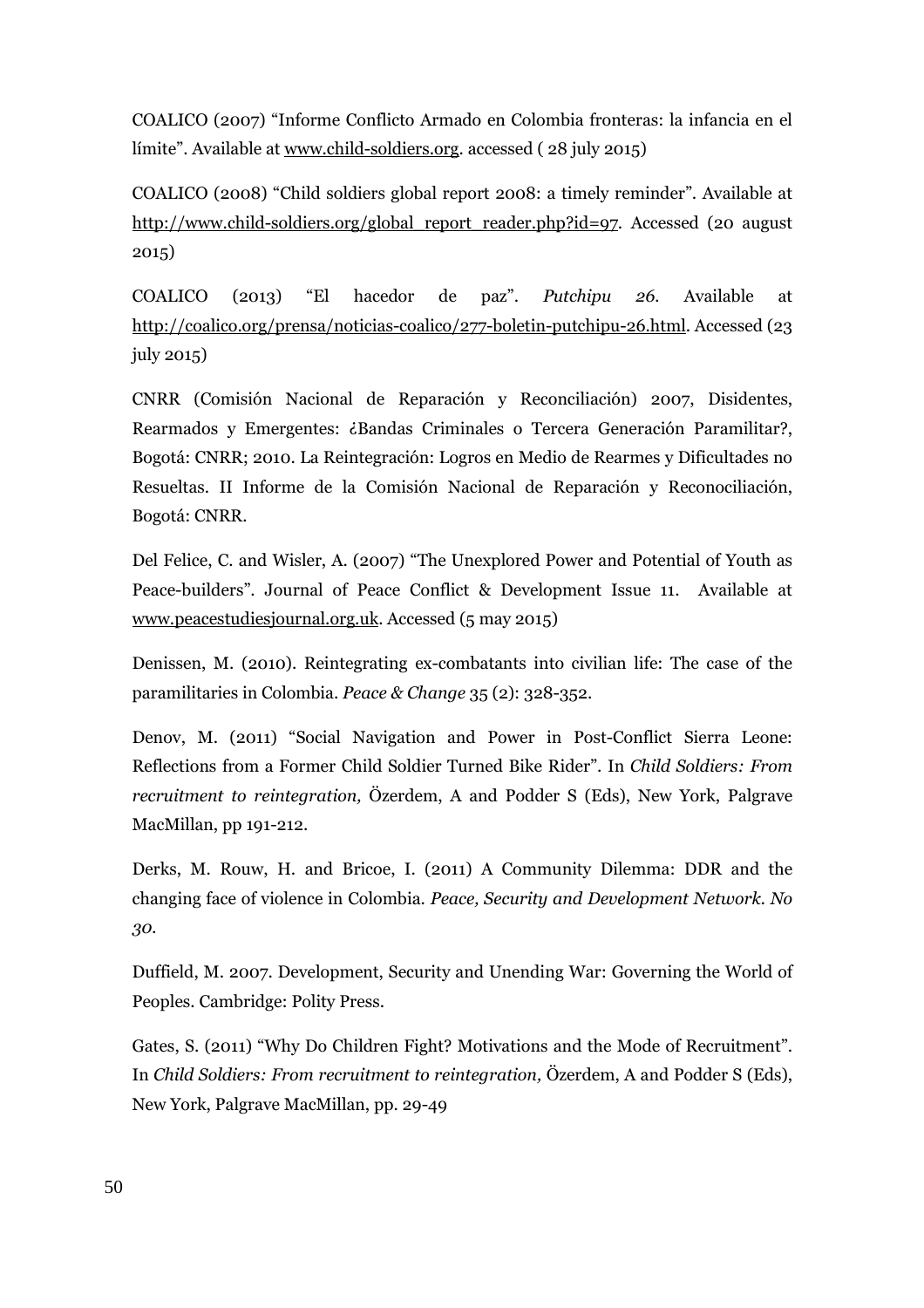Giddens, A. (1984) The Constitution of Society: Outline of the Theory of Structuration. Berkeley: University of California Press.

Goodwin-Gill, G. and Cohn, I. (1994) *Child Soldiers: The Role of Children in Armed Conflicts*. Oxford: Clarendon Press, 1994.

Guaqueta, A. (2009) The Way Back in: Reintegrating illegal armed groups in Colombia then and now. In: Berdal, M. and Ucko, D. (Eds.), *Reintegrating armed groups after conflict*. pp. 47-66 Abingdon y New York: Routledge, pp. 10-46.

Gutierrez Sanin, F. (2010) "Organizing Minors: the case of Colombia". In *Security Continuum: Child Soldiers in the Age of Fractured States*. Gates, Scott, and Reich, Simon, eds. Pittsburgh, PA, USA: University of Pittsburgh Press. ProQuest ebrary. Web. 5 july 2015.

Hart, J. and Tyrer, B (2006) "Research with Children Living in Situations of Armed Conflict: Concepts, Ethics & Methods." RSC Working Paper Series. Oxford: Refugee Studies Centre (RSC), University of Oxford.

Hart, J. (2008) Displaced children's participation in political violence: towards greater understanding of mobilisation. *Conflict Security and Development, 8:3, 277-293* 

Herrera, D. and Gonzales, P. (2013) Estado del arte del DDR en Colombia frente a los estándares internacionales en DDR (IDDRS). *Colombia Internacional 77*, enero a abril de 2013, 316 pp. ISSN 0121-5612, pp. 272-302.

Hill, R. Taylor, G. and Temin, J. (2008) Would You Fight Again? Understanding Liberian Ex-Combatant Reintegration. Available at http://www.usip.org/sites/default/files/sr211.pdf. Accesed (23 july 2015)

Humphreys, M. and Weinstein, J. (2007) Demobilization and reintegration. *Journal of Conflict Resolution* 51 (4): 531-567.

Instituto Colombiano de Bienestar Familiar (ICBF) (2010). Restablecimiento de derechos e integración social: Una década de aprendizajes. Bogotá: ICBF.

International Bureau for Children's Rights. (2010) "A guide to international humanitarian and human rights law. Available at https://www.essex.ac.uk/armedcon/story\_id/000044.pdf. Accessed (1 june 2015)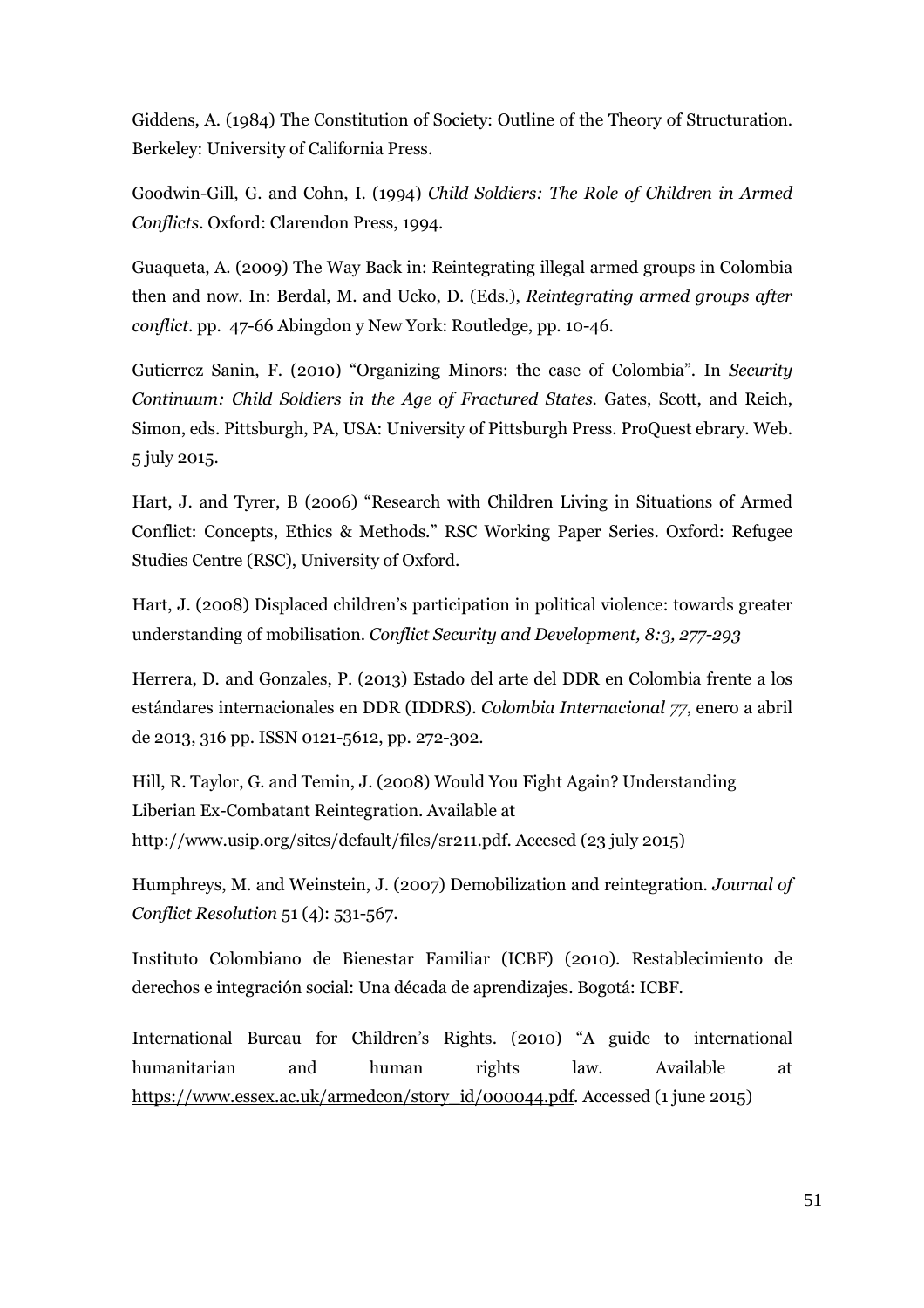IDMC (Internally Displacement Monitoring Center), 2014, Global Overview 2014 People internally displaced by conflict and violence. Geneva: Norwegian Refugee Council.

International Labour Office (2005) Labour Market and Training Needs Assessment: Mapping of Reintegration Opportunities for Children Associated with Fighting Forces. A Report Covering Liberia. Geneva. Available at www.ilo.org/ipecinfo/product/download.do;jsessionid...?type...id. Acessed (13 august 2015)

Jennings, K. (2007) "The Struggle to Satisfy: DDR through the Eyes of Ex- Combatants in Liberia." *International Peacekeeping* 14 (2): 204–18.

Jennings, K. *(2008)* 'Unclear Ends, Unclear Means: Reintegration in Postwar Societies – the Case of Liberia'*, Global Governance, Vol.14, No.3, pp.327–45.* 

Jennings, K. (2009) "The political economy of DDR in Liberia: a gendered critique", *Conflict, Security & Development*, 9:4, 475-494.

Kaldor, M. (1999) New and Old Wars: Organized Violence in a Global Era. Stanford: Stanford University Press.

Keairns, Y. (2002) "The Voices of Girl Child Soldiers: Summary". Geneva: Quaker UN Office. Available at https://www.essex.ac.uk/armedcon/story\_id/000761.pdf. Accessed (5 august 2015)

Kemper, Y. (2005). "Youth in war-to- peace transitions: Approaches of international organizations"*.* Berlin: Berghof Research Center for Constructive Conflict Management. Available at http://edoc.vifapol.de/opus/volltexte/2011/2516/pdf/br10e.pdf. Accessed (10 June 2015)

Lederach, J. (1997). Building Peace: Sustainable Reconciliation in Divided Societies. Washington, D.C: United States Institute of Peace Press.

Lopes Cardozo, M.T.A., Higgins, S., Maber, E., Brandt, C.O., Kusmallah, N., Le Mat, M.L.J (2015), Literature Review: Youth Agency, Peacebuilding and Education, Research Consortium Education and Peacebuilding, University of Amsterdam, available online:

http://learningforpeace.unicef.org/partners/research-consortium/research-outputs/. Accessed (5 august 2015)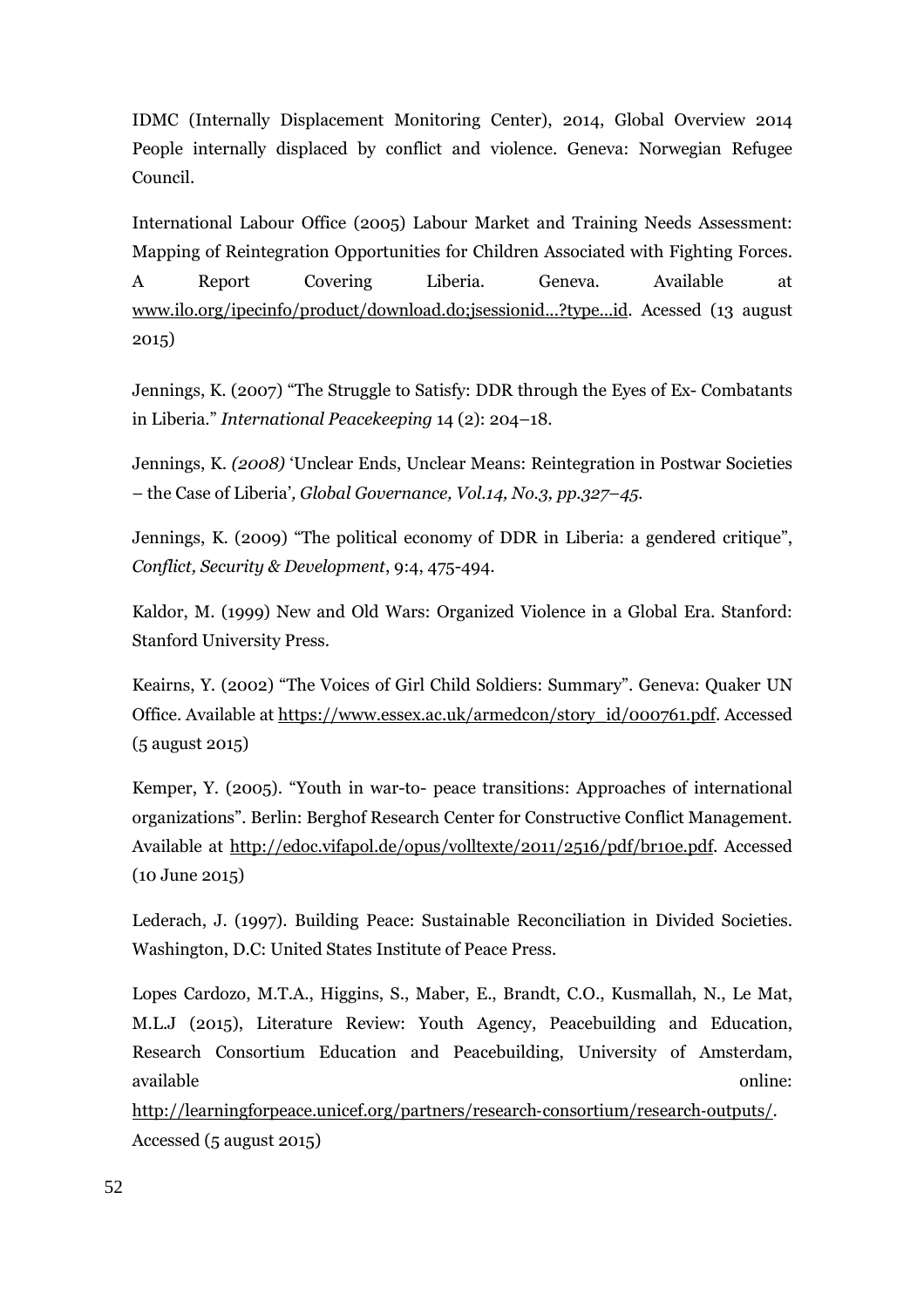Mago, I. (2011) ¿De niño combatiente a ciudadano? Los retos de la reintegración política de niños desvinculados del conflicto armado colombiano. Master Thesis. Universidad de los Andes. Available at http://www.reintegracion.gov.co/es/lareintegracion/centro-de-

documentacion/Documentos/De%20ni%C3%B1o%20combatiente%20a%20ciudadano %20Los%20retos%20de%20la%20Reintegraci%C3%B3n%20pol%C3%ADtica%20de% 20ni%C3%B1os%20desvinculados%20del%20conflicto%20armado.pdf. Accessed ( 1 sept 2015)

Machel, G. (1996) *The impact of armed conflict on children: Report of the Expert of the Secretary-General*. Submitted pursuant to general Assembly Resolution 48/157/306. Available at https://childrenandarmedconflict.un.org/mandate/themachel-reports/. Accessed (13 June 2015)

Maslen, S. (1997). "The reintegration of war-affected youth. The experience of Mozambique. ILO Action Programme on Skills and Entrepreneurship Training for Countries Emerging from Armed Conflict". Available http://www.ilo.org/public/portugue/region/eurpro/lisbon/pdf/moz\_reintegration.pdf . Accessed (23 june 2015)

McEnvoy-Levy, S. (2001). Youth as Social and Political Agents: Issues in Post-Settlement Peace Building. Kroc Institute Occasional Paper 21 (2).

McEvoy-Levy, S. and Shirlow, P (2009) "Re-Imagining DDR: Ex-Combatants, Leadership and Moral Agency in Conflict Transformation." *Theoretical Criminology* 13  $(1): 31-59.$ 

Maclay, C. and Özerdem, A. (2010) "Use' them or 'Lose' Them: Engaging Liberia's Disconnected Youth through Socio-political Integration", *International Peacekeeping*, 17:3.

Mazurana, D.E., McKay, K, Carlson, K.C. and Kasper, JC. (2002). Girls in fighting forces and groups: Their recruitment, participation, demobilization, and reintegration. *Peace and Conflict: Journal of Peace Psychology* 8 (2): 97-123.

Mazurana, D. Carlson, K. (2006) The girl child and armed conflict: Recognizing and addressing grave violations of girl's human rights. Available at http:// www.fasngo.org/assets/files/resources/UN\_girl\_soldiers.pdf. Accessed 10 may 2015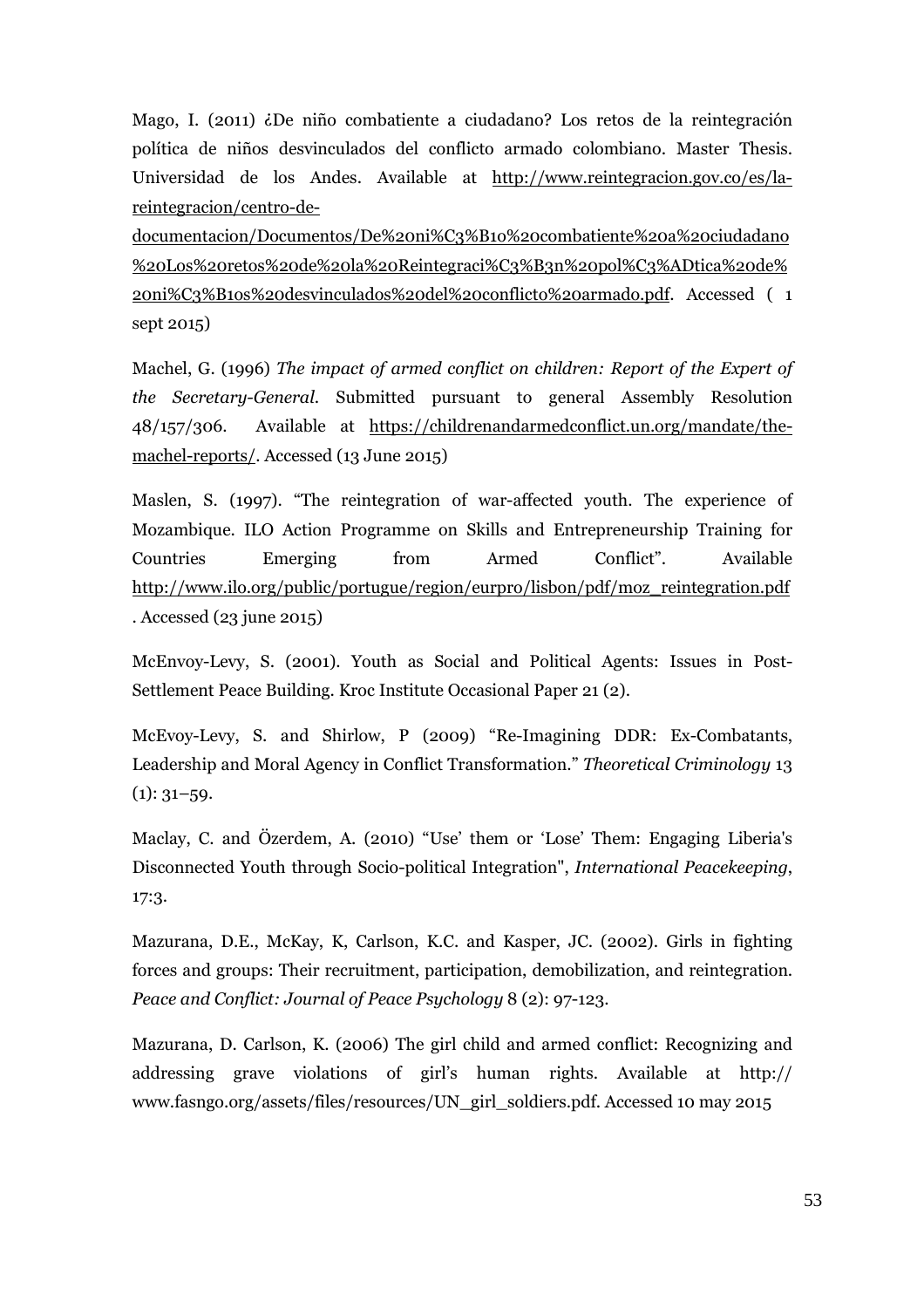McLean, H. L. and Fraser, E. (2009). Youth exclusion, violence, conflict and fragile states. Report prepared for DFID"s Equity and Rights Team. Available in http://www.gsdrc.org/docs/open/CON66.pdf. Accessed (5 june 2015)

McMullin, J. (2004) "Reintegration of Combatants: Were the Right Lessons Learned in Mozambique?" *International Peacekeeping* 11 (4): 625–43.

McMullin, J. (2011) "Reintegrating Young Combatants: do child-centred approaches leave children—and adults—behind?, *Third World Quarterly*, 32:4, 743-764.

McMullin, J. (2011) "Exclusion or Reintegration: Child Soldiers in Angola". In *Child Soldiers: From recruitment to reintegration,* Özerdem, A and Podder S (Eds), New York, Palgrave MacMillan, pp 246-268.

McMullin, J. (2012) "Integration or separation? The stigmatisation of ex-combatants after war". *Review of International Studies* (2013), 39, 385–414.

Mitton, K. (2010) "Engaging with disengagement: the political integration of Sierra Leone's Revolutionary United Front". In: Berdal, M. and Ucko, D. (Eds.), *Reintegrating armed groups after conflict*. pp. 47-66 Abingdon y New York: Routledge, pp. 172-198.

Moser, C. and McIlwaine, C. (2004) Encounters with Violence in Latin America: Urban Poor Perceptions from Colombia and Guatemala, Londres: Routledge.

Muggah, R., 2008. Protection and Durable Solutions: Regimes for Development and Conflict-Induced Internally Displaced and Resettled Populations. In in Grabska, Κ & Mehta, L. (eds. ) Forced Displacement: Why Rights Matter, London: Palgrave Macmillan. pp.26-49

Muggah, R. (2009) *Security and post-conflict reconstruction. Dealing with fighters in the aftermath of war.* Abingdon y Nueva York: Routledge.

Muggah, R. and Baaré, A. (2009). "Negotiating reintegration in Uganda.Dealing with combatants during peace processes". In Muggah, R. (Ed*) Security and post-conflict reconstruction. Dealing with fighters in the aftermath of war*. Abingdon y Nueva York: Routledge, pp. 226-240.

Muggah, R., Berdal, M and Torjesen, S.(2009) "Conclusions: Enter an evidenced-based security promotion agenda". In Muggah, R. (Ed*) Security and post-conflict reconstruction. Dealing with fighters in the aftermath of war*. Abingdon y Nueva York: Routledge, pp. 268-284.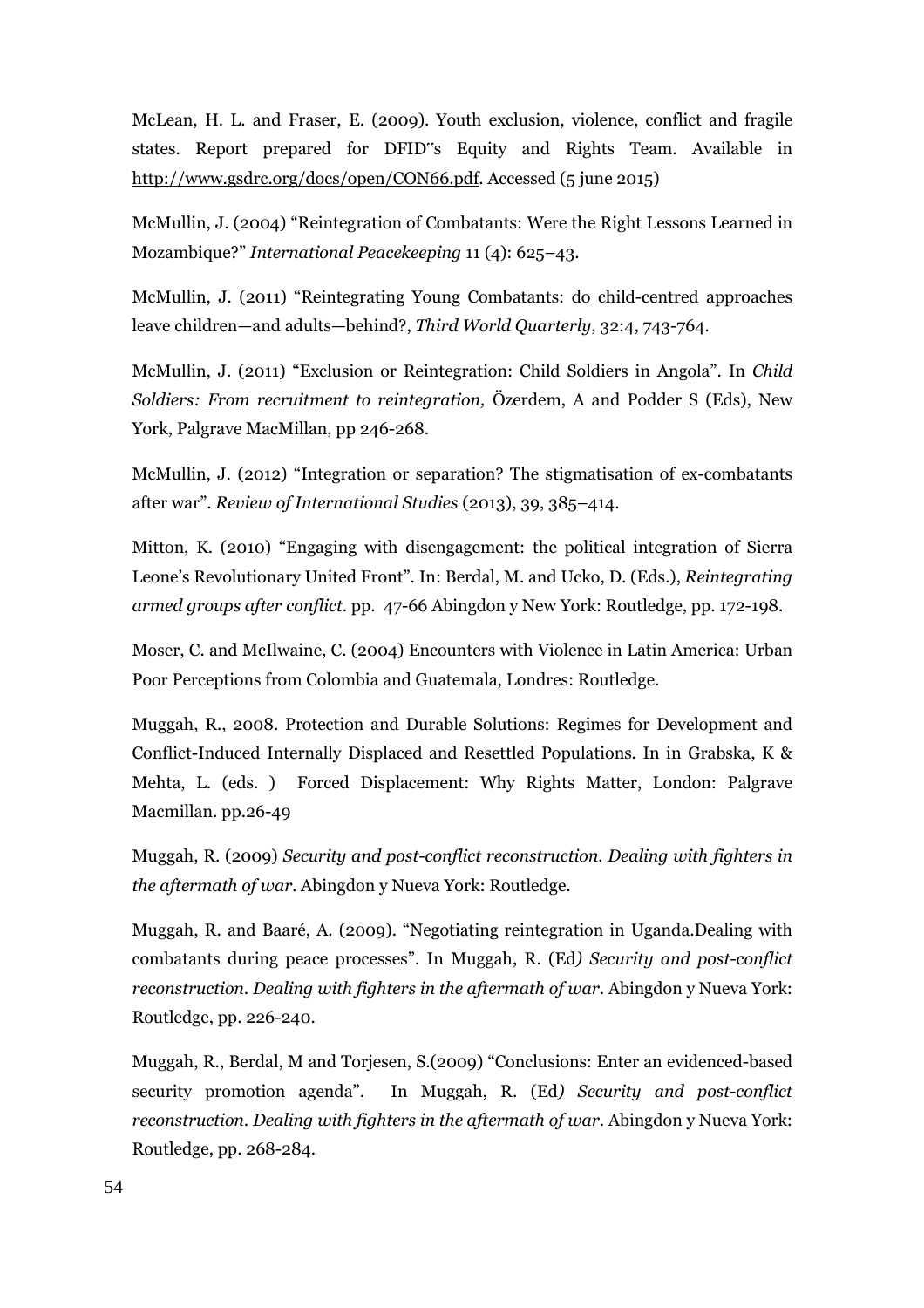Munévar, J. & Nussio, E. 2009, Desmovilizados: Víctimas y Causas de Inseguridad. Estudio de Caso Sobre el Municipio de Tierralta en el Departamento de Córdoba, Bogotá: Centro Internacional de Toledo para la Paz.

Munive, J., & Jakobsen, S. F. (2012)." Revisiting DDR in Liberia: exploring the power, agency and interests of local and international actors in the 'making'and 'unmaking'of combatants". *Conflict, Security & Development*, 12(4), 359–385.

Nosworthy, D. (2007) "Children's Security in Post-Conflict Peacebuilding", Discussion Paper Developed for the United Nations Office of the Special Representative of the Secretary General for Children and Armed Conflict. Geneva Centre for the Democratic Control of Armed Forces (DCAF), Geneva. Available at http://www.gsdrc.org/document-library/childrens-security-in-post-conflict-peacebuilding/. Accessed (13 May 2015)

Nosworthy, D. (2009) "Children in Peacebuilding and Security Governance". In *Seen, but not Heard: Placing Children and Youth on the Security Governance Agenda*, Nosworthy, D. (ed), Münster: LIT Verlag. pp. 169-190.Nosworthy, D. (2010) "Children and Security Sector Reform in post conflict peace building". Innocenti Working Paper for the Innocenti Research Centre UNICEF. Available at http://www.unicefirc.org/publications/pdf/iwp\_2010\_09.pdf. Accessed (23 May 2015)

Nilsson, A. (2005) "Reintegrating ex-combatants in post-conflict societies". Estocolmo: Swedish International Development Cooperation Agency.

Nussio, E. (2011) "Learning from Shortcomings: The Demobilisation of Paramilitaries in Colombia". *Journal of Peacebuilding & Developmen*t, Vol. 6 NO. 2.

Nussio, E. and Howe, K 2012 What if the FARC Demobilizes? Stability: International Journal of Security and Development. 1(1): 58-67. DOI: http:// dx.doi.org/10.5334/sta.aj. Accesed (28 august 2015)

Olonisakin, F. (2009) "Children Affected by Armed Conflict: Engaging a New Constituency of Actors". In *Seen, but not Heard: Placing Children and Youth on the Security Governance Agenda*, Nosworthy, D. (ed), Münster: LIT Verlag. pp. 219-238.

O' Kane, C., Feinstein, C. and Giertsen, A. (2009) "Children and Young People in Post-Conflict Peacebuilding". In *Seen, but not Heard: Placing Children and Youth on the Security Governance Agenda*, Nosworthy, D. (ed), Münster: LIT Verlag. pp. 259-285.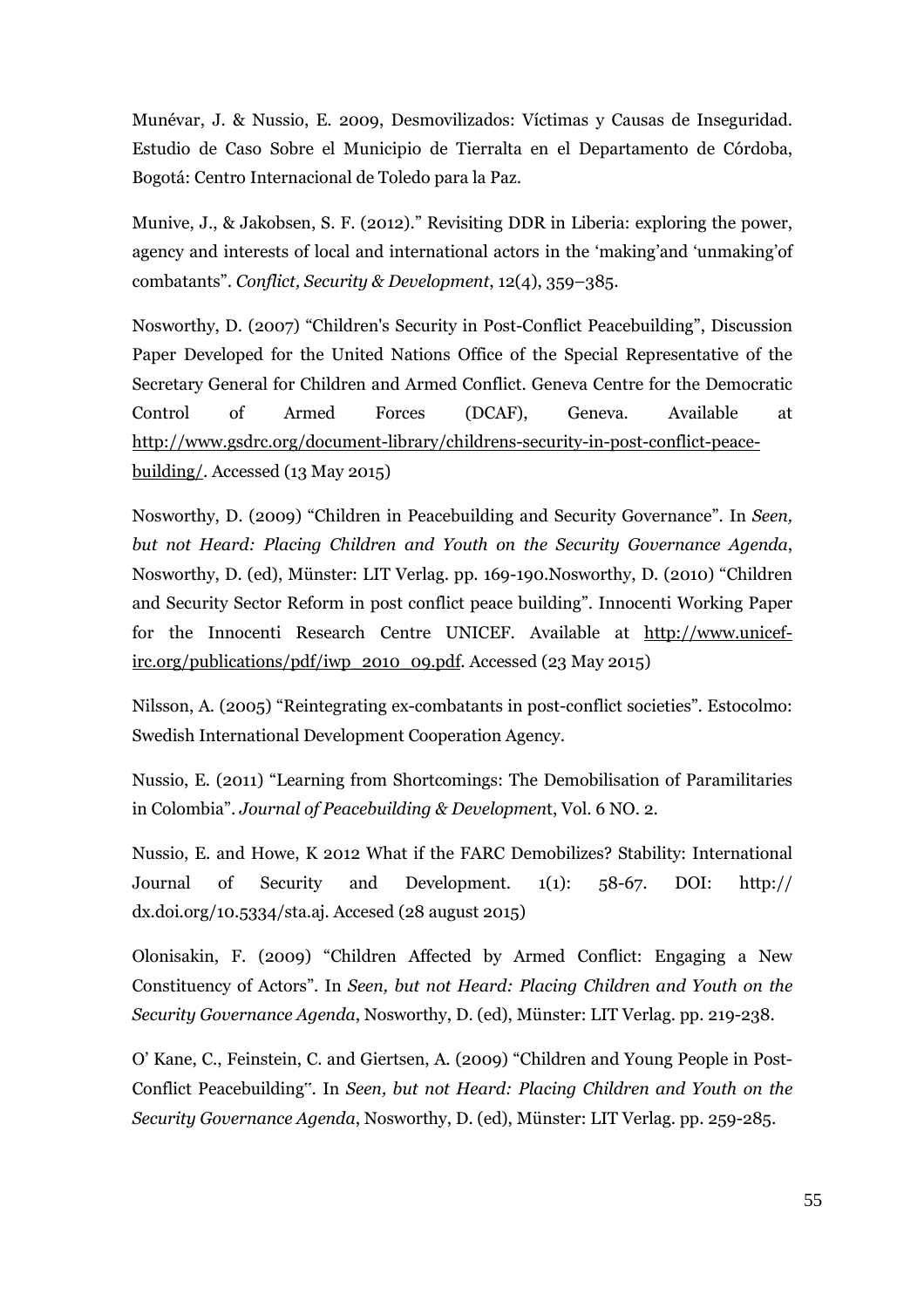Özerdem, A. Podder, S and Quitoriano, E. (2010) *'Identity, Ideology and Child Soldiering: Community and Youth Participation in Civil Conflict - A Study on the Moro Islamic Liberation Front in Mindanao, Philippines'*, Civil Wars, 12: 3, 304 — 325.

Özerdem, A. and Podder, S. (2011) "How Voluntary? The Role of Community in Youth Participation in Muslim Mindanao". In *Child Soldiers: From recruitment to reintegration,* Özerdem, A. and Podder, S. (Eds), pp. 122-140.

Özerdem, A. and Podder, S. (2011) "Mapping Child Soldier Reintegration Outcomes: Exploring the Linkages". In *Child Soldiers: From recruitment to reintegration,*  Özerdem, A and Podder S (Eds), New York, Palgrave MacMillan, pp 309-323.

Paffenholz, T. (2014) International peacebuilding goes local: analysing Lederach's conflict transformation theory and its ambivalent encounter with 20 years of practice, *Peacebuilding*, 2:1, 11-27,

Podder, S. (2011) "Child Soldier Recruitment in the Liberian Civil Wars: IndividualMotivations and Rebel Group Tactics". In *Child Soldiers: From recruitment to reintegration,* Özerdem, A and Podder S (Eds), New York, Palgrave MacMillan, pp 50-75.

Podder, S. (2011) "Neither Child nor Soldier: Contested Terrains in Identity, Victimcy and Survival". In *Child Soldiers: From recruitment to reintegration,* Özerdem, A and Podder S (Eds), New York, Palgrave MacMillan, pp 141-158.

Podder, S. (2015) "The power in-between: youth's subaltern agency and the postconflict everyday", *Peacebuilding*, 3:1, 36-57.

Pouligny, B. (2004) "Les Anciens Combattants d'Aujourd'hui, Désarmement, Démobilisation et Réinsertion - The Politics and Anti-Politics of Contemporary "Disarmament, Demobilisation & Reintegration". Programs. Centre d'Etudes et de Recherches Internationales Sciences Po/CNRS, Secrétariat Général de la Défense Nationale, Programme for Strategic and International Security Studies. Paris. Available at www.ceri-sciencespo.com/cherlist/pouligny/rapportpouligny.pdf Accessed (12 june.2015)

Pugel, J.(2007) *"What the Fighters Say: A Survey of Ex-combatants in Liberia", New York:* UNDP, available at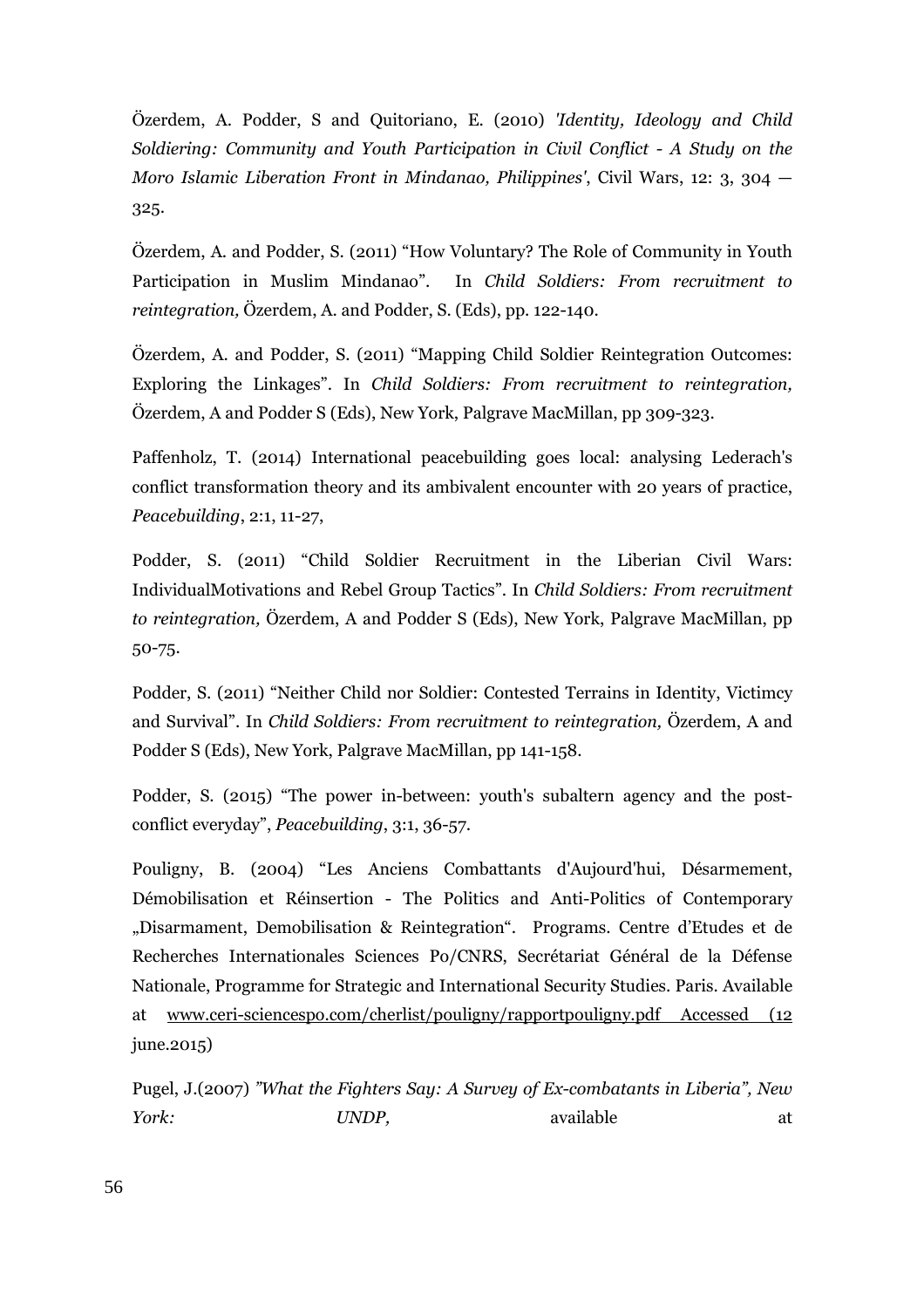http://www.operationspaix.net/DATA/DOCUMENT/904~v~What\_the\_Fighters\_Say A Survey of Ex-combatants in Liberia.pdf. Accessed (20 august 2015)

Pugel, J. (2009) "Measuring reintegration in Liberia: assessing the gap between outputs and outcomes". In Muggah, R. (Ed*) Security and post-conflict reconstruction. Dealing with fighters in the aftermath of war*. Abingdon y Nueva York: Routledge, pp. 70-103.

Pugel, J. (2010) "Disaggregating the causal factors unique to child soldiering: the case of Liberia. In In *Security Continuum: Child Soldiers in the Age of Fractured States*. Gates, Scott, and Reich, Simon, eds. Pittsburgh, PA, USA: University of Pittsburgh Press. ProQuest ebrary. Web. 5 july 2015.

Pugh, M. (2011) "Local agency and political economies of peacebuilding. Studies in Ethnicity and Nationalism. University of Bradford, pp. 308-320.

Restrepo, J. & Muggah, R. (2009). "Colombia's Quiet Demobilization: A Security Dividend??' in Muggah, R. ed., Security and Post-Conflict Reconstruction. Dealing with Fighters in the Aftermath of War, Abingdon & New York: Routledge.

Reynaert, D. Bouverne-de-Bie, M. and Vandevelde, S (2009) "A Review of Children's Rights Literature Since the Adoption of the United Nations Convention on the Rights of the Child". *Childhood* Vol. 16(4): 518–534

Rufer, R. (205) *"Disarmament, Demobilisation, and Reintegration: Conceptual approaches, specific settings, practical experiences"*, DCAF Working Paper, Geneva Centre for Democratic Control of Armed Forces, 2005. Available at www.dcaf.ch/content/download/35355/525927/.../1/.../RUFER\_final.pdf. Acessed (29 May 2015)

Sanghera, G. (2008) "The 'Politics' of Children's Rights and Child Labour in India: A Social Constructionist Perspective", *The International Journal of Human Rights, 12:2, 215-232.* 

Singer, P. (2006) *Children at War.* Berkeley, CA: University of California Press. (B)

Singer, P. (2010) "The enablers of war: causal factors behind child soldier phenomenon". In *Security Continuum: Child Soldiers in the Age of Fractured States*. Gates, Scott, and Reich, Simon, eds. Pittsburgh, PA, USA: University of Pittsburgh Press. ProQuest ebrary. Web. 5 july 2015.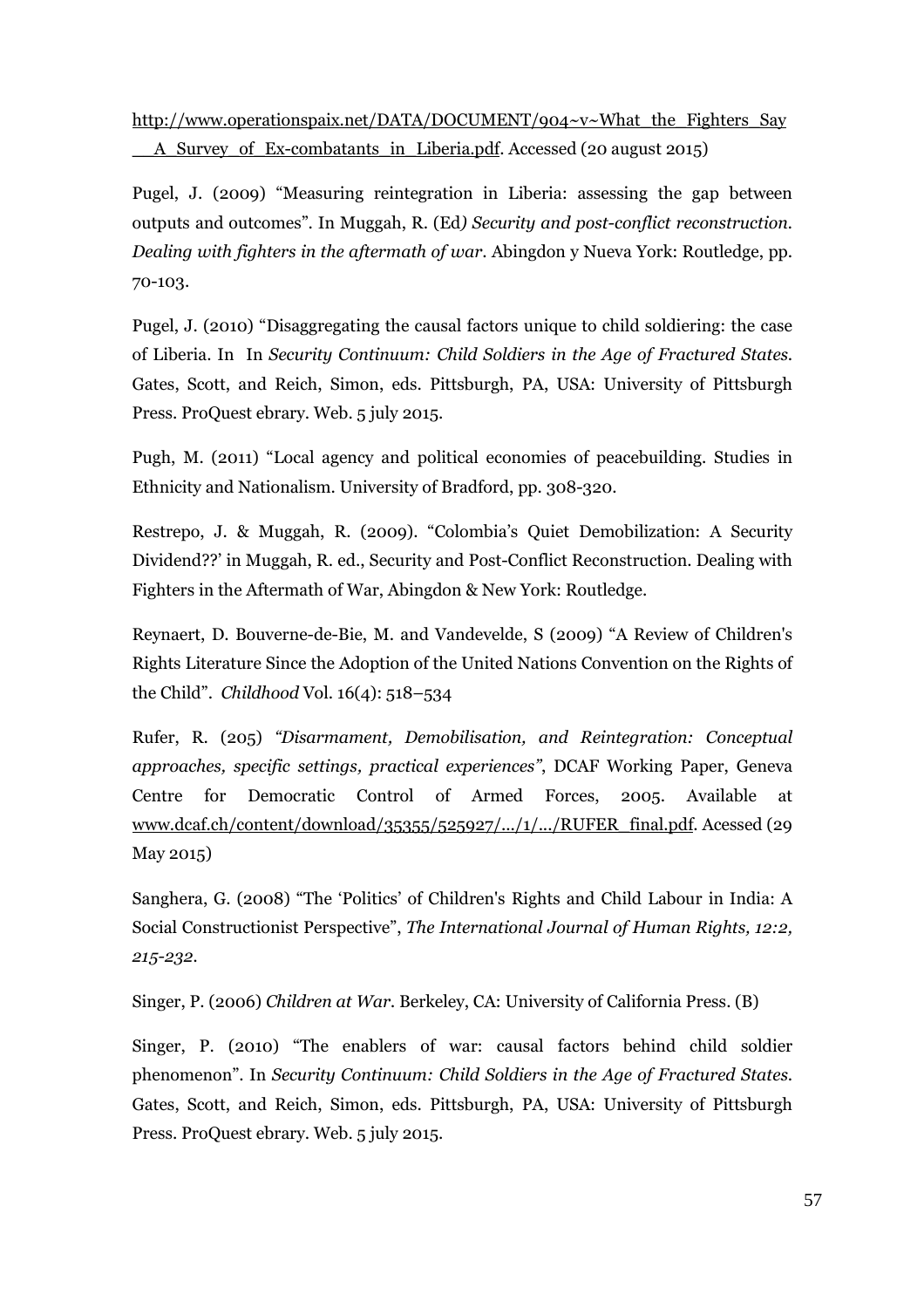Smith, A. and Smith E.C. (2012) "Engaging Youth in Planning Education for Social Transformation Youth, Education, and Peacebuilding". UNESCO Centre, University of Ulster. Available at www.ulster.ac.uk/unescocentre. Accessed (20 july 2015)

Solomon C. and J. Ginifer. 2008. DDR in Sierra Leone. DDR and Human Security Project Case Study. CICS, available at http://www.operationspaix.net/DATA/DOCUMENT/4024~v~Disarmament\_Demobil isation and Reintegration in Sierra Leone.pdf. Accessed (5 july 2015)

Specht, I. (2009) "Children and DDR". In *Seen, but not Heard: Placing Children and Youth on the Security Governance Agenda*, Nosworthy, D. (ed), Münster: LIT Verlag. pp. 191-218

Specht, I. (2003): Jobs for demobilised Rebels & Soldiers. Early Preparedness and Sustaining Capacities. ILO InFocus Programme on Crisis Response and Reconstruction. Available at the second at the second at the second at the second at the second at the second at  $\alpha$ www.ilo.org/public/english/employment/recon/crisis/download/rebels.pdf. Accesed (5 august 2015)

Spear, J. (2006) "From Political Economies of War to Political Economies of Peace: The Contribution of DDR after Wars of Predation." *Contemporary Security Policy* 27 (1): 168–89.

Springer, N (2012) "Como corderos entre lobos. del uso y reclutamiento de niñas, niños y adolescentes en el marco del conflicto armado y la criminalidad en Colombia". Available at www.centrodememoriahistorica.gov.co/.../informe\_co. Accesed (5 july 2015)

Stewart, F. (2008) "Horizontal Inequalities and conflict: Understanding Group violence in Multiethnic Societies, London: Palgrave Macmillan.

 Stedman, S. (2001) "Spoilers problems in peace process". *Journal of International Security.* Vol. 22. No 2. Pp.5-33.

Thorsell, S. (2012) "Towards People-Centred Economic Reintegration? An Analysis of the Economic Reintegration Strategy of Demobilised Combatants in Colombia. *Colombia Internacional.* enero a abril de 2013, 316 pp. ISSN 0121-5612, pp. 177-215

Torjesen, S 2013 Towards a theory of ex-combatant reintegration. *Stability: International Journal of Security & Development,* 2(3): 63, pp. 1-13.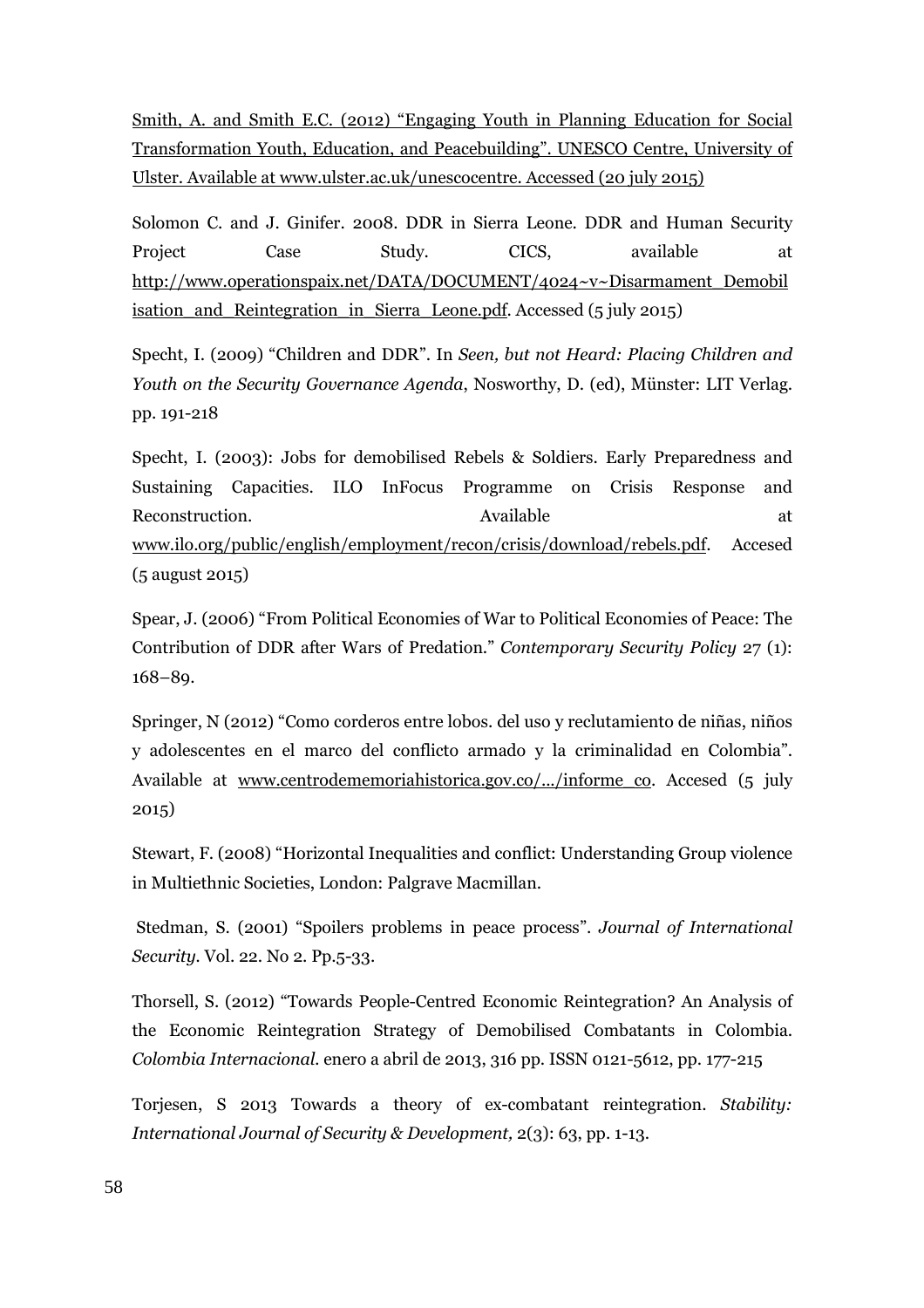UNICEF. (2007) The Paris Principles: Principles and guidelines on children associated with armed forces or armed groups. Paris: UNICEF. Available at www.**unicef**.org/emerg/files/**ParisPrinciples**310107English.pdf. Accessed (14 july 2015)

United Nations (2009) Operational guide to the integrated disarmament, demobilization and reintegration standards. Available at www.unddr.org/uploads/documents/**Operational**%20**Guide**.pd. Accessed (14 july 2015)

United Nations (2006) External Mid-term Evaluation report of the Disarmament, Demobilisation, Rehabilitation and Reintegration programme in Liberia. Available at erc.undp.org/**evaluation**admin/downloaddocument.html?docid=1289. Accesed (23 july 2015) United Nations. 2006. Integrated Disarmament, Demobilisation and Reintegration Standards. New York: UNDDR.

USAID (2003) "Assessment of the Situation of Women and Children Combatants in the Liberian Post-Conflict Period and Recommendations for Successful Integration". Available at http://pdf.usaid.gov/pdf\_docs/Pnacy688.pdf. Acessed (14 july 2015)

Utas, M (2011) "Victimcy as Social Navigation: From the Toolbox of Liberian Child Soldiers". In *Child Soldiers: From recruitment to reintegration,* Özerdem, A and Podder S (Eds), New York, Palgrave MacMillan, pp 213-230.

Urdal, H. (2004). The Devil in the Demographics: The Effect of Youth Bulges on Domestic Armed Conflict, 1950-2000. Washington, DC, The World Bank Social Development Papers #14.

Van Dijk, J. (2009) "Free the victim: A critique of the western conception of victimhood". *International Review of Victimology*. Vol. 16, pp. 1-33

Verdad Abierta (2015) "Cuantos Ninos hay en la guerra". Available at (http://www.verdadabierta.com/victimas-seccion/reclutamiento-de-menores/5660 cuando-los-ninos-salen-del-conflicto. Accessed (8 august 2015)

Verhey, B. (2002). "Child Soldiers: Prevention, Demobilisation and Reintegration" World Bank Conflict Prevention and Reconstruction Unit. Available at http://lnweb18.worldbank.org/essd/essd.nsf/CPR/CPRNote3. Accessed (20 july 2015)

Vigh, H. (2009) "Motion squared: A second look at the concept of social navigation". *Anthropological Theory 9(4): 419–438.*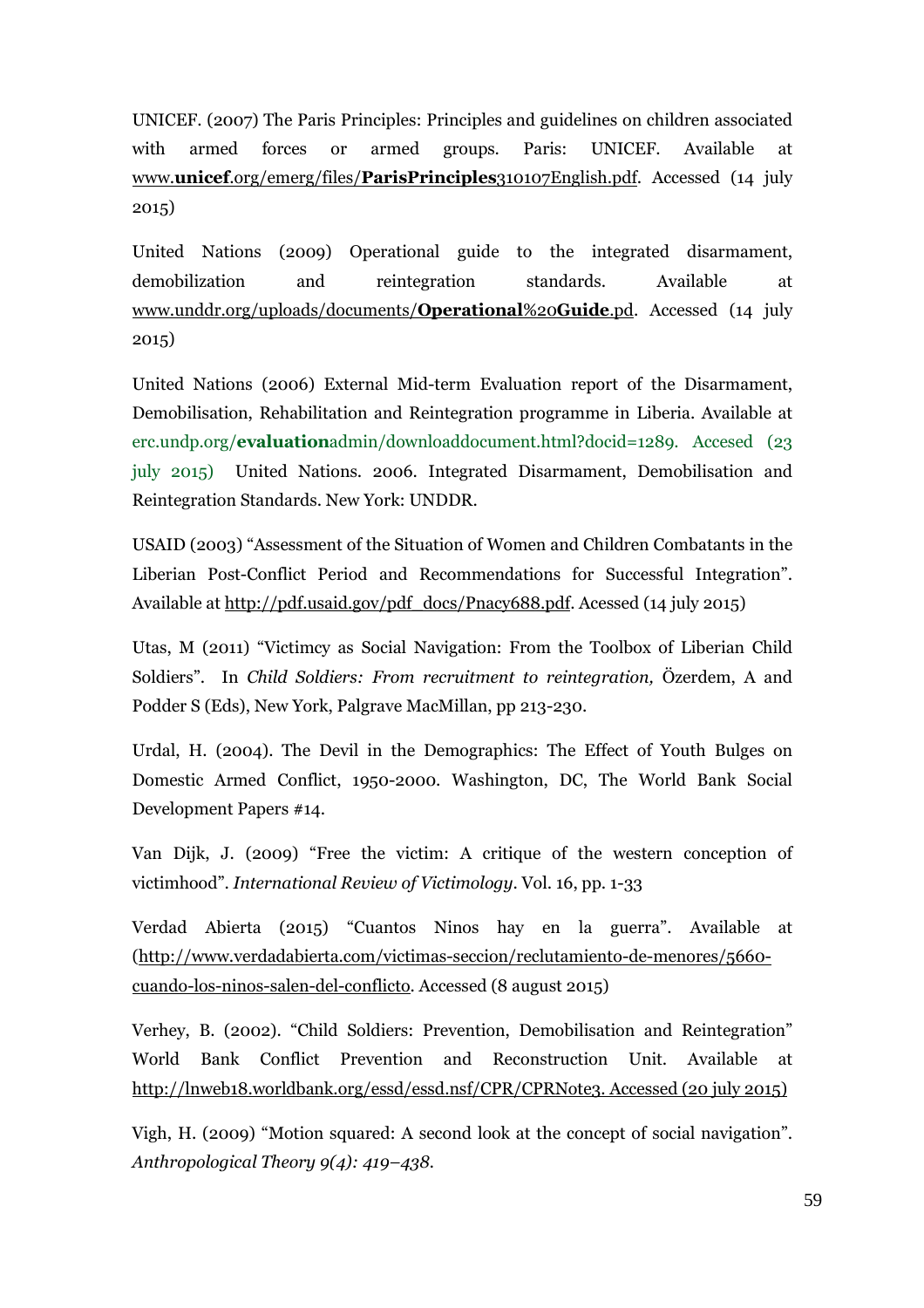Villarraga, S. (2013) "Recent Historical Experiences of Ex-Combatant Reintegration in Colombia". *Colombia Internacional 77*, enero a abril de 2013, 316 pp. ISSN 0121-5612, pp. 107-140.

WatchList (2012) "*No one to trust Children and Armed Conflict in Colombia"*. Available at http://watchlist.org/no-one-to-trust-children-and-armed-conflict-incolombia/. Accessed (23 august 2015)

Watson, A. (2015) *"Resilience is its own resistance: the place of children in postconflict settlement", Critical Studies on Security*, 3:1, 47-61

Wessells, M. (2006). *Child soldiers: From violence to protection*. Cambridge, MA: Harvard University Press.

White, R. and Wyne, J. (1998) "Youth agency and social context", *Journal of Sociology*, Vol.34, No 34: 314-327.

World Bank. (2006). Development and the Next Generation: World Development Report 2007. Washington, DC, The World Bank. Available at http://wwwwds.worldbank.org/external/default/WDSContentServer/IW3P/IB/2006/09/13/0001 12742\_20060913111024/Rendered/PDF/359990WDR0complete.pdf

World Bank.(2009) Implementation completion and results report: For an Emergency Demobilization and Reintegration Project. Available at http://www.worldbank.org/en/region/afr/projects/operational-

documents?teratopic\_exact=Conflict+and+Development&qterm=&lang\_exact=Englis h&docty\_exact=Implementation+Completion+and+Results+Report. Accessed (20 august 2015)

YCAREINTERNATIONAL. (2008). *Overcoming Lost Childhoods Lessons Learned From the Rehabilitation and Reintegration of former child soldiers in Colombia*. Available at www.ycareinternational.org. Accessed (20 august 2015)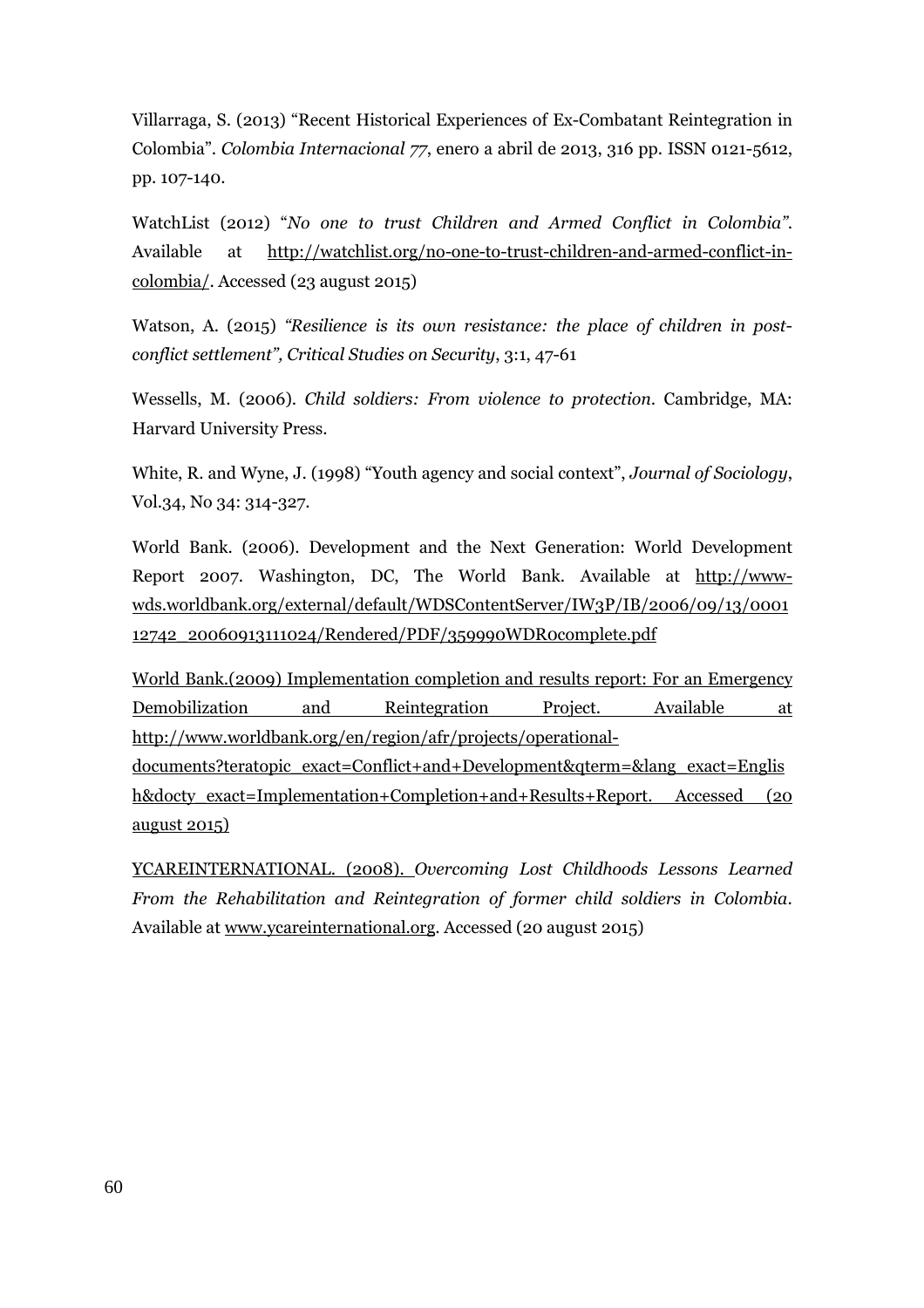#### **ICIP WORKING PAPERS SUBMISSION GUIDELINES:**

#### **International Catalan Institute for Peace (ICIP)**

■■ The principle purpose of the ICIP is to promote a culture of peace in Catalonia as well as throughout the world, to endorse peaceful solutions and conflict resolutions and to endow Catalonia with an active role as an agent of peace and peace research. The ICIP, seeking consistency between ends and means, is governed by the principles of promoting peace, democracy, justice, equality and equity in relationships between individuals, peoples, cultures, nations and states. It holds the aim of working for human security, disarmament, the prevention and peaceful resolution of conflicts and social tensions, and strengthening the roots of peace and coexistence, peace building and advocacy of human rights.

#### **Objectives of the Publication**

■■ The ICIP wants to create an open forum on topics related to peace, conflict and security. It aims to open up debate and discussion on both theoretical and contemporary issues associated with the pursuit and maintenance of peace in our world. It strives to connect an eclectic group of voices including career academics, PhD students, NGO representatives, institutional representatives, and field workers and field writers to celebrate ground-breaking and constructive approaches to peace and conflict resolution.

#### **Scope of the Publication (List of Themes)**

■■ The ICIP is interested in works related to peace, conflict and security research. It aims to provide an innovative and pluralist insight on topics of methodology of peace research, the history and development of peace research, peace education, peacekeeping and peace-creating, conflict resolution, human security, human rights, global security, environmental security, development studies related to peace and security, international law related to peace, democracy, justice and equality, disarmament, gender, identity and ethics related to peace, science and technology associated with peace and security.

#### **Audience:**

■■ The ICP aims to provide accessible, valuable and well-researched material for all those interested in the promotion of peace. Our audience includes fellow academics and researchers, student of peace and security, field workers, institutional and governmental representatives as well as the general public.

#### **The review process**

■■ Peer reviewed. Submissions should be sent directly to the series editor (recerca.icip@gencat.cat), who will check whether the paper meets the formal and general criteria for a working paper and will commission a review.

■■ The review procedure is double-blind. The series editor will choose two anonymous reviewers, generally from the Editorial Board, but may also commission an external review from outside the ICIP.

■■ Reviewers are asked to write a review within a month after having received the paper. Reviews should clearly indicate one of four options: (1) accept without changes; (2) accept with minor changes; (3) allow for resubmission after major changes (4) reject. Options 2 to 4 require some detailed comments. If a paper is accepted (option 1 or 2), reviewers are kindly asked to help authors correct minor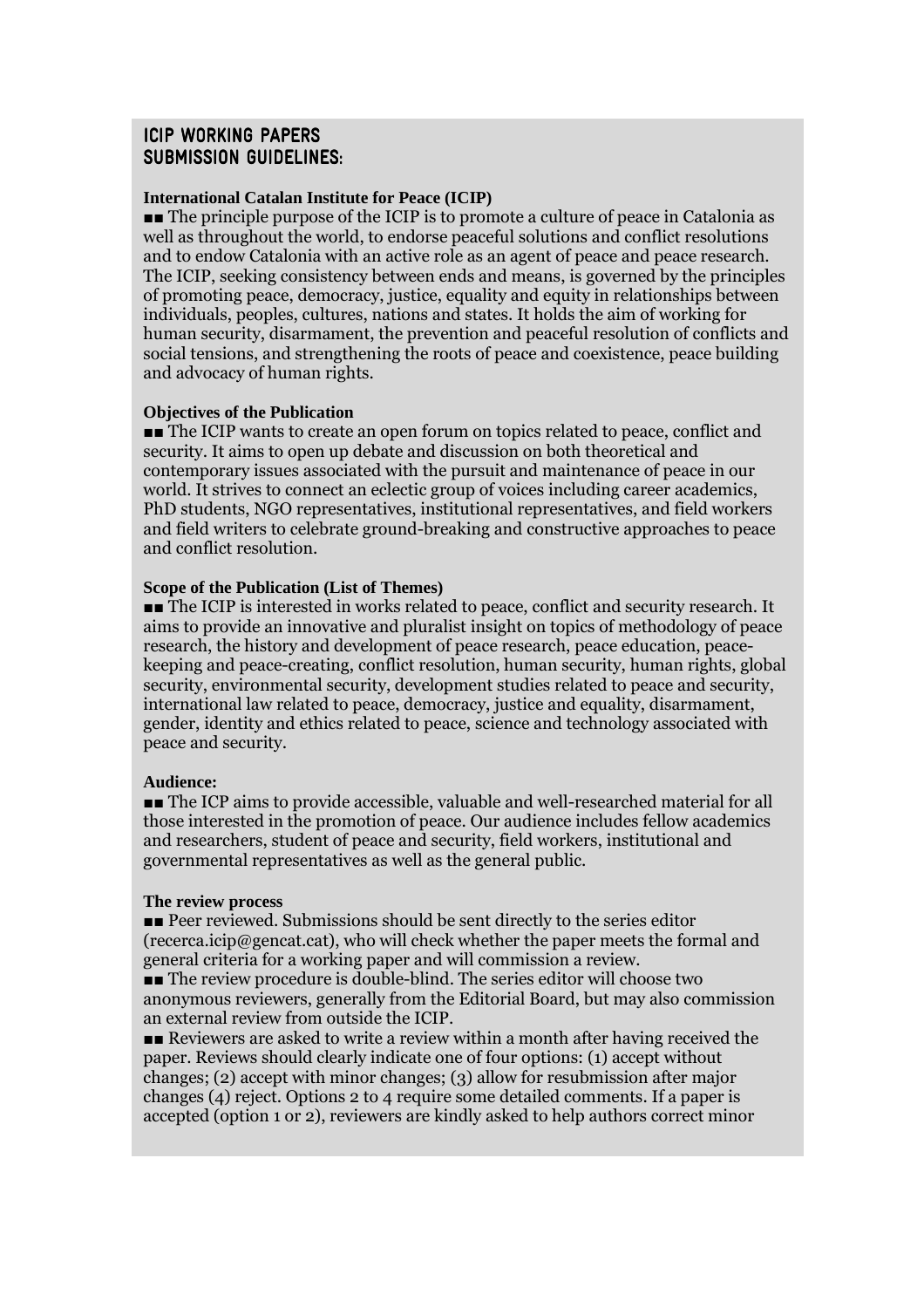linguistic or other errors by making notes in the manuscript. If they use the track changes function for this purpose they should make sure that their comments are anonymized.

#### **Who may submit working papers?**

■■ The main criterion for the submission of Working Papers is whether this text could be submitted to a good academic journal.

■■ ICIP staff and other fellows and visitors affiliated with the ICIP are expected to submit a working paper related to their research while at the ICIP.

#### **Submission System**

■■ All submissions can be made to the ICIP e-mail address: recerca.icip@gencat.cat with *Working Papers – submission* in the subject line.

#### **Author Biographical Statement**

 $\blacksquare$  Authors must all provide a short biographical note including full name, affiliation, email address, other contact information if necessary and a brief professional history. This information should be provided on a separate sheet with the title. All other personal references should be removed from the submission to ensure anonymity.

#### **Abstract**

■■ All papers must include English language abstracts (150 words max.)

#### **Keywords**

■■ A list of four to six keywords is also required.

#### **Language and Style**

■■ Authors may submit in Catalan, Spanish or English. The submission must be clearly written and easy to follow with headings demarcating the beginning of each section. Submission must in be Arial 11, double spaced and pages must be numbered.

■■ Papers should not be longer than 15.000 words (incl. footnotes and references). Longer papers may be returned with a request to shorten them. Papers that require more extensive presentation of data may add these in an appendix that will count separately. Appendices should, however, present data in a reader-friendly and condensed format.

■■ Papers that will require extensive linguistic editing will not be accepted for review. Minor linguistic corrections (as well as required revisions) suggested by the reviewer must be implemented by the author before the final editing of the paper.

#### **Footnotes**

■■ Footnotes may be used to provide the reader with substantive information related to the topic of the paper. Footnotes will be part of the word count.

#### **References**

■■ The Harvard author-date system. In this system, sources are briefly cited in the text, usually in parentheses, by author's last name and date of publication. The short citations are amplified in a list of references in alphabetical list, where full bibliographic information is provided. Bibliographic references must follow *The Chicago Manual of Style* (15th edition). See a *Chicago-Style citation quick guide* at: http://www.chicagomanualofstyle.org/tools\_citationguide.html Citation generators: http://www.workscited4u.com/ i http://citationmachine.net/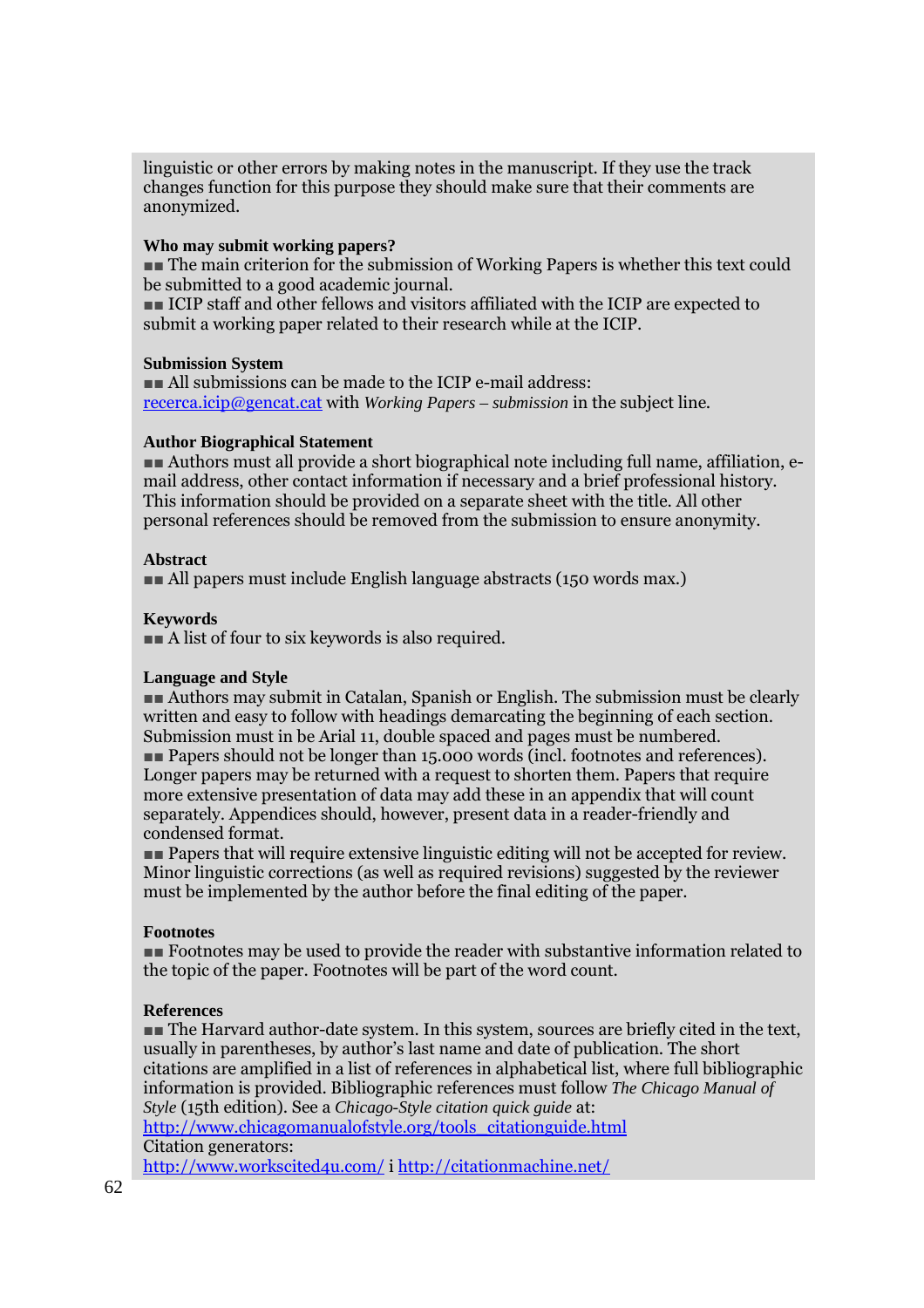#### **ICIP WORKING PAPERS**

#### 2016/01

Application of an Analytical Framework for Armed Conflicts: A comparative analysis of the cases of Burundi and the Central African Republic per Ignasi Torrent Oliva

#### 2015/05

La implementació del tractat sobre el comerç d'armes: com aprofitar les activitats d'assistència i les directrius disponibles per Sibylle Bauer i Mark Bromley (disponible en català i castellà)

#### 2015/04

Accountability, a new framework to assess the impact of truth comissions per Carlos Fernández Torné

#### 2015/03

Does military pressure boost fiscal capacity? Evidence from late-modern military revolutions in Europe and North-America Oriol Sabaté Domingo (disponible en anglès)

#### 2015/02

Políticas para la paz. Políticas Públicas y Sociales para la Ciudadanía con Plenos Derechos de la Población BGLTI en Colombia Luz Nelly Palacios Salazar

### 2015/01

Qatar during the reign of Hamad Al Thani (1995-2013): from soft power to hard power per Món Sanromà

#### 2014/07

The EU Regional Security Complex between 2001 and 2011 in relation to the threat from Islamic terrorism and weapons of mass destruction per Alessandro Demurtas

#### 2014/06

Spanish Provincial Reconstruction Team (PRT) in Badghis (Afghanistan), 2005 – 2013 per Carme Roure i Pujol

*All numbers available at / Tots els números disponibles a:* http://www.gencat.cat/icip/eng/icip\_wp.html